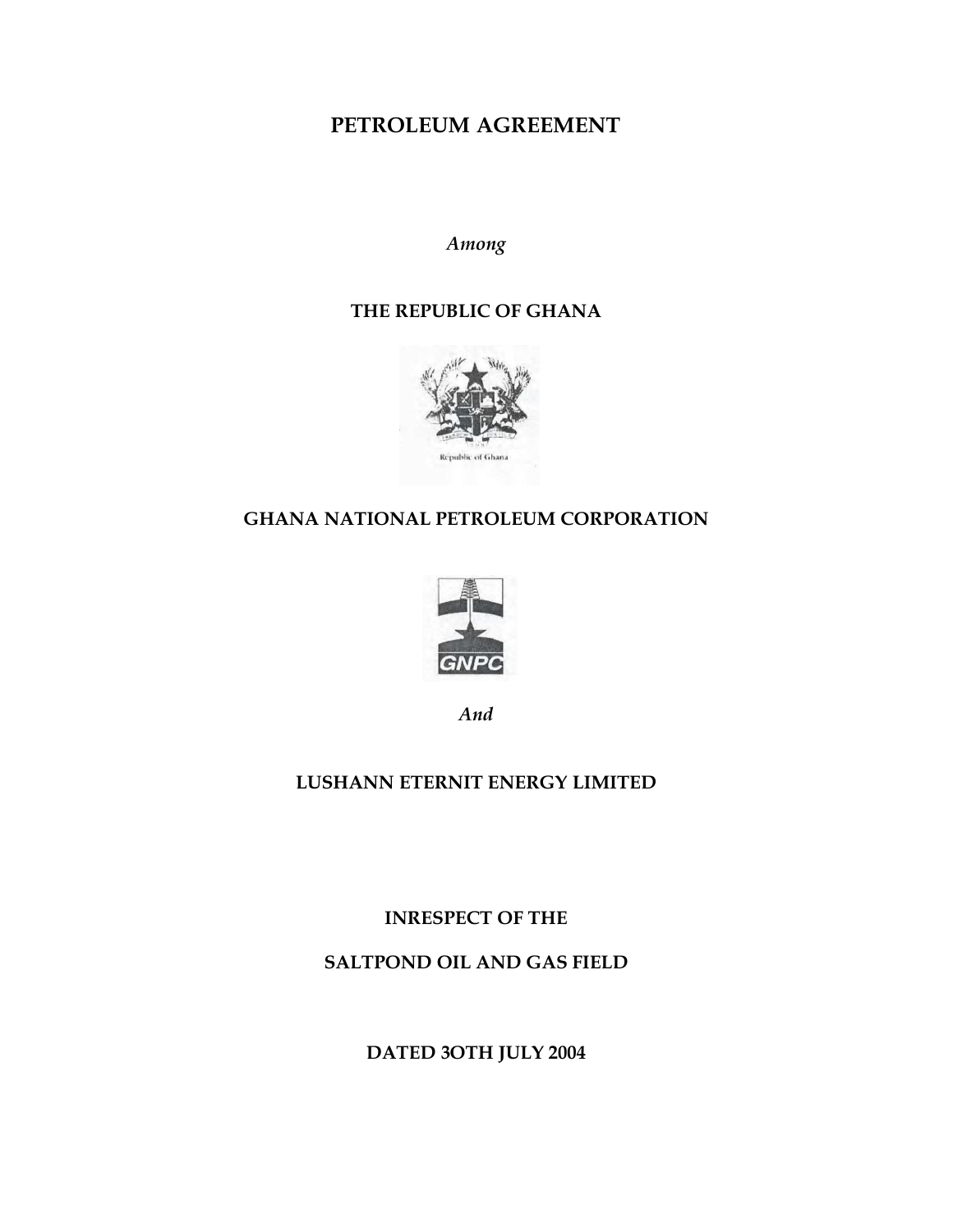# PETROLEUM AGREEMENT

*Among*

## **THE REPUBLIC OF GHANA**

# **GHANA NATIONAL PETROLEUM CORPORATION**

*And*

#### **LUSHANN ETERNIT ENERGY LIMITED**

**IN RESPECT OF THE**

**SALTPOND OIL AND GAS FIELD**

**DATED 30TH JULY 2004**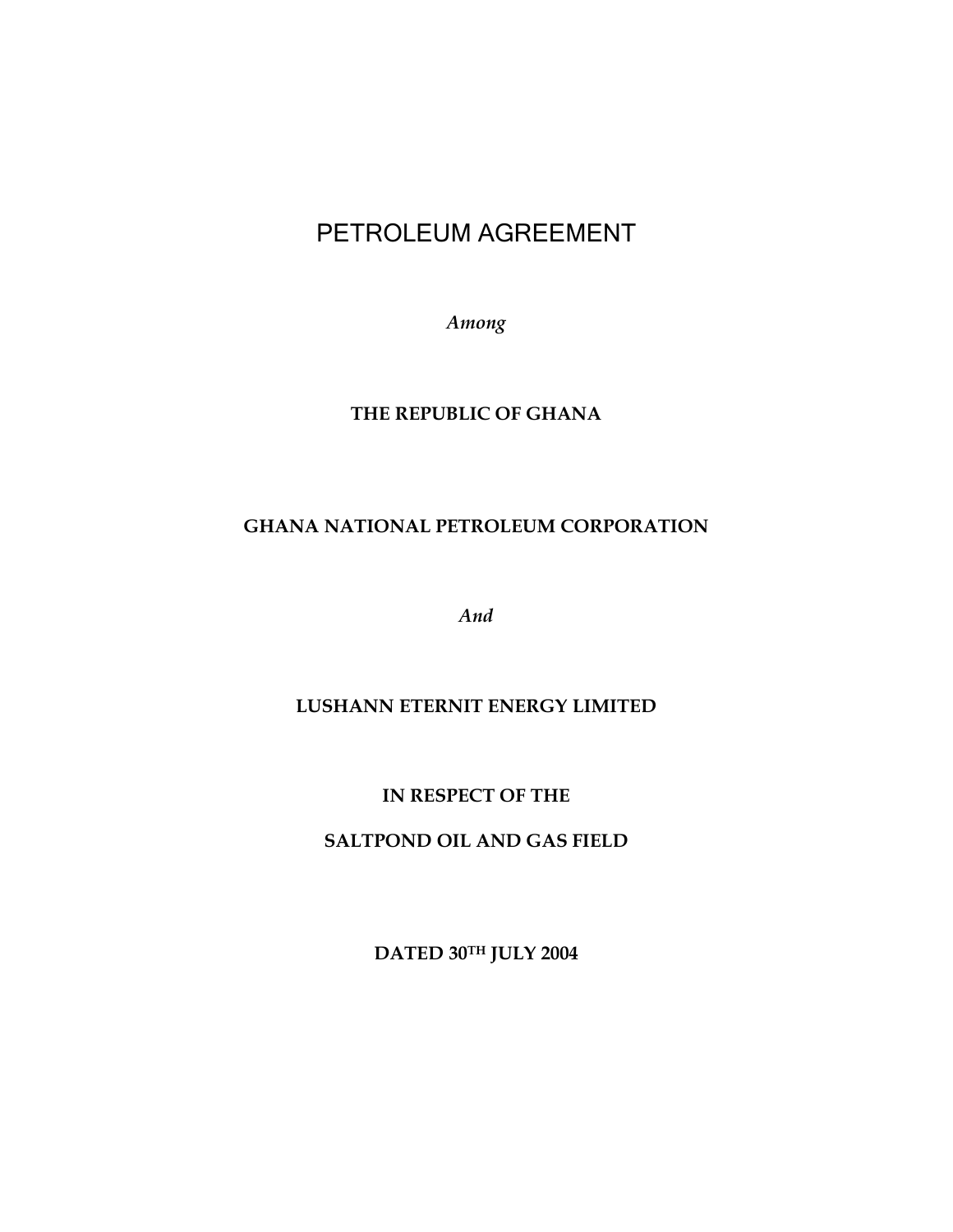#### **TABLE OF CONTENTS**

| <b>ARTICLE</b> |                                                                       | <b>PAGE</b>    |
|----------------|-----------------------------------------------------------------------|----------------|
| 1.             | <b>DEFINITIONS</b>                                                    | $\overline{2}$ |
| 2.             | SCOPE OF THE AGREEMENT, INTERESTS<br>OF THE PARTIES AND CONTRACT AREA | $\overline{7}$ |
| 3.             | JOINT MANAGEMENT COMMITTEE                                            | 8              |
| 4              | OBLIGATIONS OF CONTRACTOR AND GNPC;<br><b>RIGHTS OF CONTRACTOR</b>    | 11             |
| 5.             | <b>DEVELOPMENT PLAN</b>                                               | 14             |
| 6.             | <b>SOLE RISK ACCOUNT</b>                                              | 16             |
| 7.             | <b>SHARING OF CRUDE OIL</b>                                           | 18             |
| 8.             | MEASUREMENT AND PRICING OF CRUDE OIL                                  | 20             |
| 9.             | <b>TAXATION AND OTHER IMPOSTS</b>                                     | 22             |
| 10.            | <b>FOREIGN EXCHANGE TRANSACTIONS</b>                                  | 24             |
| 11.            | SPECIAL PROVISIONS FOR NATURAL GAS                                    | 26             |
| 12.            | DOMESTIC SUPPLY REQUIREMENTS (CRUDE OIL)                              | 28             |
| 13.            | INFORMATION AND REPORTS: CONFIDENTIALITY                              | 29             |
| 14.            | INSPECTION, SAFETY AND ENVIRONMENTAL<br><b>PROTECTION</b>             | 32             |
| 15.            | ACCOUNTING AND AUDITING                                               | 34             |
| 16.            | TITLE TO AND CONTROL OF GOODS AND EQUIPMENT                           | 36             |
| 17.            | PURCHASING AND PROCUREMENT                                            | 38             |
| 18.            | <b>EMPLOYMENT AND TRAINING</b>                                        | 39             |
| 19.            | <b>FORCE MAJEURE</b>                                                  | 40             |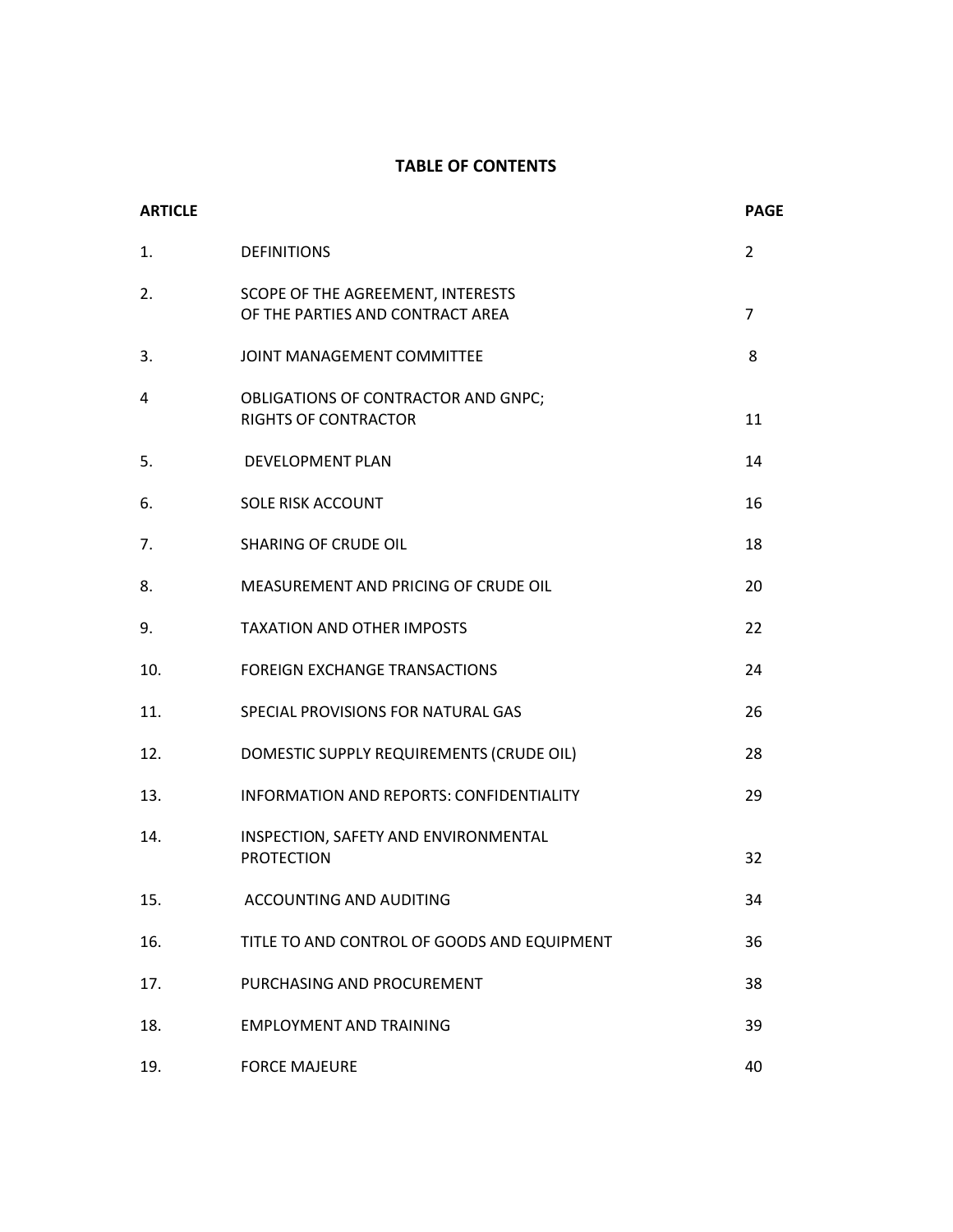| <b>ARTICLE</b> |                                                                   | PAGE |
|----------------|-------------------------------------------------------------------|------|
| 20.            | <b>TERM AND TERMINATION</b>                                       | 41   |
| 21.            | <b>CONSULTATION, ARBITRATION AND</b><br><b>INDEPENDENT EXPERT</b> | 44   |
| 22.            | ASSIGNMENT                                                        | 46   |
| 23.            | <b>MISCELLANEOUS</b>                                              | 47   |
| 24.            | EFFECTIVE DATE AND ENTIRE AGREEMENT                               | 49   |
| 25.            | <b>NOTICE</b>                                                     | 50   |

- ANNEX 1 CONTRACT AREA
- ANNEX 2 ACCOUNTING GUIDE
- ANNEX 3 CORPORATE GUARANTEE
- ANNEX 4 LIST OF DATA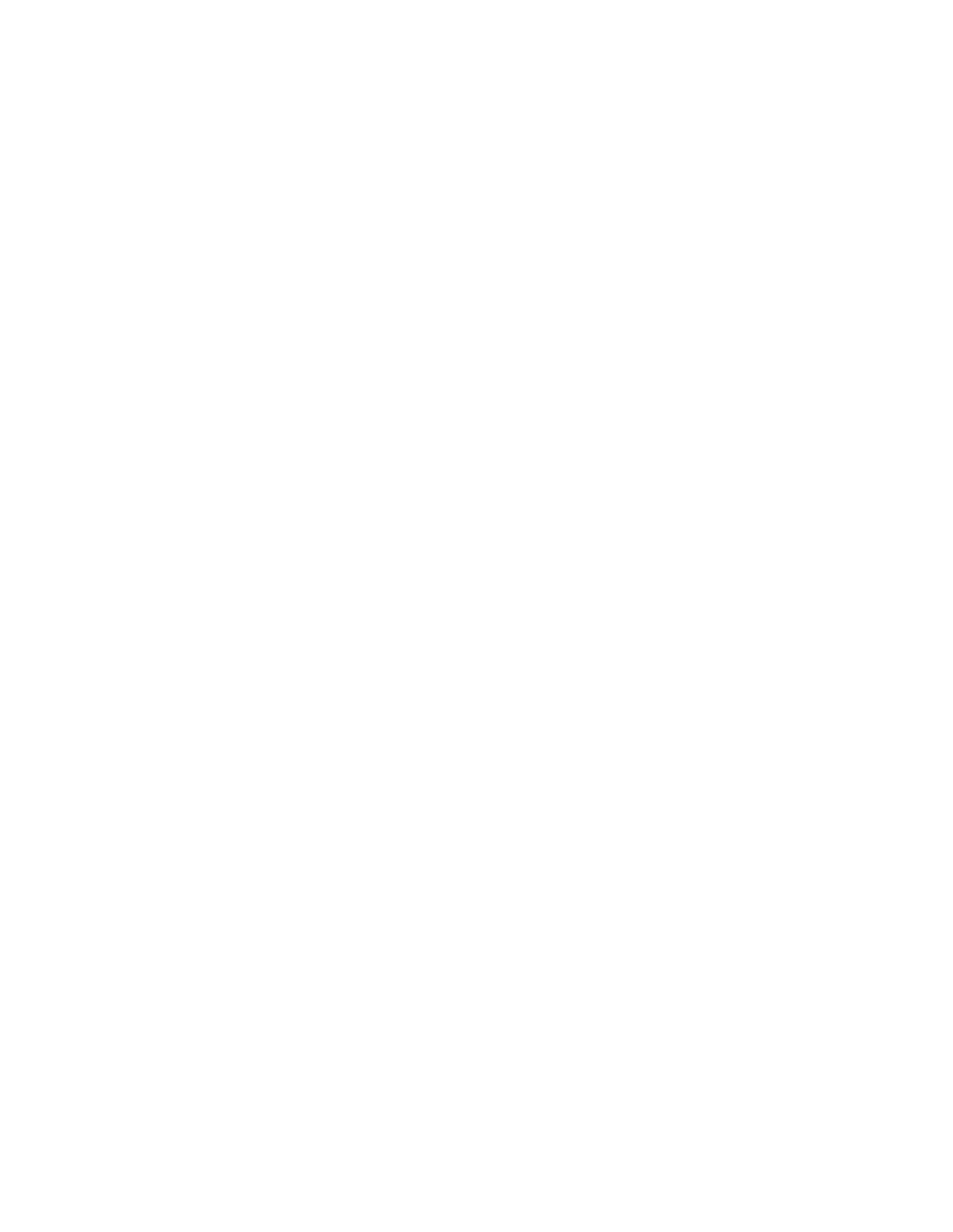**THIS PTROLEUM AGREEMENT** made this  $30<sup>th</sup>$  day of JUly 2004 by and among the Government of the Republic of Ghana (hereinafter referred to as "**The State**"), represented by the Minister of Energy (hereinafter referred to as the "**Minister**"), the Ghana National Petroleum Corporation, a public corporation established by Provisional National Defence Council Law 64 of 1983 (hereinafter referred to as "**GNPC**"), and Lushann Eternit Energy Limited (hereinafter referred to as "**Lushann Eternit**") a Ghanaian subsidiary of Lushann International Energy Corporation (hereinafter referred to as "**Contractor**")

# **WITNESSETH**:

- 1. All Petroleum existing in its natural state within Ghana is the property of the Republic of Ghana and held in trust by the State.
- 2. GNPC has by virtue of the Petroleum Law the right to undertake Exploration, Development and Production of Petroleum over all blocks declared by the Minister to he open for Petroleum Operations.
- 3. GNPC is further authorised to enter into association by means of a Petroleum Agreement with a contractor for the purpose of Exploration, Development and Production of Petroleum
- 4. The Development and Production Area that is the subject matter of this Petroleum Agreement has been declared open for Petroleum Operations by the Minister and the Government of Ghana desires to encourage Development arid Production within the said area. GNPC and the State have assured Contractor that all of said area is within the jurisdiction of Ghana.
- 5. Contractor, having the financial ability, technical competence and professional skills necessary for carrying out the Petroleum Operations herein described, desires to associate with GNPC for the Development and Production of, the Petroleum resources of the said area.
- 6. The Parties recognise that Ghanajan nationals should as soon as reasonably possible he engaged in employment at all levels in the Petroleum industry, including technical, administrative and managerial positions, and that to achieve this objective an adequate programme of training must be established as an integral part of this Agreement.

**NOW THEREFORE**, in consideration of the mutual covenants herein contained, it is hereby agreed and declared as follows:

# **ARTICLE 1**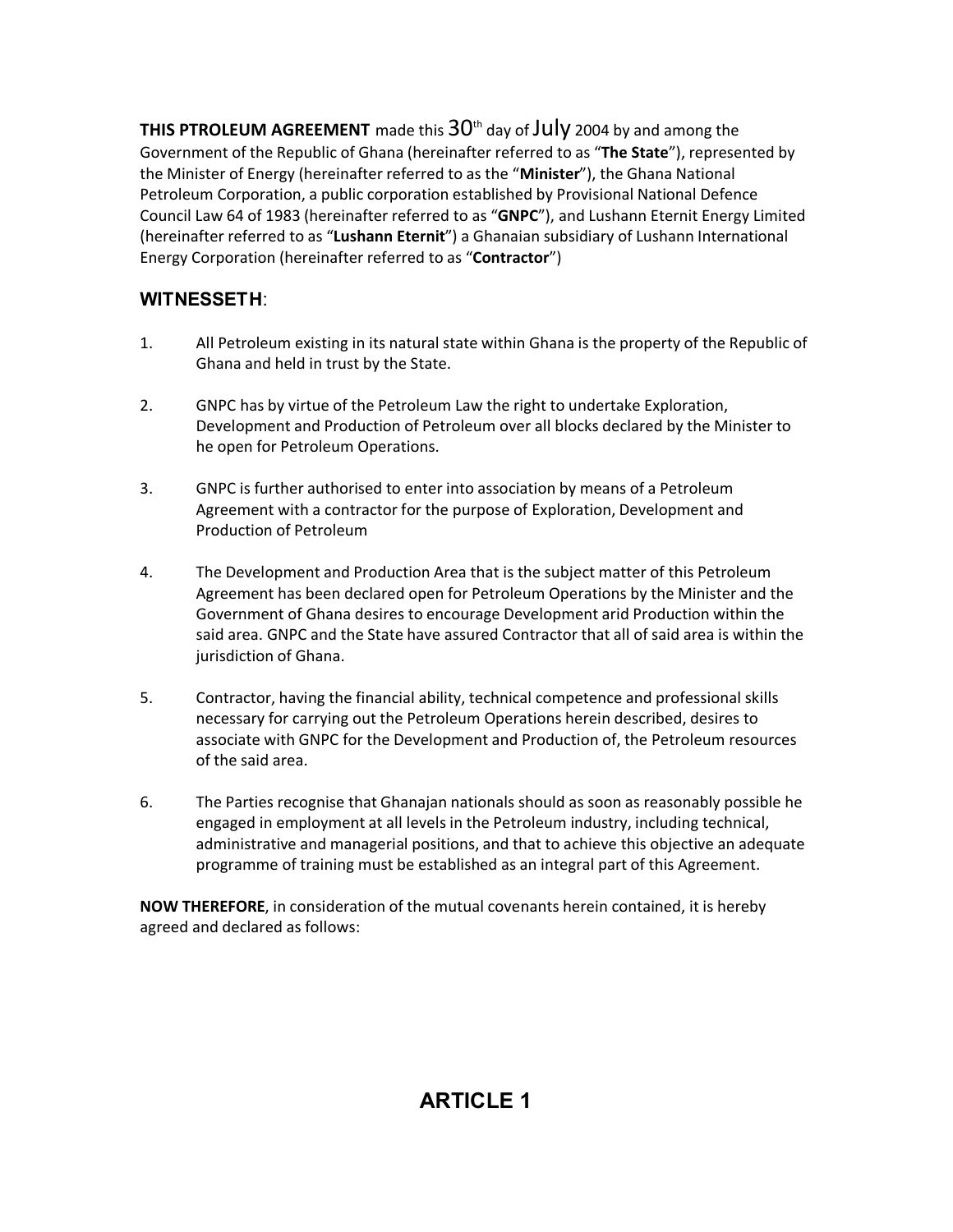#### **DEFINITIONS**

#### 1. **In this Agreement**:

- 1.1 **"Accounting Guide"** means the accounting guide which is attached hereto as Annex 2 and made a part hereof;
- 1.2 **"Affiliate"** means any person, whether a natural person, corporation, partnership,unincorporated association or other entity:
	- a) in which one of the Parties hereto or one of the companies comprising Contractor directly or indirectly hold more than fifty percent (50%) of the share capital or voting rights;
	- b) which holds directly or indirectly more than fifty percent (50%) of the share capital or voting rights in a Party hereto or of the companies comprising Contractor;
	- c) in which the share capital or voting rights are directly or indirectly and to an extent more than fifty percent (50%) held by a company or companies holding directly or indirectly more than fifty percent (50%) of the share capital or voting rights in a Party hereto; or
	- d) which holds directly five percent (5%) or more of the share capital or voting rights in Contractor.
- 1.3 **"Agreement"** means this Agreement between the State, GNPC and Contractor, and includes the Annexes attached hereto;
- 1.4 **"Appraisal Well"** means a well drilled for the purposes of an Appraisal Programme:
- 1.5 **"Associated Gas"** means Natural Gas produced from a well in association with Crude Oil;
- 1.6 **"Barrel"** means a quantity or unit of Crude Oil equal o lirty—two (42) United States gallons at a temperature of sixty (60) degrees Fahrenheit and at 14.65 psia pressure.
- 1.7 **"Block"** means an area of approximately 685 square kilometres as depicted on the reference map prepared by the Minister in accordance with the provisions of the Petroleum Law;
- 1.8 **"Calendar Year"** means the period of twelve (12) months of the Gregorian calendar, commencing on January 1 and ending on the succeeding December 31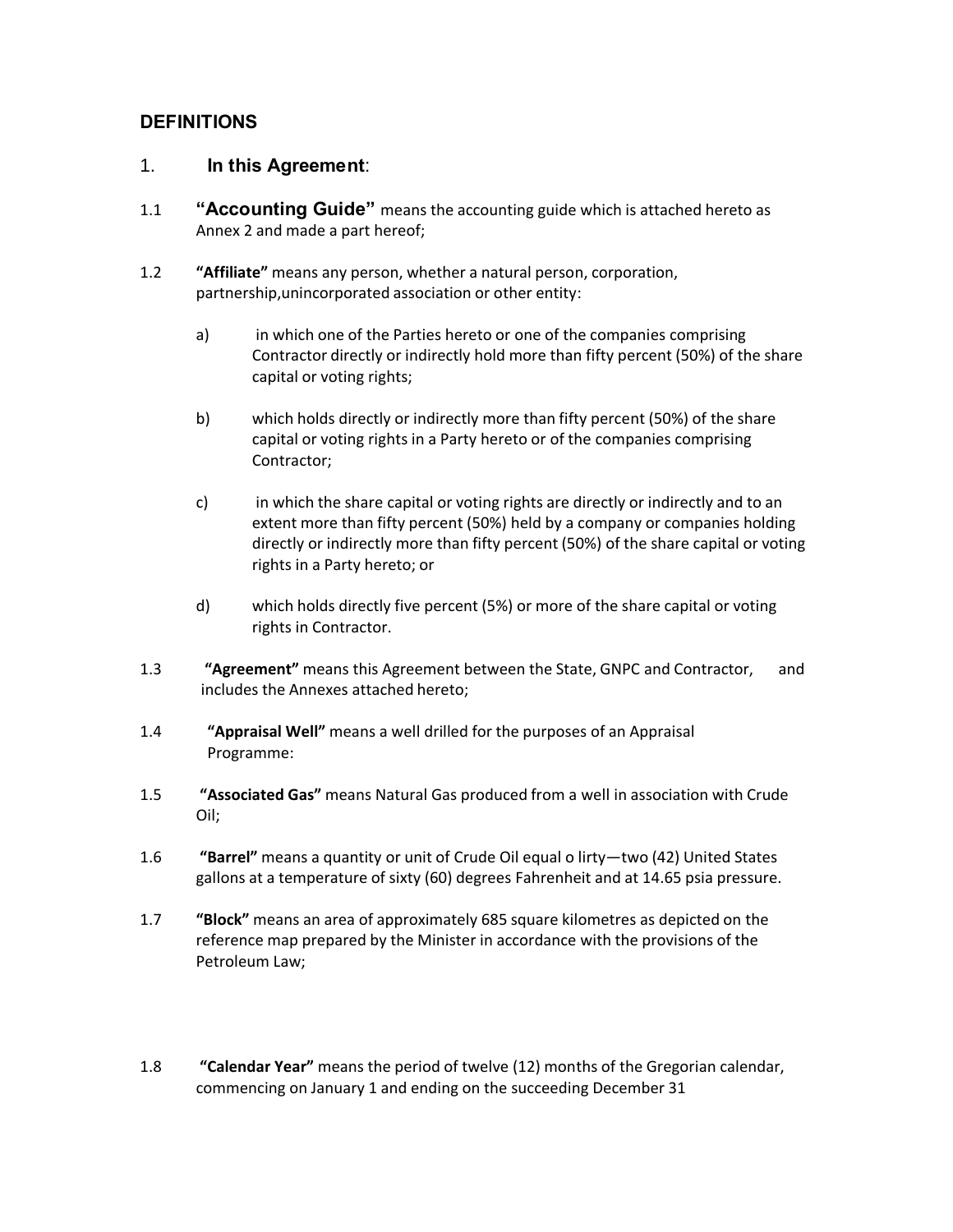- 1.9 **"Carried Interest"** means an interest held by GNPC in respect of which Contractor pays for the conduct of Petroleum Operations without any entitlement to reimbursement 1Iom GNPC;
- 1.10 **"Commercial Production Period"** means in respect of each Development and Production Area the period from the Date of Commencement of Commercial Production until the termination of this Agreement or earlier relinquishment of such Development and Production Area;
- 1.11 **"Condensate"** means hydrocarbons that may exist in the producing formation either as a liquid or as condensable vapour. Liquefaction of gaseous components of the condensate usually occurs with reduction of well-fluid temperature to surface operating conditions. Gravities of condense liquids ranges from 500 to API at standard conditions and its colour is water white, straw, or bluish.
- 1.12 **"Development and Production Area"** means the area covered by this Agreement in which Contractor is authorised to develop and produce Petroleum,which is described in Annex 1 attached hereto and made a part of this Agreement, but excluding any portions of such area in respect of which Contractor's rights hereunder are from time to time relinquished or surrendered pursuant to this Agreement;
- 1.13 **"Contractor"** means Lushann Eternit and its successors and assigns.
- 1.14 **"Contract Year"** means a period of twelve (12) calendar months, commencing on the Effective Date or any anniversary thereof;
- 1.15 **"Crude Oil"** means hydrocarbons which are liquid at 14.65 psia pressure and sixty (60) degrees Fahrenheit and includes condensates and distillates obtained from Natural Gas;
- 1.16 **"Date of Commencement of Commercial Production"** means, in respect of each Development and Production Area, the date on which production of Petroleum under a programme of regular production, lifting and sale commences;
- 1.17 **"Development"** or "Development Operations" means the preparation of a Development Plan, the building and installation of facilities for Production, and includes drilling of Development Wells, construction and installation of equipment, pipelines, facilities, plants and systems, in and outside the Development and Production Area, which are required for achieving Production, treatment, transport, storage and lifting of Petroleum, and preliminary Production and testing activities carried out prior to the Date of Commencement of Commercial Production, and includes all related planning and administrative work, and may also include the construction and installation of secondary and tertiary recovery systems;
- 1.18 **"Development Costs"** means Petroleum Costs incurred in Development Operations;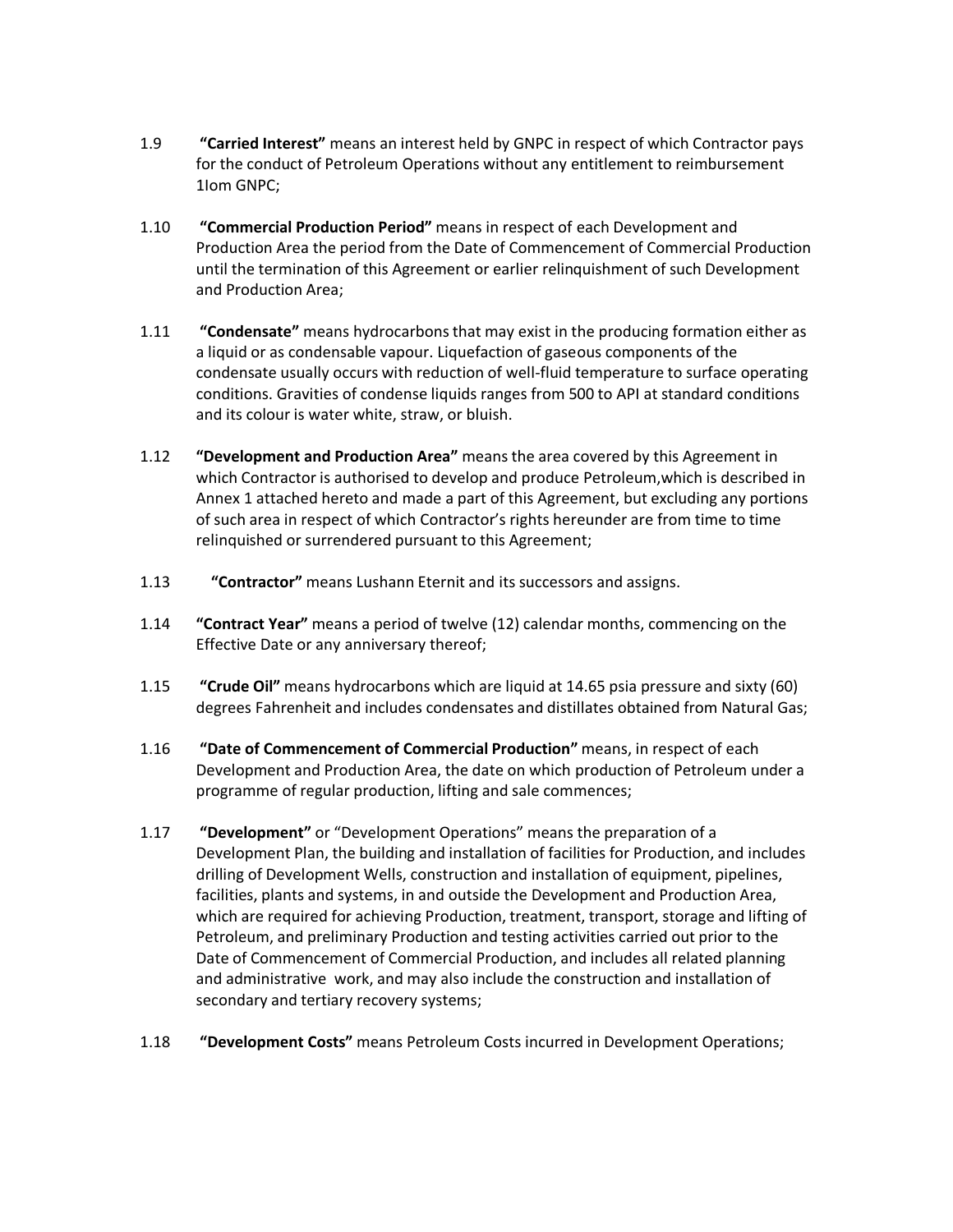- 1.19 **"Development and Production Area"** means that portion of the Development and Production Area reasonably determined by Contractor (or by GNPC if a Sole Risk Operation pursuant to Article 6 on the basis of the available seismic and well data to cover the areal extent of an accumulation of Petroleum constituting a Commercial Discovery, enlarged in area by ten percent (10%), such enlargement to extend uniformly around the perimeter of such accumulation;
- 1.20 **"Development Period"** means in respect of each Development and Production Area, the period from the Date of Commercial Discovery until the Date of Commencement of Commercial Production;
- 1.21 **"Development Plan"** means the plan for development ol' a Commercial Discovery prepared by Contractor in consultation with the Joint Management Committee and approved by the Minister pursuant to Article5;
- 1.22 **"Development Well"** means a well drilled in accordance with a Development Plan for producing Petroleum, for pressure maintenance or for increasing the Production rate;
- 1.23 **"Effective l)ate"** shall have the meaning ascribed to it in Article 24;
- 1.24 **"Exploration" or "Exploration Operations"** means the search for Petroleum by geological, geophysical and other methods and the drilling of Exploration Well(s) and includes any activity in connection therewith or in preparation thereof and any relevant processing and appraisal work, including technical and economic feasibility studies, that may be carried out to determine whether a Discovery of Petroleum constitutes a Commercial Discovery;
- 1.25 **"Exploration Well"** means a well drilled in the course of Exploration Operations but does not include an Appraisal Well;
- 1,26 **"Force Majeure"** means any event beyond the reasonable control of the Party claiming to be affected by such event which has not been brought about at its instance, including, but not limited to, earthquake, storm, flood, lightning or other adverse weather conditions, war, embargo, blockade, riot or civil disorder;
- 1.27 **"Foreign National Employee"** means an expatriate employee of Contractor, its Affiliates, or its Sub-contractors who is not a citizen of Ghana;
- 1.28 **"Ghana"** means the territory of the Republic of Ghana and includes the sea, seabed and subsoil, the continental shelf and all other areas within the jurisdiction of the Republic of Ghana;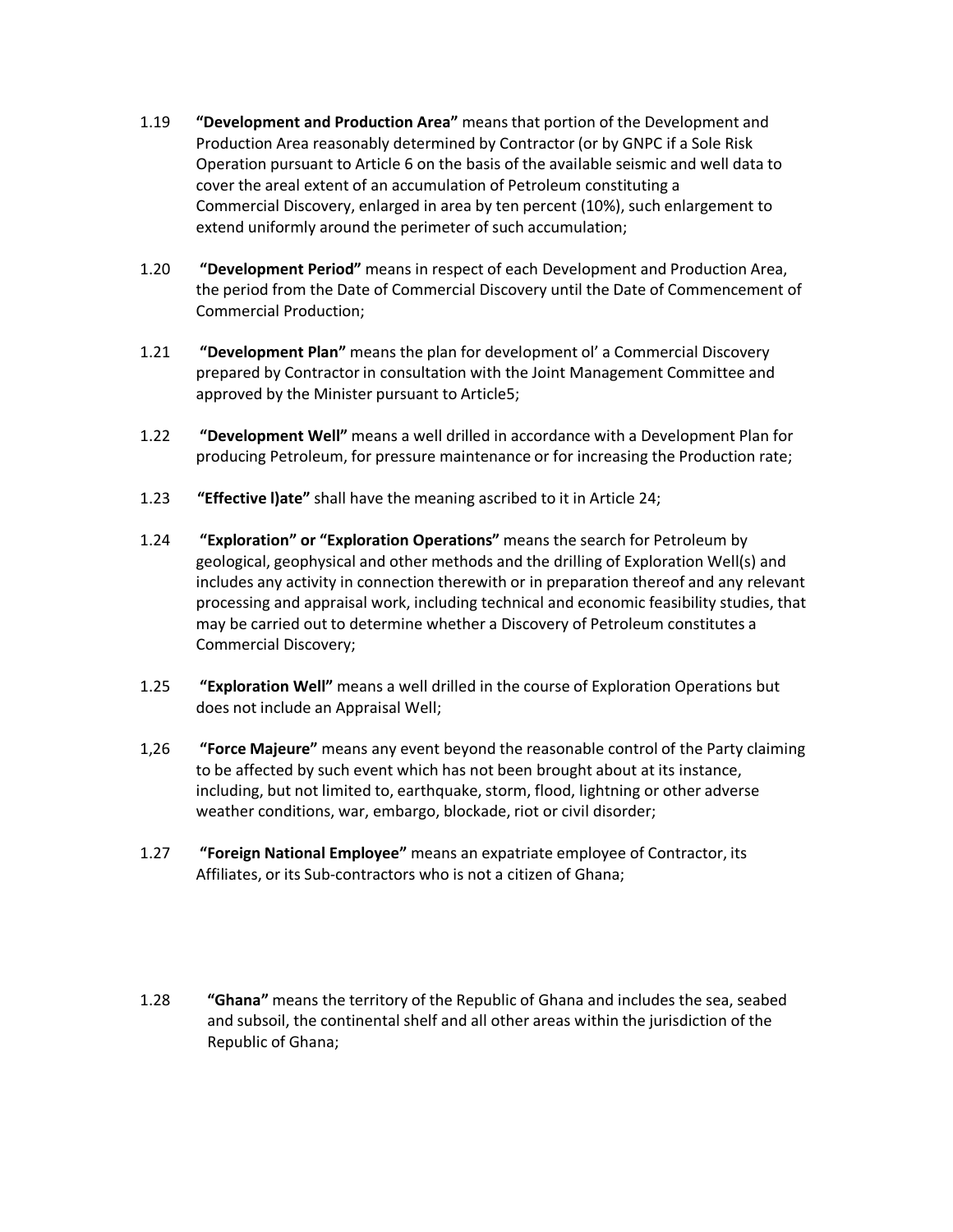- 1.29 **"Gross Production"** means the total amount of Petroleum produced and saved from a Development and Production Area during Production Operations which is not used by Contractor in Petroleum Operations and is available lbr distribution the Parties in accordance with Article 7;
- 1.30 **"Joint Managexnent Committee (JMC)"** means the committee established pursuant to Article 3.1 hereof;
- 1.31 **"Minister"** means Minister of Energy or any other Minister however described responsible for oil and gas sector of the economy of the Republic of Ghana;
- 1.32 **"Month"** means a month of the Calendar Year
- 1.33 **"Natural Gas"** means all hydrocarbons which are gaseous at 14.65 psia pressure and sixty (60) degrees Fahrenheit temperature and includes wet gas, dry gas and residue gas remaining after the extraction of liquid hydrocarbons from wet gas;
- 1.34 **"Non-Associated Gas"** means Natural Gas produced from a well other than in association with Crude Oil;
- 1.35 **"Operator"** means Lushann Eternit or such other Party as may be appointed by Contractor with the approval of GNPC and the State, which approval shall not he unreasonably withheld.
- 1 .36 **"Party"** means the State, GNPC or Contractor, as the ease may be;
- 1.37 **"Paying Interest"** means an interest held by GNPC in respect of which GNPC pays for the conduct of Petroleum Operations;
- 1.38 **"Petroleum"** means Crude Oil or Natural Gas or a combination of both;
- 1.39 **"Petroleum Costs"** means all expenditures made and costs incurred in conducting Petroleum Operations hereunder determined in accordance with the Accounting Guide attached hereto as Annex 2;
- 1.40 **"Petroleum Income Tax Law"** means the Petroleum Income 'Tax Law, 1987 (PNDC188);
- 1.41 **"Petroleum Law"** means the Petroleum (Exploration and Production) Law, 1984 (PNDCL 84);
- 1.42 **"Petroleum Operations"** means all activities, both in and outside Ghana, relating to the Exploration for, Development, Production, handling and transportation of Petroleum contemplated under this Agreement and includes Exploration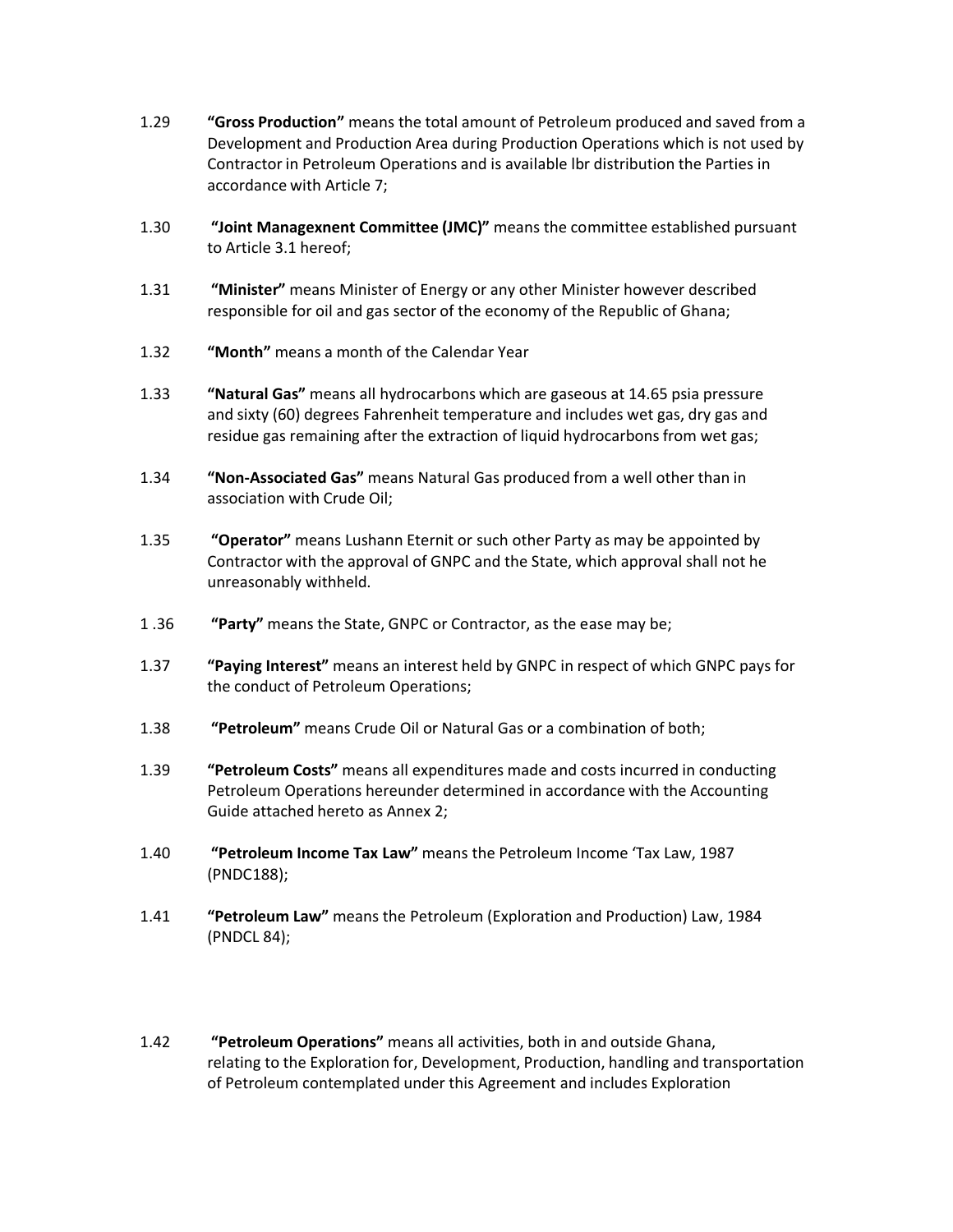Operations. Development Operations and Production Operations and activities in connection therewith;

- 1.43 **"Petroleum Product"** means any product derived from Petroleum by any refining or other process;
- 1.44 **"Production" or "Production Operations"** means activities not being Development Operations undertaken in order to extract, save, treat, measure, handle, store and transport Petroleum to storage and/or loading points and to carry out any type of primary and secondary operations. including recycling, recompression, maintenance of pressure and water flooding and all related activities such as planning and administrative work and shall also include maintenance, repair and replacement of facilities, and well workovers, conducted after the Date of Commencement of Commercial Production of the respective Development and Production Area:
- 1.45 **"Production Costs"** means Petroleum Costs incurred in Production Operations;
- 1.46 **"Quarter"** means a Calendar Quarter. Commencing January 1, April I, July I or October 1;
- 1.47 **"Sole Risk"** means an operation conducted at the sole cost, risk and expense of GNPC referred to Article 9:
- 1.48 **"Specified Rate"** means the rate which the Ghana International Bank, London, certifies to be the London Interbank offered rate (LIBOR) in the London Interbank Eurodollar market on thirty (30) day deposits, iii effect on the last business day of the last respective preceding month, plus one per cent (1%);
- 1.49 **"Standard Cubic Foot"** or **"SCF"** means the quantity of gas that occupies one (1) cubic foot at 14.65 psia pressure and sixty (60) degrees Fahrenheit temperature;
- 1.50 **"State"** means the Government of the Republic of Ghana;
- 1.51 **"Subcontractor"** has the meaning assigned to that term in the Petroleum Income Tax Law;
- 1.52 **"Termination"** means termination of this Agreement pursuant to Article 23 hereof;
- 1.53 **"Work Programme"** means the annual plan for the conduct of Petroleum Operations prepared pursuant to Article 3.4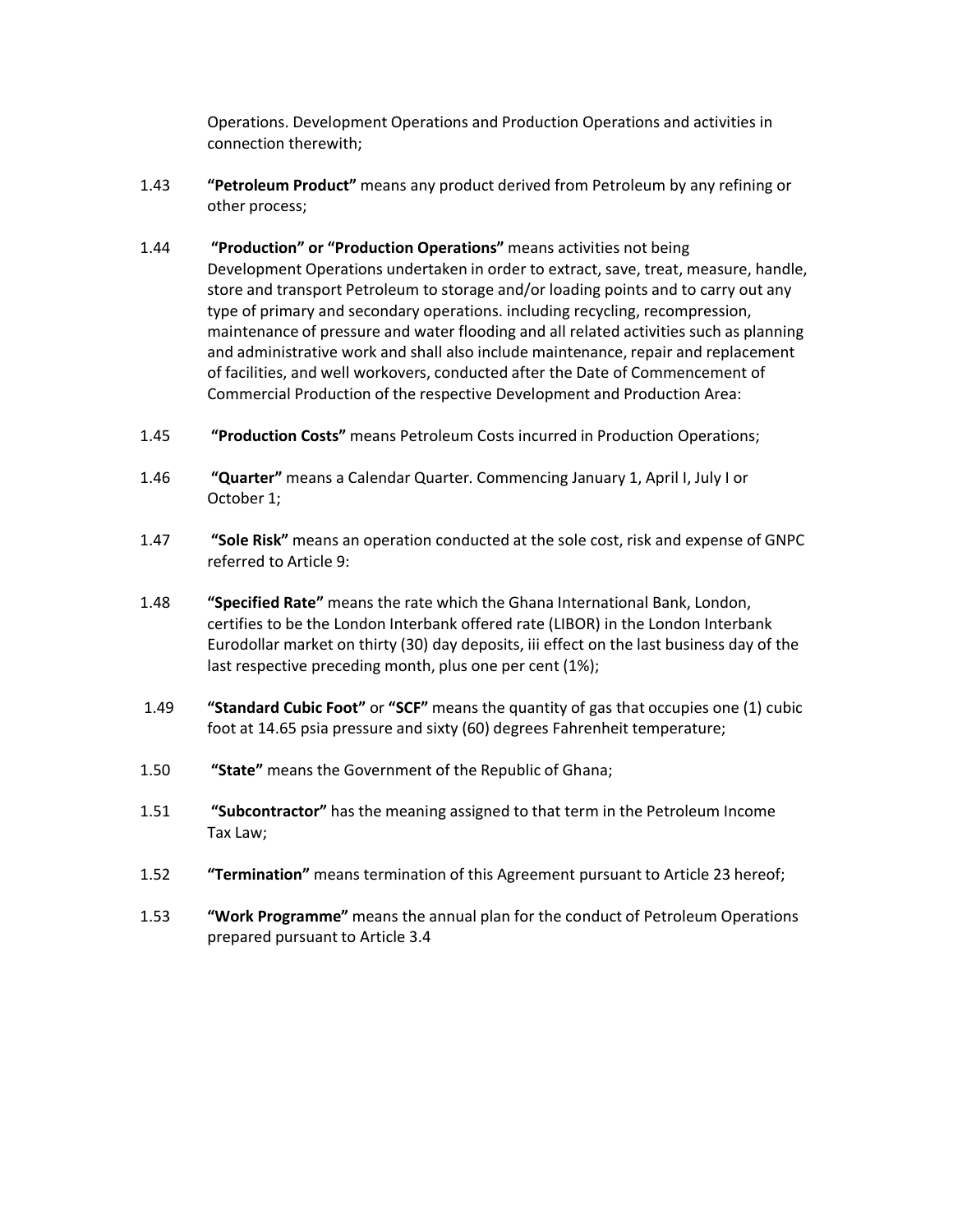#### **SCOPE OF THE AGREEMENT, INTERESTS OF THE PARTIES AND DEVELOPMENT AND PRODUCTION AREA**

- 2.1 This Agreement provides for the Development and Production of Petroleum in the Development and Production Area by GNPC in association with Contractor.
- 2.2 Subject to the provisions of this Agreement, Contractor shall be responsible for the execution of such Petroleum Operations as are required by the provisions of this Agreement and subject to Article 6, the Contractor is hereby appointed the exclusive entity to conduct Petroleum Operations in the Development and Production Area. GNPC shall at all times participate in the management of Petroleum Operations and in order that the Parties may cooperate in the implementation of Petroleum Operations GNPC and Contractor shall establish a Joint Management Committee, to conduct and manage Petroleum Operations.
- 2.3 In the event that no Commercial Production is made in the Development and Production Area, or that Gross Production achieved from the Development and Production Area is insufficient fully to reimburse Contractor in accordance with the terms of this Agreement, then Contractor shall bear its own loss; GNPC and the State shall have no obligations whatsoever to contractor in respect of such loss.
- 2.4 GNPC shall have a fifteen per cent 15% Carried Interest in all Petroleum Operations carried on under this Agreement. With respect to all Development Operations GNPC's Initial Interest shall be a Carried Interest. With respect to all Operations GNPC's Initial Interest shall be a Paying Interest.
- 2.5 For the avoidance of doubt GNPC shall only be liable to contribute to Petroleum in any Development and Production Area in respect of Production Operations in any Development and Production Area to the extent only of its fifteen percent (15%) Carried Interest.
- 2.6 All distributions related to the Carried Interest shall be subordinate only to costs in respect of production operations. Contractor's Participating Interest in all Petroleum Operations and in all rights under this Agreement shall be eighty five percent (85%) pursuant to 2.4.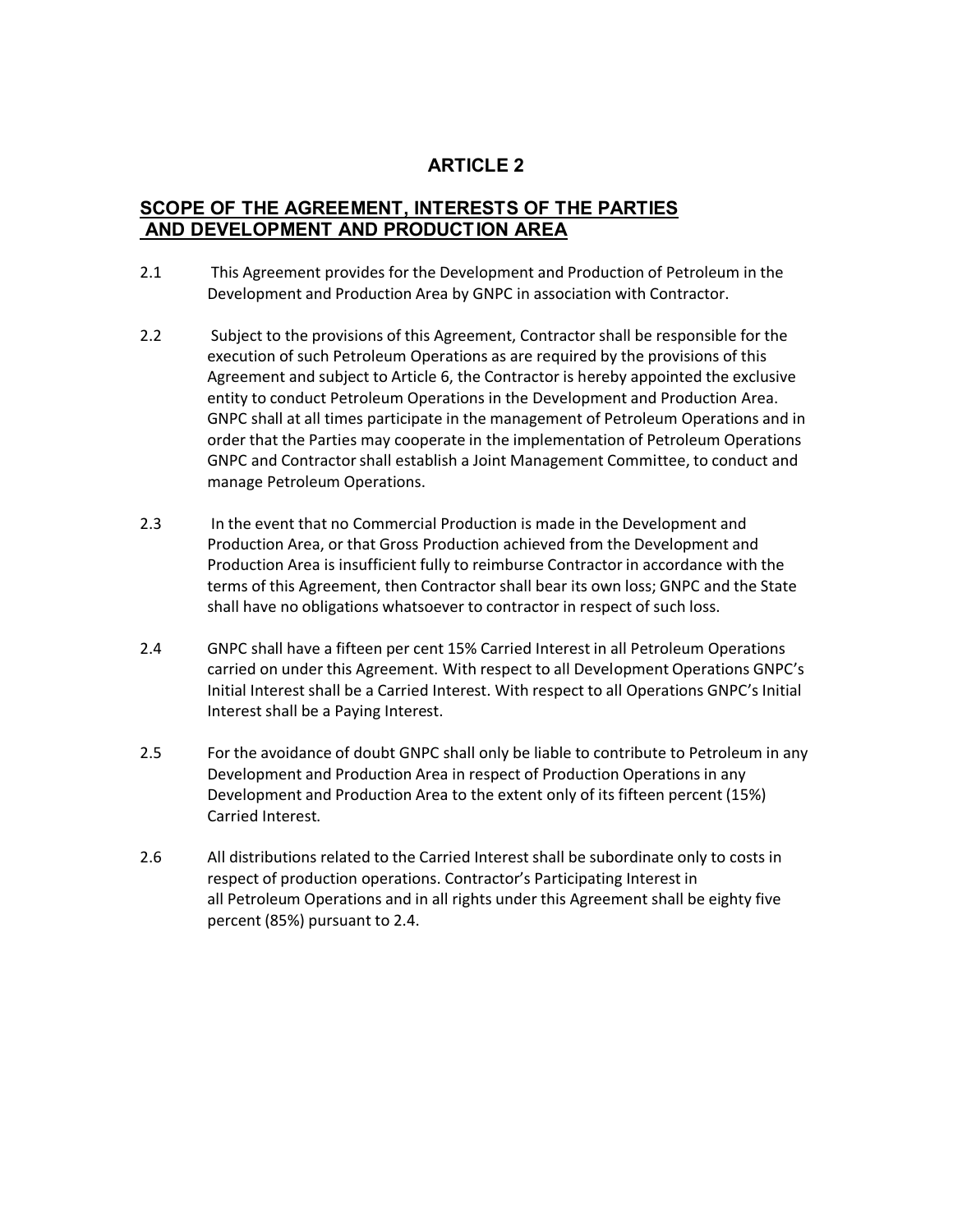#### **JOINT MANAGEMENT COMMITTEE**

- 3.1 In order that the Parties may at all times cooperate in the implementation of Petroleum Operations, GNPC and Contractor shall not later than thirty (30) days after the Effective Date establish a Joint Management Committee (JMC), without prejudice to the rights and obligations of Contractor for day-to-day management of the operations, the JMC shall oversee and supervise the Petroleum Operations and ensure that all approved Work Programmes and Development Plans arc complied with and also that accounting for costs and expenses and the maintenance of records and reports concerning the Petroleum Operations are carried out in accordance with this Agreement and the accounting principles and procedures generally accepted in the international petroleum industry.
- 3.2 The composition of and distribution of functions within the JMC shall be as follows:
	- i) The JMC shall consist of two (2) representatives of GNPC and two (2) representatives of Contractor. GNPC and Contractor shall also designate a substitute or alternate for each member. In the case of absence or incapacity of a member of the JMC, his alternate shall automatically assume the rights and obligations of the absent or incapacitated member:
	- ii) The Chairperson of the JMC shall be designated by GNPC from amongst the members of the JMC;
	- iii) Contractor shall be responsible in consultation with GNPC for the preparation of agenda and supporting documents for each meeting of the JMC and for keeping records of the meetings and decisions of the JMC (GNPC shall have the right to inspect all records of the JMC at any time); At any meeting of the JMC three (3) representatives shall form a quorum.
- 3.3 Meetings of the JMC shall be held and decisions taken as follows:
	- i) All meetings of the JMC shall be held in Accra or such other place as may be agreed upon by members of the JMC;
	- ii) The JMC shall meet at least ice yearly and at such times as the members may agree;
	- iii) A meeting of the JMC may be convened by either Party giving not less than twenty (20) days notice to the others or, in a case requiring urgent action, notice of such lesser duration as the members may agree upon: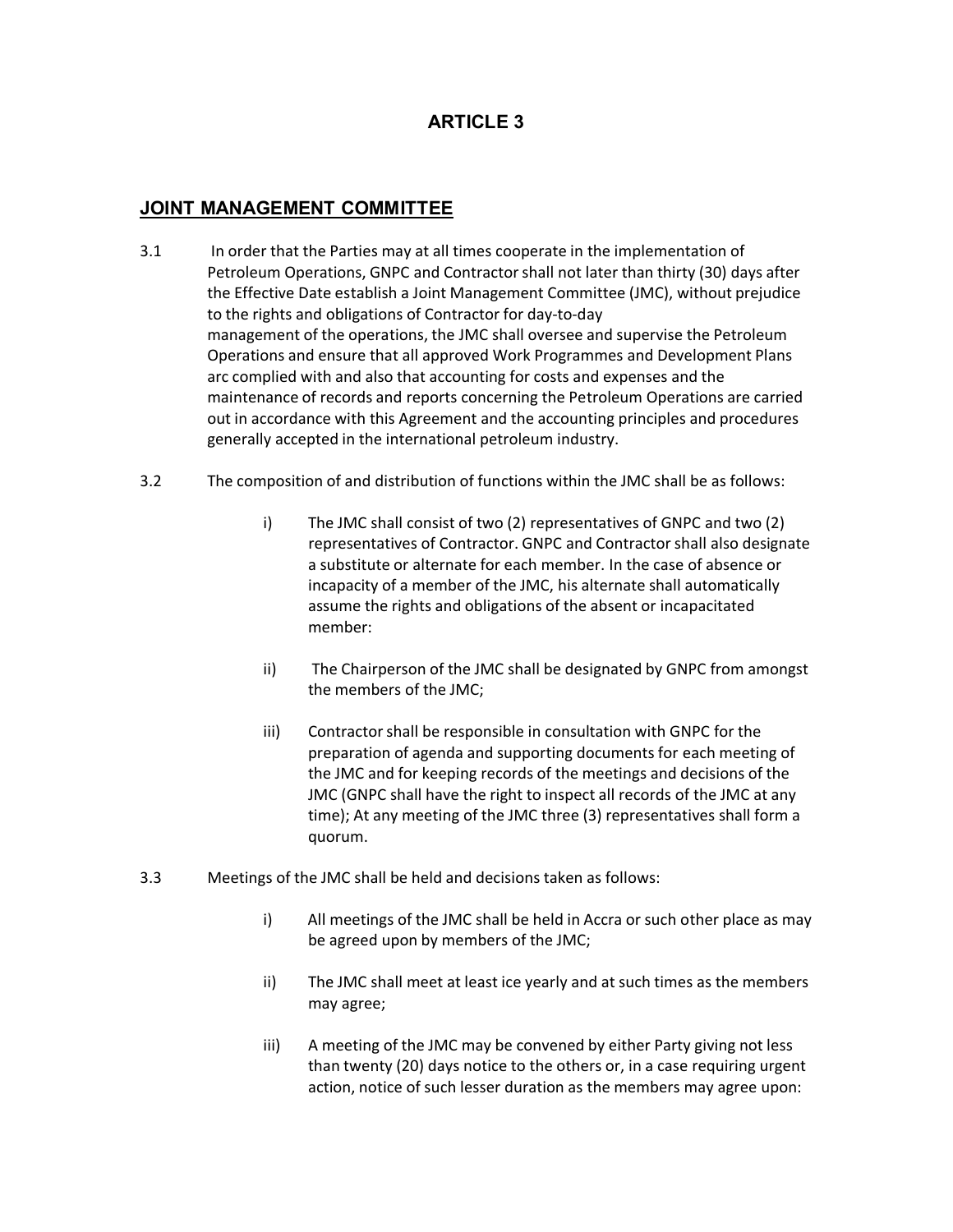- iv) Decisions of the JMC shall require unanimity provided, however, that decisions and approvals required for budgets and day-to-day operational matters associated with Development and Production Operations the expenditures, outlays or advances for which Contractor will be required to make on a one hundred percent (100%) basis shall require approval of the Contractor's representatives only;
- v) Any member of the JMC may vote by written and signed proxy held by another member;
- vi) Decisions of the JMC may be made without holding a meeting if all representatives of both Parties notify their consent thereto in writing.
- vii) GNPC and Contractor shall have the right to bring expert advisors to any JMC meetings to assist in the discussions of technical and other matters requiring expert advice;
- viii) The JMC may also establish subcommittees it deems appropriate for carrying out its functions, such as:
	- a) a technical subcommittee;
	- b) an audit subcommittee; and
	- c) an accounting subcommittee.
- ix) cost and expenses related to attendance by GNPC in or outside Accra, shall be borne by Contractor and treated as Petroleum Cost.
- 3.4 The JMC shall have supervision of Petroleum Operations as follows:
	- i. Within sixty (60) days after the Effective Date the Contractor shall prepare and submit to the JMC for approval its annual Work Programme and budget which shall be consistent with the approved Development Plan.
	- `ii. At least ninety (90) days before the Commencement of each subsequent Calendar Year Contractor shall submit to the JMC for review and approval a detailed Work Programme and budget setting forth all Development and Production Operations which Contractor proposes to carry out in that Calendar Year and the estimated cost thereof and shall also give an indication of Contractor's plans for the succeeding Calendar Year consistent with the Development Plan;
	- iii. Within sixty (60) days of the Date of Commencement of Commercial Production and thereafter not later than one hundred and twenty (120) days before the commencement of each Calendar Year Contractor shall submit to the JMC for its approval an annual production schedule which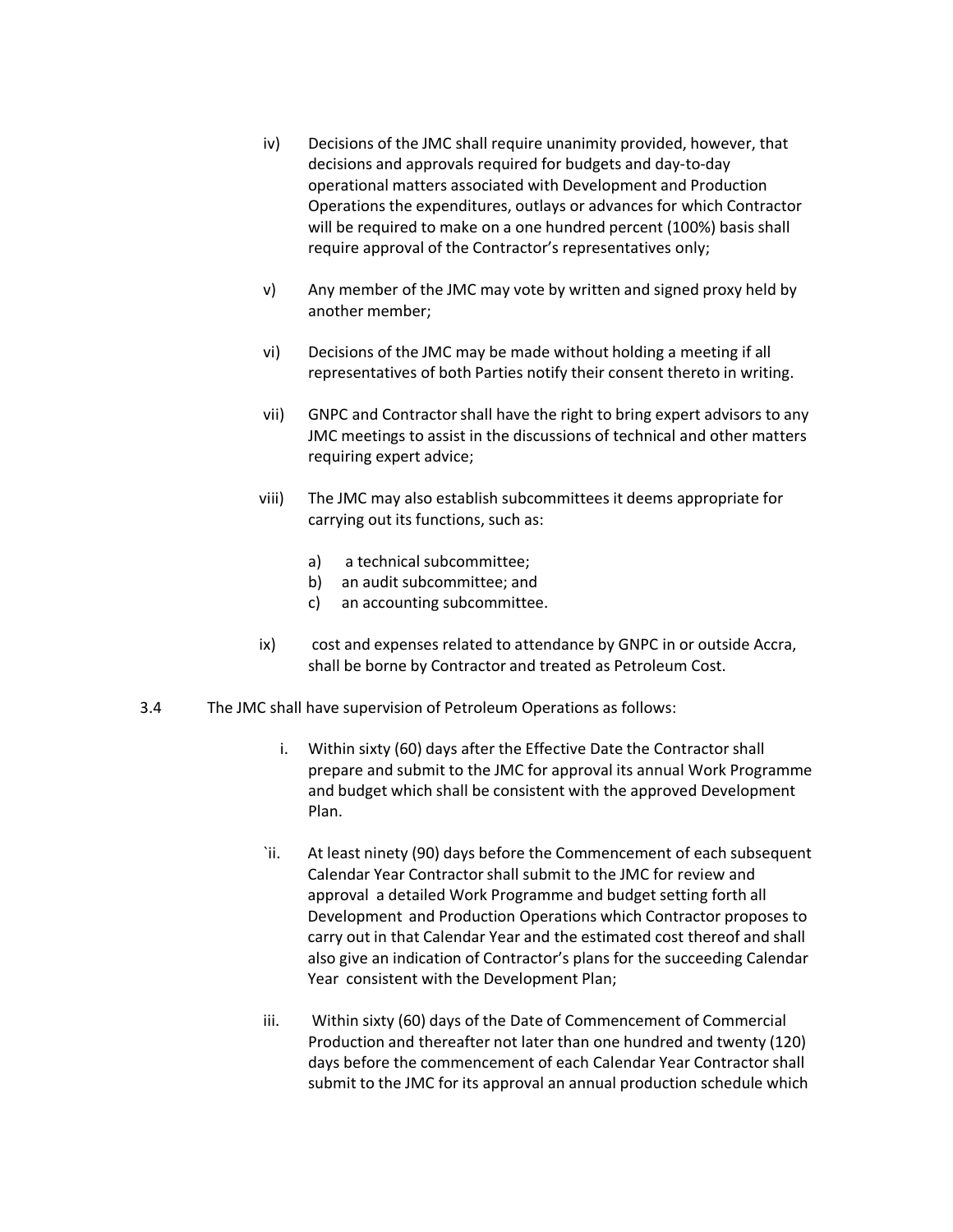shall be in accordance with good international oilfield practice, and shall be designed to provide the most efficient, beneficial and timely production of the Petroleum resources consistent with the Development Plan.

- 3.5 The JMC shall approve lifting schedules for Development and Production Areas as well as review all of Contractor's reports on the conduct of Petroleum Operations.
- 3.6 The JMC shall approve Contractor's insurance programme and the programmes for training and technology transfer submitted by Contractor and the accompanying budgets for such schemes and programmes.
- 3.7 If during any meeting of the JMC the Parties are unable to reach agreement concerning any of the matters provided for in Article 3.4 , the matter shall be deferred for reconsideration at a further meeting to be held not later than fifteen(15) days following the original meeting. If after such further meeting the Parties are still unable to reach agreement, the matter in dispute shall be referred to the Parties forthwith. Failing agreement within fifteen (15) days thereafter, the matter in dispute shall, at the request of any Party, be referred for resolution under Article 21.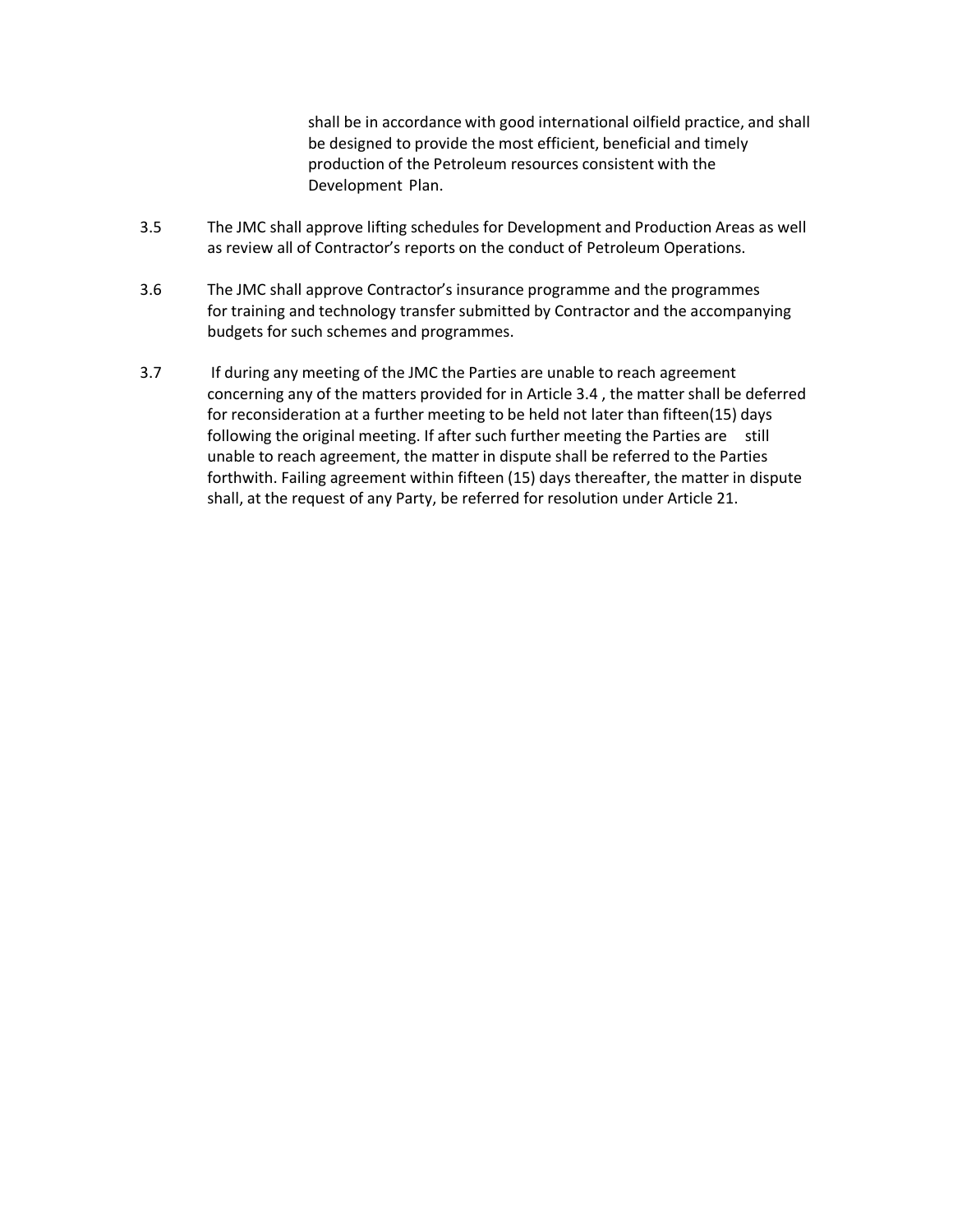#### **OBLIGATIONS OF CONTRACTOR AND GNPC RIGHTS OF CONTRACTOR**

- 4.1 Subject to the provisions of this Agreement, Contractor shall be responsible for the conduct of Petroleum Operations and shall:
	- a) conduct Petroleum Operations with utmost diligence, efficiency and economy, in accordance with accepted Petroleum Industry practices, observing sound technical and engineering practices using appropriate advanced technology and effective equipment, machinery, materials and methods;
	- b) take all practicable steps to ensure compliance with Section 3 of the Petroleum Law: including ensuring the recovery and prevention of waste of Petroleum in the Development and Production Area in accordance with accepted Petroleum Industry practices;
	- c) prepare and maintain in Ghana full and accurate records of all Petroleum Operations performed under this Agreement;
	- d) prepare and maintain accounts of all operations under this Agreement in such a manner as to present a full and accurate record of the costs of such operations, in accordance with the Accounting Guide;
	- e) disclose to GNPC and the Minister any operating or other agreement among the Parties that constitute Contractor relating to the Petroleum Operations hereunder, which agreement shall not be inconsistent with the provisions of this Agreement.
- 4.2 In connection with its performance of Petroleum Operations, Contractor shall have the right within the terms of applicable law;
	- a) to establish offices in Ghana and to assign to those offices such representatives as it shall consider necessary for the purposes of this Agreement;
	- b) to use public lands for installation and operation of shore bases, and terminals, harbours and related facilities, pipelines from fields to terminals and delivery facilities, camps and other housing;
	- c) to receive licenses and permission to install and operate such communications and transportation facilities as shall be necessary for the efficiency of its operations;
	- d) to bring to Ghana such number of Foreign National Employees as shall be necessary for its operations, including employees assigned on permanent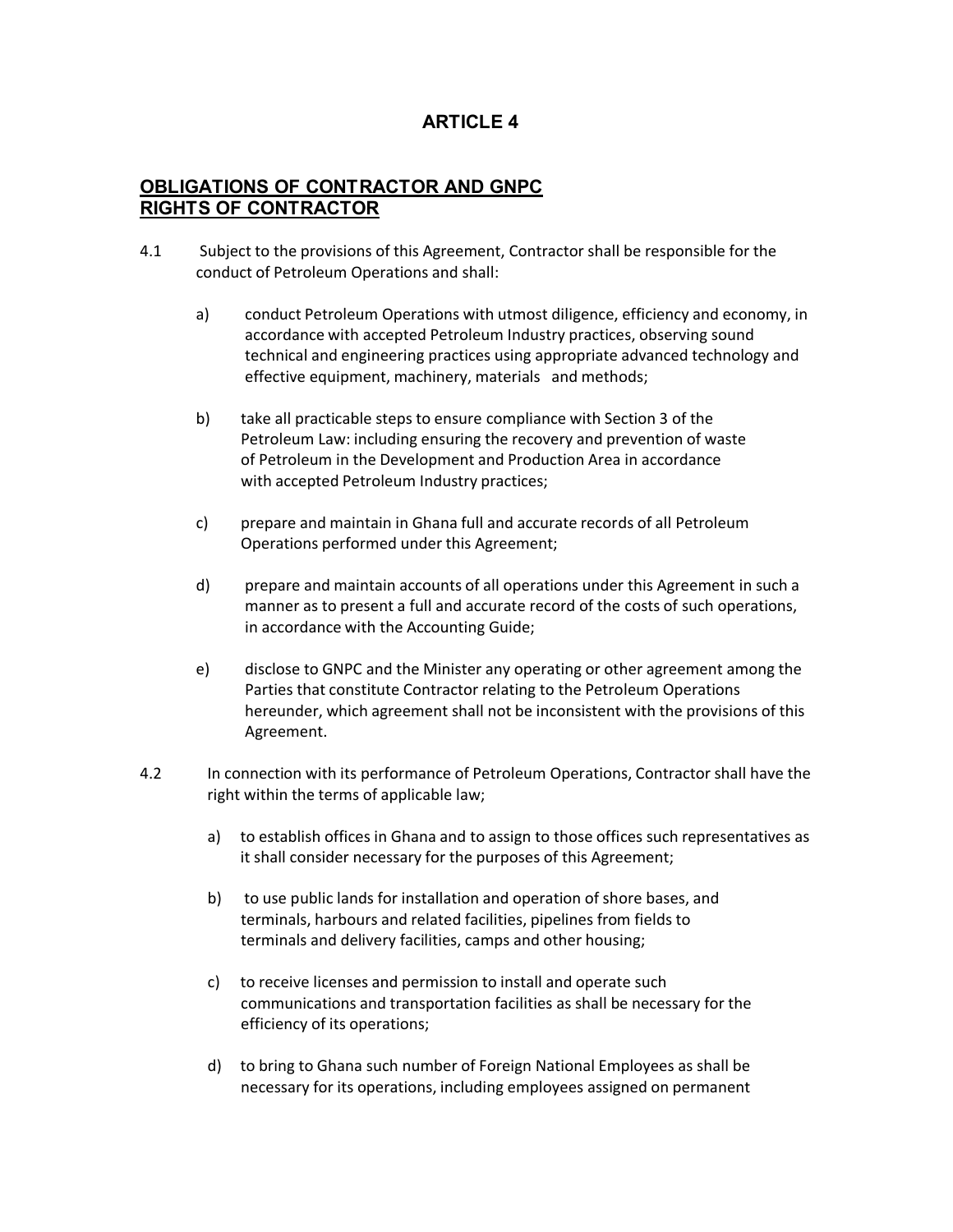or resident status, with or without families, as well as those assigned on temporary basis such as rotational (rota) employees;

- e) to provide or arrange for reasonable housing, schooling and other amenities, permanent and temporary, for its employees and to import personal and household effects, furniture and vehicles, for the use of its personnel in Ghana;
- f) to be solely responsible for provision of health, accident, pension and life insurance benefit plans on its Foreign National Employees and their families; and such employees shall not be required to participate in any insurance, compensation or other employee or social benefit programs established in Ghana;
- g) as regards its Ghanaian employees the Contractor shall be responsible to arrange with a reputable insurance Company for a medical insurance policy to cover their health and the safety of their wives and up to three (3) children, and compensation for accidents and injuries suffered by the employees whilst engaged in their normal course of business;
- h) to have, together with its personnel, at all times the right of ingress to and egress from its offices in Ghana, the Development and Production Area, and the facilities associated with Petroleum Operations hereunder in Ghana including the offshore waters, using its owned or chartered means of land, sea and air transportation;
	- i) to engage such Subcontractors, expatriate and national, including also consultants, and to bring such Subcontractors and their personnel to Ghana as are necessary in order to carry out the Petroleum Operations in a skillful, safe and expeditious manner; and said Subcontractors shall have the same rights as Contractor specified in this Article 4.2 to the extent they are engaged by Contractor for the Petroleum Operations hereunder.
- j) to use, free of charge, such quantities of Petroleum produced as are reasonably required for conducting Petroleum Operations in the Development and Production Area.
- 4.3 GNPC shall assist Contractor in carrying out Contractor's obligations expeditiously and efficiently as stipulated in this Agreement, and in particular GNPC shall use its best efforts to assist Contractor and its Subcontractors to:
	- a) establish supply bases and obtain necessary communications facilities, equipment and supplies
	- b) obtain necessary approvals to open bank accounts in Ghana;
	- c) obtain entry visas and work permits for such number of Foreign National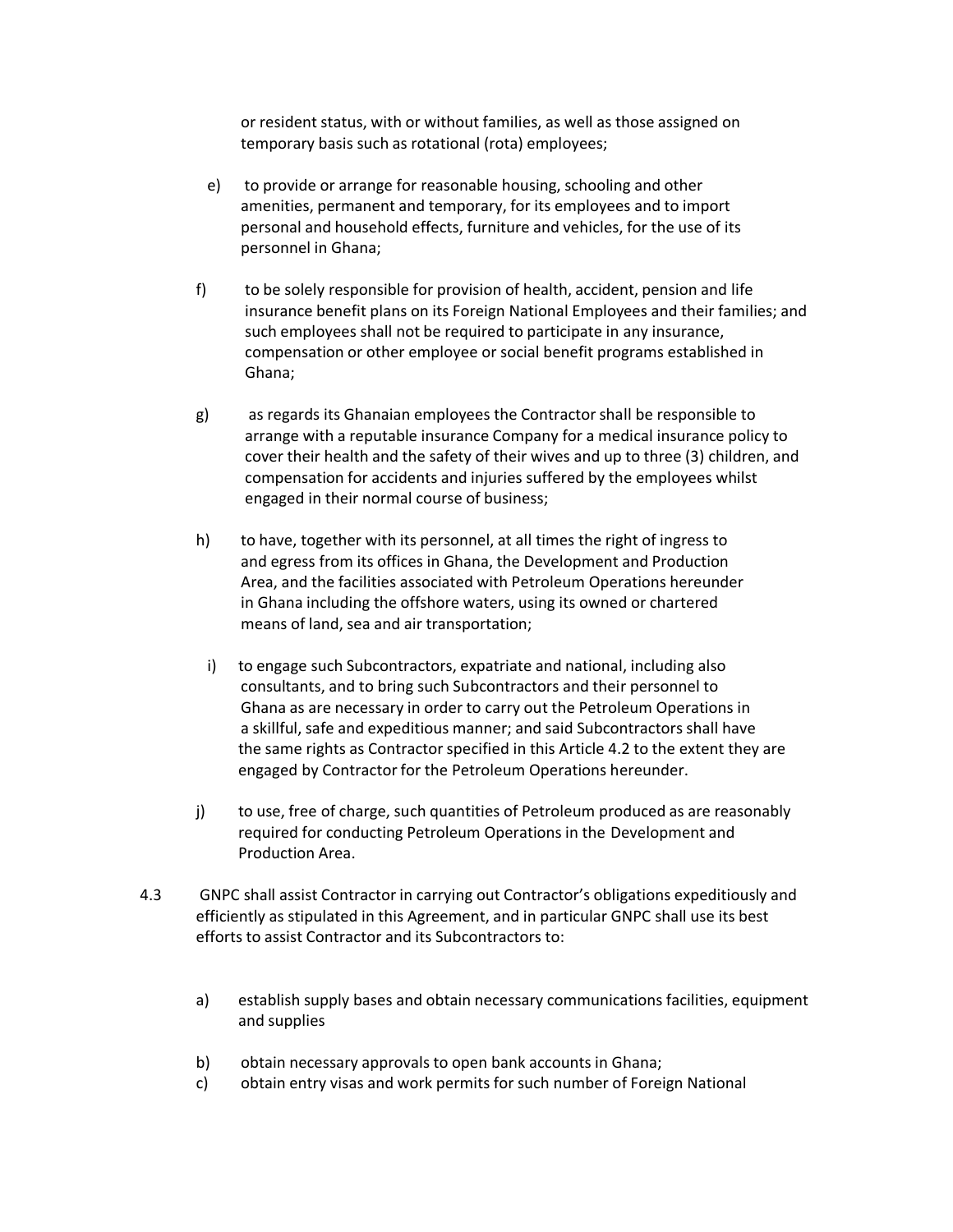of Contractor and its Subcontractors engaged in Petroleum Operations and members of their families who will be resident in Ghana, and make arrangements for their travel, arrival, medical services and other necessary amenities;

- d) comply with Ghana customs procedures and obtain permits for the importation of necessary materials;
- e) obtain the necessary permits to transport documents, samples or other forms of data to foreign countries for the purpose of analysis or processing if such is deemed necessary for the purposes of Petroleum Operations;
- f) contact Government agencies dealing with fishing, meteorology, navigation and communications as required; and
- g) identify qualified Ghanaian personnel as candidates for employment by Contractor in Petroleum Operations.
- 4.4 All reasonable expenses incurred by GNPC in connection with any of the mailers set out in Article 4.3 above shall be borne by Contractor.
- 4.5 GNPC shall use its best efforts to render assistance to Contractor in emergencies and major accidents, and such other assistance as may be requested by Contractor, provided that any reasonable expenses involved in such assistance shall be borne by **Contractor**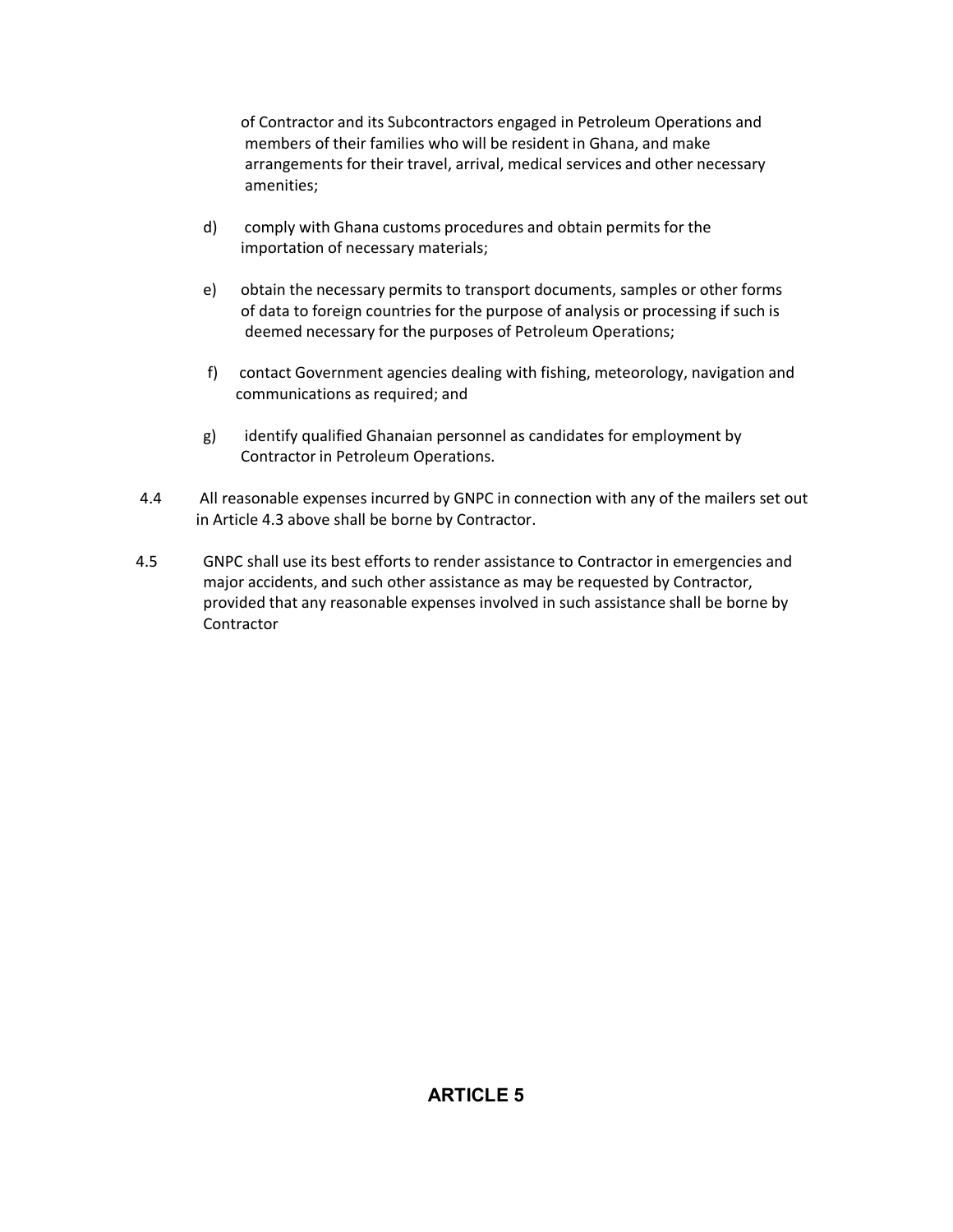#### **DEVELOPMENT PLAN**

- 5.1 The Contractor shall within 60 days of the Effective Date submit to the Minister a Development Plan.
- 5.2 The Development Plan for the Saltpond re-development project shall be based on detailed engineering studies and shall include:
	- a) Contractor's proposals for the delineation of the proposed Development and Production Area and for the development of any reservoir(s), including the method for the disposal of Associated Gas in accordance with the provisions of Article 11;
	- b) the way in which the Development and Production of the reservoir is planned to be financed and the respective equity contributions of the parties. Any Party or third Party debt financing and terms should be included;
	- c) Contractor's proposals relating to the spacing, drilling and completion of wells, the production, storage, transportation and delivery facilities required for the production, storage and transportation of the Petroleum, including without limitation:
		- i) the estimated number, size and production capacity of production platforms if any;
		- ii) the estimated number of Production Wells;
		- iii) the particulars of feasible alternatives for transportation of the Petroleum, including pipelines;
		- iv) the particulars of onshore installations required, including the specifications or size thereof; and
		- v) the particulars of other technical equipment required for the operations;
		- d) the estimated production profiles for Crude Oil and Natural Gas from the Petroleum reservoirs;
		- e) estimates of capital and Operating expenditures;
		- f) the economic feasibility studies carried out by or for Contractor in respect of alternative methods for Development of the Fields, taking into account:
			- i) location;
			- ii) water depth (where applicable);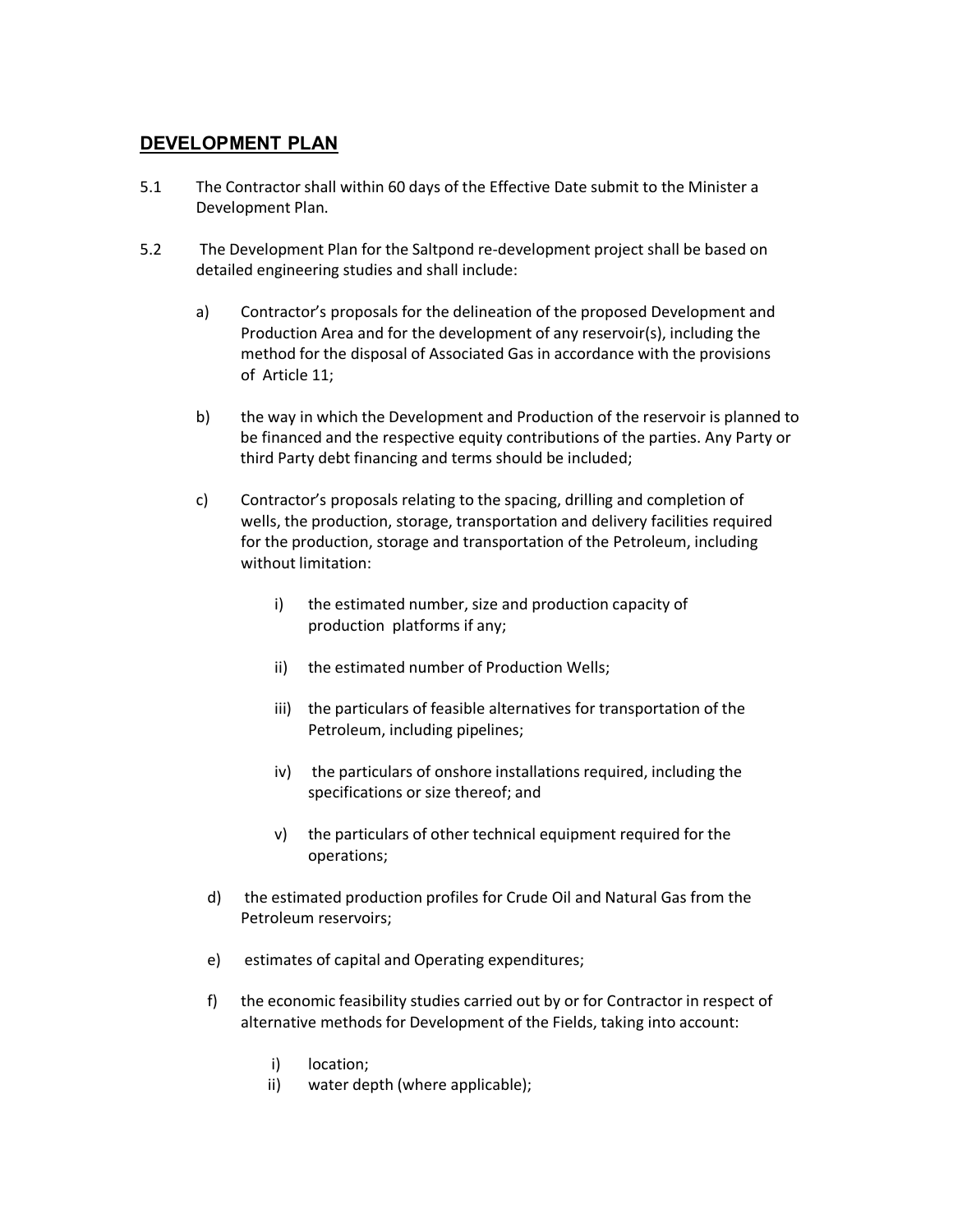- iii) meteorological conditions;
- iv) estimates of capital and operating expenditures; and
- v) any other relevant data and evaluation thereof;
- g) the safety measures to be adopted in the course of the Development and Production Operations, including measures to deal with emergencies;
- h) the necessary measures to be taken for the protection of the environment;
	- i) Contractor's proposals with respect to the procurement of goods and services obtainable in Ghana;
- j) Contractor's plan for training and employment of Ghanaian nationals; and
- k) the time table for effecting Development Operations.
- 5.3 After thirty (30) days following its submission, the Development Plan shall be deemed approved as submitted, unless the Minister has before the end of the said thirty (30) day period given Contractor a notice in writing stating:
	- i) that the Development Plan as submitted has not been approved; and
	- ii) the revisions, proposed by the Minister, to the Development Plan as submitted, and the reasons thereof.
- 5.4 Where the Development Plan is not approved by the Minister as provided under Article 5.3 above, the Parties shall within a period of thirty (30) days from the date of the notice by the Minister as referred to under Article 5.3 above meet to agree on the revisions proposed by the Minister to the Development Plan. In the event of failure to agree to the proposed revisions, within fourteen (14) days following said meeting any matters in dispute between the Minister and the Contractor shall be referred for resolution in accordance with Article 2 1.
- 5.5 Where the issue in dispute referred for resolution pursuant to Article 21 is finally decided in favour of Contractor the Minister shall forthwith give the requisite approval to the Development Plan submitted by Contractor.
- 5.6 Where the issue in question referred for resolution pursuant to Article 21 is finally decided in favour of the Minister in whole or in part, Contractor shall forthwith:
	- i) amend the proposed Development Plan to give effect to the final decision rendered under Article 21, and the Minister shall give the requisite approval to such revised Development Plan.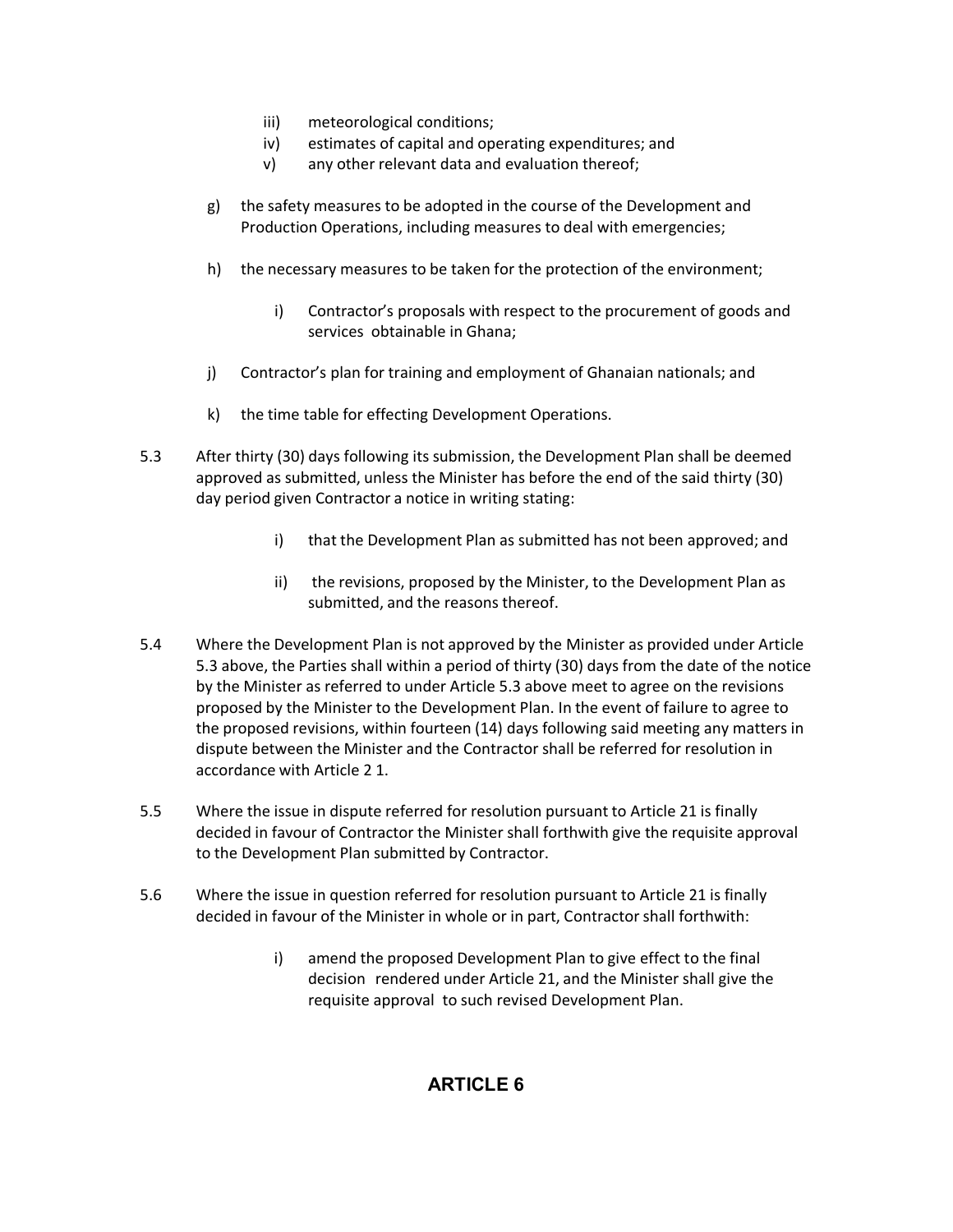# **SOLE RISK ACCOUNT**

- 6.1 During the Development Period GNPC may, at its sole risk and expense, require Contractor to continue drilling to penetrate and test horizons deeper than those contained in the Work Programme of Contractor. GNPC may also at its Sole risk ask the Contractor to test a zone or zones, which Contractor has not included in Contractor's test programme. Notice of this shall be given to Contractor in writing as early as possible prior to or during the drilling of the well, but in any case not after Contractor has begun work to complete or abandon the well. The exercise by GNPC of this right shall be in an agreed manner, which does not prevent Contractor from complying with Development and Production programme.
- 6.2 At any time before commencing such deeper drilling Contractor may elect to embody the required drilling in its own Development operation, in which case any resulting Discovery shall not be affected by the provisions of this Article.
- 6.3 Where any sole risk deeper drilling results in a Discovery of additional Petroleum accumulation, GNPC shall have the right, at its sole cost, risk and expense, to develop, produce and dispose of all Petroleum from that deeper horizon, provided however that if at the time such Petroleum is tested from the well, Contractor's Work Programme includes a well or wells to be drilled to the same producing horizon, and provided that the well or wells result(s) in a Petroleum producing well producing from the same horizon, Contractor shall, after reimbursing GNPC for all costs associated with its Sole Risk deeper drilling in said well, have the right to include production from that well in its total production.
- 6.4 Alternatively, if at the time such Petroleum is tested from the well, Contractor's Work Programme does not include a well to be drilled to said horizon, Contractor has the option to develop, as the case may he, the accumulation for its account under the terms of this Agreement if it so elects within a period of sixty (60) days. In such case, Contractor shall reimburse GNPC for all expenses incurred by GNPC in connection with such sole risk operations, and shall make satisfactory arrangements with GNPC for the payment of a negotiated premium.
- 6.5 During the term of this Agreement, GNPC shall have the right, at its sole cost, risk and expense, and upon six (6) months prior notice to Contractor, to drill one (1) or two (2) wells per Calendar Year within the Development and Production Area provided that the work intended to be done by GNPC had not been scheduled for a Work Programme to be performed by Contractor and the exercise of such right by GNPC and the arrangement made by GNPC for undertaking such drilling do not prevent Contractor from satisfying its work obligations. Within thirty (30) days after receipt of' such notice Contractor may elect to drill the required well or wells as part of Contractor's Exploration Operations.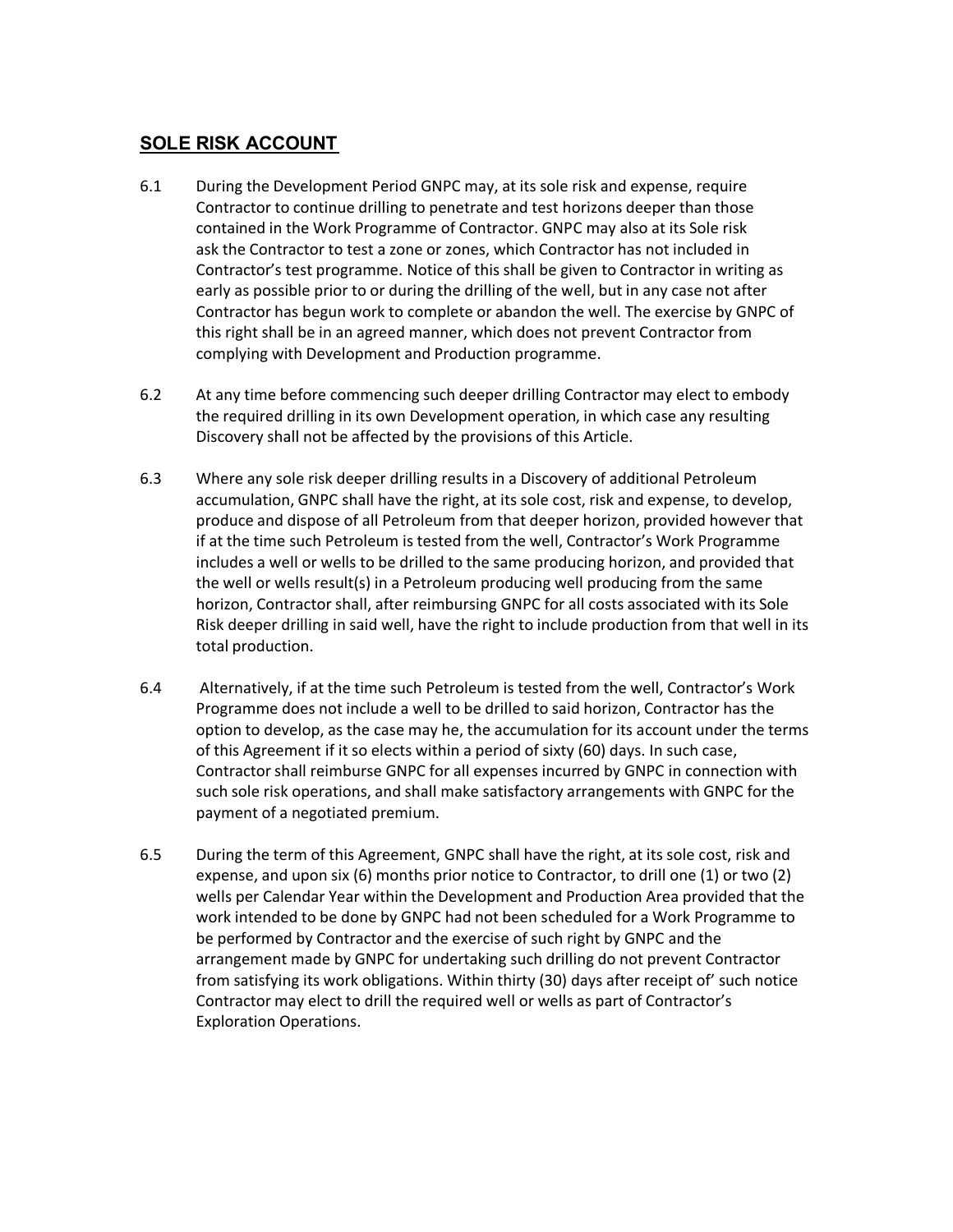- 6.6 In the event that a well drilled for the account and risk of GNPC in accordance with Article 6.5 above is successful, GNPC shall have the right to develop as the case may be or require Contractor to develop the accumulation for a mutually agreed service fee, so long as Contractor has an interest in the Development and Production Area, GNPC taking all the interest risk and costs and hence having the right to all Petroleum produced, provided however that Contractor has the option to develop, as the case may be, the accumulation for its account under the terms of this Agreement if it so elects within a period of sixty (60) days after receipt of GNPC's written notice of such accumulation.
- 6.7 Contractor shall reimburse GNPC for all expenses incurred by GNPC in connection with such sole risk operations, and shall make satisfactory arrangements with GNPC for the payment of a negotiated premium before exercising the option under Article 6.5. Such premium shall not be reckoned as Petroleum Costs for the purposes of Accounting Guide.
- 6.8 In the event that Contractor declines to develop the accumulation or no agreement is reached on the service fee arrangement as provided for in Article 6.6, Contractor shall relinquish the Development and Production Area associated with such accumulation.
- 6.9 GNPC shall indemnify and hold harmless Contractor against all actions, claims, demands and proceedings whatsoever brought by any third party or the State, arising out of or in connection with sole risk operations under this Article 6, unless such actions, claims, demands and proceedings are caused by Contractor's negligence or willful misconduct.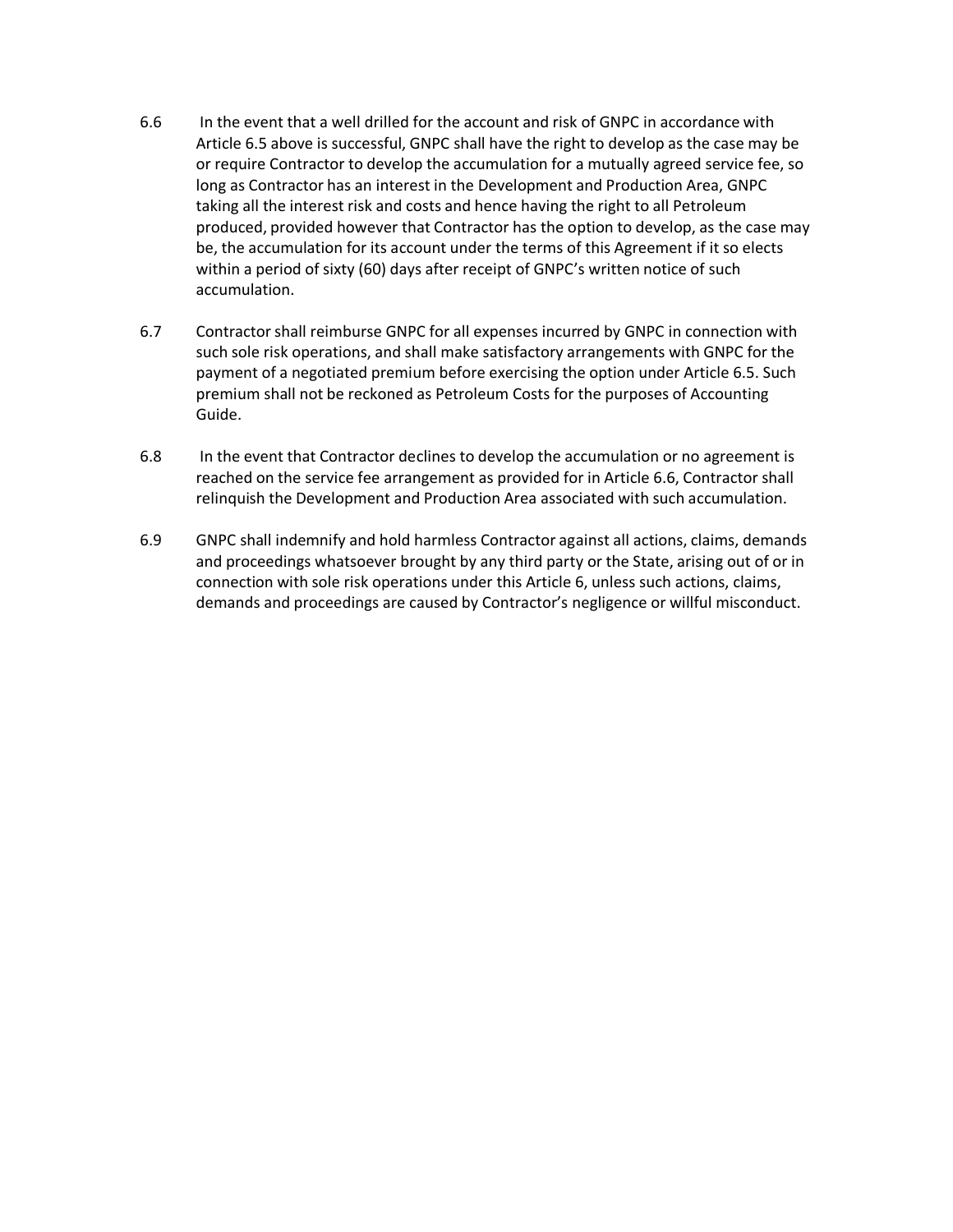#### **SHARING OF CRUDE OIL**

- 7.1 Gross Production of Crude Oil from each Development and Production Area shall (subject to a Calendar Year adjustment developed under the provisions of Article 7.6) be distributed amongst the Parties in the following sequence and proportions:
	- a) Three per cent (3%) of the Gross Production of Crude Oil shall be delivered to the State as ROYALTY, pursuant to the provisions of the Petroleum Law. Upon notice to Contractor, the State shall have the right to elect to receive cash in lieu of its royalty share of such Crude Oil. The State's notice shall be given to Contractor at least ninety (90) days in advance of each lifting period, such periods to be established pursuant to the provisions of Article 7.6. In such case, said share of Crude Oil shall be delivered to Contractor and it shall pay to the State the value of said share in cash at the relevant weighted average Market Price for the relevant period as determined in accordance with Article 8.7;
	- b) After distribution of such amounts of Crude Oil as are required pursuant to (a), the amount of Crude Oil, if any, shall be delivered to the GNPC to the extent it is entitled for Sole Risk operations under Article 6;
	- c) After distribution of such amounts of Petroleum as are required pursuant to (a) and (b) an amount of crude oil shall be delivered to the Parties sufficient in value to reimburse them for their shares in Production costs paid to date until such shares of Production Cost have been fully reimbursed.
	- d) After distribution of such amounts of Petroleum as are required pursuant to (a), (b) and (c), the remaining Crude Oil produced from each Development and Production Area shall be distributed to Contractor and, subject to (c) above and (e) below, to GNPC on the basis of their Carried Interests pursuant to Article 2;
	- e) Value for the purpose of reimbursement to GNPC of Production Costs shall be the weighted average market Price determined pursuant to Article 8.7 for Crude Oil delivered to Contractor during the relevant Month
	- e) After cumulative production of 1.3 Million barrels of oil equivalent GN1C shall be reimbursed for the value of its assets in the development area, which has been mutually assessed and agreed to be worth US Dollars 10 Million.
- 7.2 All Petroleum or monies accruing to the State under this Article shall be delivered to an Appointed Government Agent, or paid into a Government account designated by the Minister.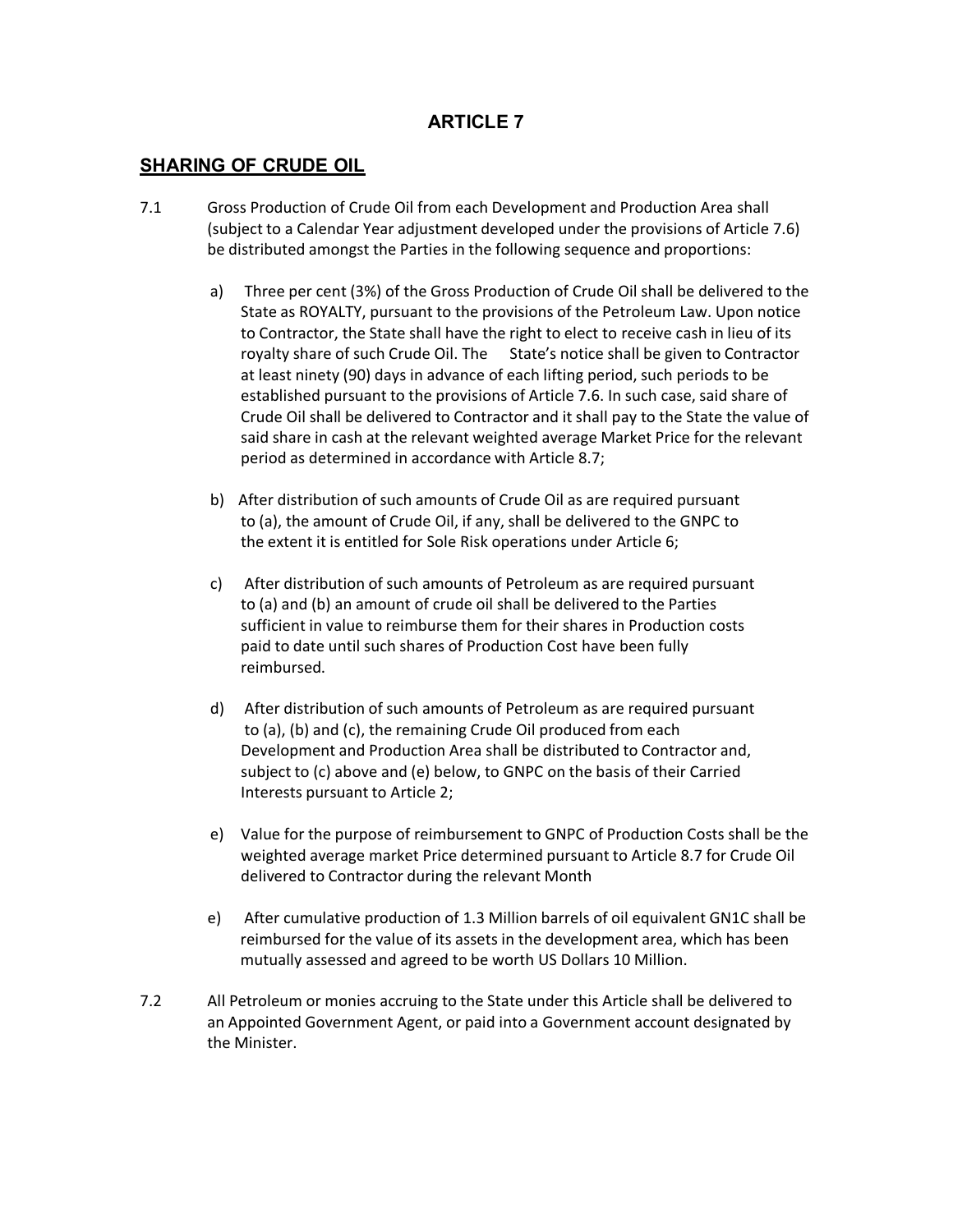- 7.3 The State or GNPC, having met the requirements of Article 12.1, may elect, in accordance with terms and conditions to be mutually agreed by the Parties, that all or part of the Crude Oil to be distributed to the State or to GNPC pursuant to this Article shall be sold and delivered by the State or GNIC to Contractor or its Affiliate for use and disposal and in such case Contractor or its Affiliate shall pay to the State or to GNPC, as the case may be, the Market Price for any Crude Oil so sold and delivered. Market Price for purposes of this Article shall he the amounts actually realised by Contractor or said Affiliate on its resales of said Crude Oil in arm's length commercial transactions, or for its other resales or dispositions of said Crude Oil, based upon world market prices determined in the manner specified in Article 8.7(b)
- 7.4 Ownership and risk of loss of all Crude Oil produced from the Development and Production Area which is purchased, and all of its percentage Interest or other Crude Oil lifted, by Contractor shall pass to Contractor at the outlet flange of the marine terminal or other storage facility for loading into tankers or other transportation equipment referred to in Article 8.1.
- 7.5 Subject to the provisions of Article 12 hereof, Contractor shall have the right freely to export and dispose of all the Petroleum allocated and/or delivered to it pursuant to this Article.
- 7.6 The Parties shall through consultation enter into supplementary agreements concerning Crude Oil lifting procedures, lifting and tanker schedules, loading conditions, Crude Oil metering, and the settlement of lifting imbalances, if any, among the Parties at the end of each Calendar Year. The Crude Oil to be distributed or otherwise made available to the Parties in each Calendar Year in accordance with the preceding provisions of this Article shall insofar as possible be in reasonably equal monthly quantities.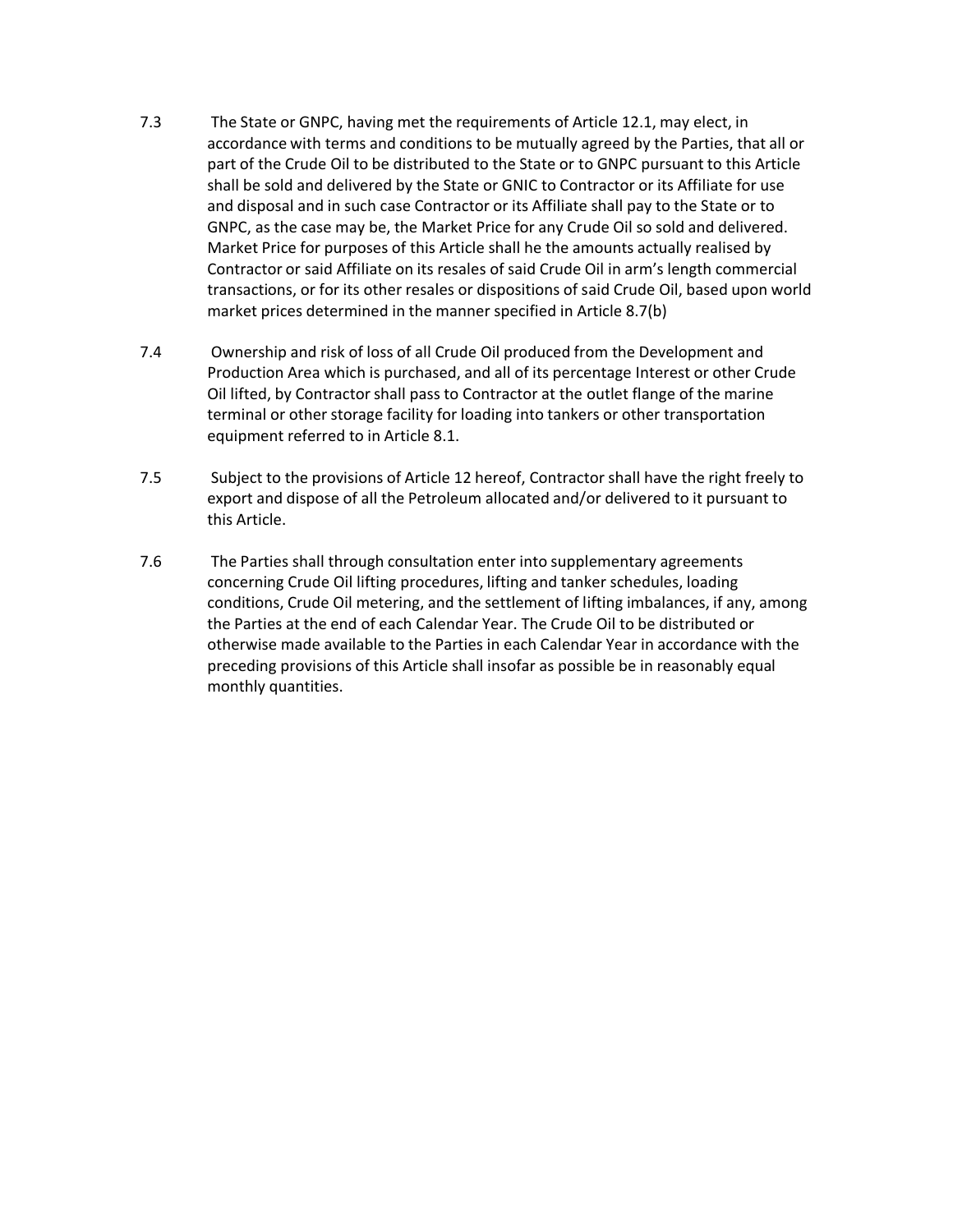#### **MEASUREMENT AND PRICING OF CRUDE OIL**

- 8.1 Crude Oil shall be delivered by Contractor to storage tanks constructed, maintained and operated in accordance with applicable laws and good oilfield practice. Crude Oil shall be metered or otherwise measured for quantity and tested for quality in such storage tanks for all purposes of this Agreement. Any Party may request that measurements and tests he done by an internationally recognised inspection company. Contractor shall arrange and pay for the conduct of any measurement, or test so requested provided, however, that in the case of (1) a test requested for quality purposes and (2) a test requested on metering (or measurement) devices, or where the test demonstrates that such devices are accurate within acceptable tolerances, the Party requesting the test shall reimburse Contractor for the costs associated with the test or tests.
- 8.2 GNPC or its authorised agent shall have the right;
	- a) to be present at and to observe such measurement of Crude Oil: and
	- b) to examine and test whatever appliances are used by Contractor therefor.
- 8.3 In the event that GNPC considers Contractor's methods of measurement to be inaccurate GNPC shall notify Contractor to this effect and the Parties shall meet within ten (10) days of such notification to discuss the matter. Where after thirty (30) days the Parties cannot agree over the issue they shall refer for resolution under Article 21 the sole question of whether Contractor's method of measuring Crude Oil is accurate and reasonable Retrospective adjustments to measurements shall he made where necessary to give effect to the decision rendered under
- 8.4 If upon the examination or testing of appliances provided for in Article 8.2 any such appliances shall be discovered to be defective:
	- a) Contractor shall take immediate steps to repair or replace such appliance; and
	- b) subject to the establishment of the contrary, such error shall he deemed to have existed for three (3) months or since the date of the last examination and testing, whichever occurred more recently.
- 8.5 in the event that Contractor desires to adjust, repair or replace any measuring appliance, it shall give GNPC reasonable notice to enable GNPC or its authorized agent to be present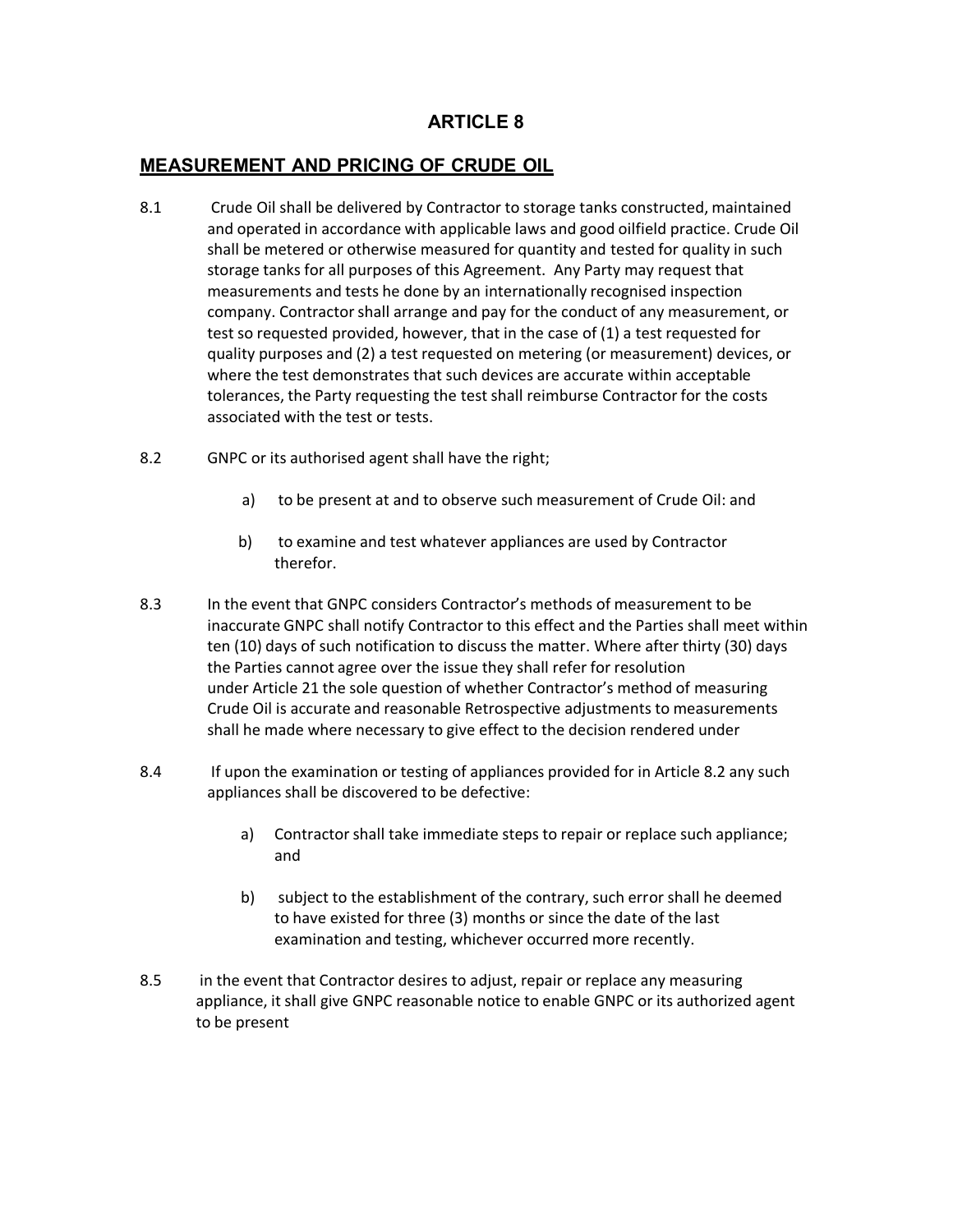- 8.6 Contractor shall keep full and accurate accounts concerning all Petroleum measured as aforesaid and provide GNPC with copies thereof on a monthly basis, not later than ten (10) days after the end of each month.
- 8.7 The market price for Crude Oil delivered to Contractor hereunder shall be established with respect to each lifting as follows:
	- a) on Crude Oil sold by Contractor in arm's length commercial transactions, the Market Price shall be the price actually realized by Contractor on such sales;
	- b) On other sales by Contractor, on exports by Contractor without sale and on sales under Article 12.2, the Market Price shall be determined by reference to world market prices of comparable Crude Oils, Dated Brent, sold in arm's length transactions for export in the major world petroleum markets, and adjusted for oil quality, location and conditions of pricing, delivery and payment
	- c) sales in arm's length commercial transactions shall mean sales to purchasers independent of the seller, which do not involve Crude Oil exchange or barter transactions, government to government transaction, sales directly or indirectly to Affiliates, or sales involving consideration other than payment in U.S. Dollar or currencies convertible thereto, or affected in whole or in part by considerations other than the usual economic incentives for commercial arm's length Crude Oil sales;
	- d) the price of Crude Oil shall be expressed in U.S. Dollars per barrel, F.O.B. the point of delivery by Contractor;
	- e) if the quality of Crude Oils produced from the Development and Production Area is different, the market Price shall be determined separately for each type sold and/or exported by Contractor
- 8.8 Contractor shall notify GNPC of the market Price determined by it for its respective lifting during each Quarter not later than thirty (30) days after the end of that Quarter.
- 8.9 If GNPC considers that the price notified by Contractor was not correctly determined in accordance with the provisions of Article 8.7, it shall so notify contractor not later than thirty (30) days after notification by Contractor of such price, and GNPC and Contractor shall meet not later than twenty (20) days thereafter to agree on the correct market price.
- 8.10 In the event that GNPC and Contractor fail to agree upon the commencement of meetings for that purpose, the Market Price shall be referred for determination in accordance with Article 2 1 of this Agreement.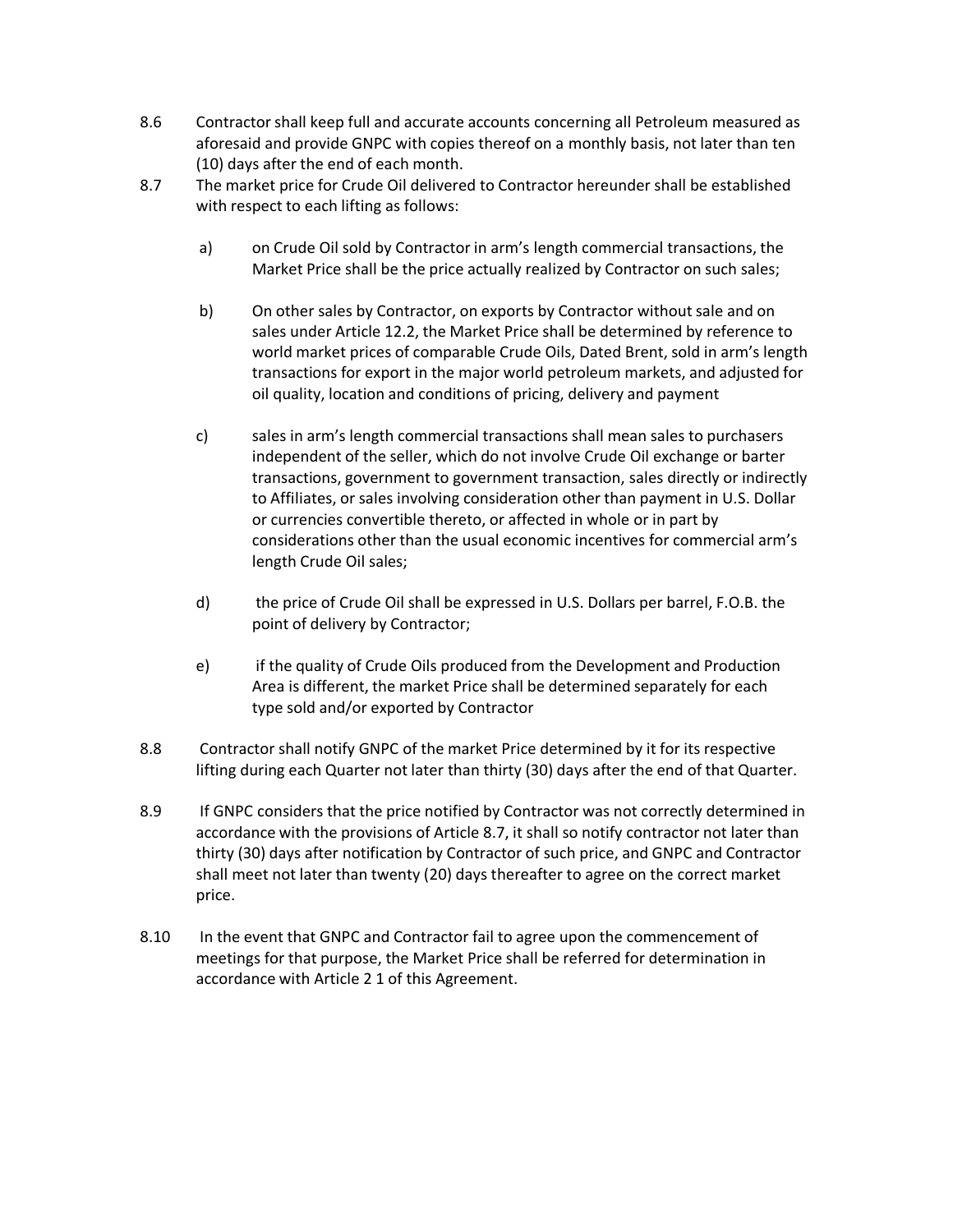#### **TAXATION AND OTHER IMPOSTS**

- 9.1 Contractor shall be subject to the following taxes and imposts:
	- i) Royalty for oil as provided for in Article 7 at three percent (3%);
	- ii) Income Tax in accordance with the Petroleum Income Tax Law 1987 (PNDCL 188) levied at the rate of thirty percent (30%);
	- iii) Payments for rental of Government property, public lands or for the provisions of specific services requested by Contractor from public enterprises; provided, however, that the rates charged Contractor for such rentals or services shall not exceed the rates charged to other members of the public who receive similar services or rentals;
	- iv) Surface rentals payable to the State pursuant to Section 18 of the Petroleum Law per square kilometre of the area remaining at the beginning of each Contract Year as part of the Development and Production Area, in the amounts as set forth below.

| <b>Phase of Operation</b> | <b>Surface Rentals Per Annum</b> |
|---------------------------|----------------------------------|
|                           |                                  |

Development & Production Area US \$50 per sq. km.

- v) Taxes, duties, fees or other imposts of a minor nature and amount insofar as they do not relate to the stamping and registration of this (1) Agreement, (2) any assignment of interest in this Agreement, or (3) any contract in respect of Petroleum Operations between Contractor and any Subcontractor.
- 9.2 Save for withholding tax at a rate of seven and a half percent (7.5%) from the aggregate amount due to any Subcontractor if and when required by Section 27 (1) of the Petroleum Income Tax Law, Contractor shall not be obliged to withhold any amount in respect of tax from any sum due from Contractor to any Subcontractor.
- 9.3 Contractor shall not be liable for any export tax on Petroleum exported from Ghana and no duty or other charge shall be levied on such exports. Vessels or other means of transport used in the export of Contractor's Petroleum from Ghana shall not be Liable for any tax, duty or other charge by reason of their use for that purpose.
- 9.4 Subject to the local purchase obligations hereunder, Contractor and Subcontractors may import into Ghana all plant, equipment and materials to be used solely and exclusively in the conduct of Petroleum Operations **without payment of customs and other duties, taxes, fees and charges on imports save minor administrative charges;**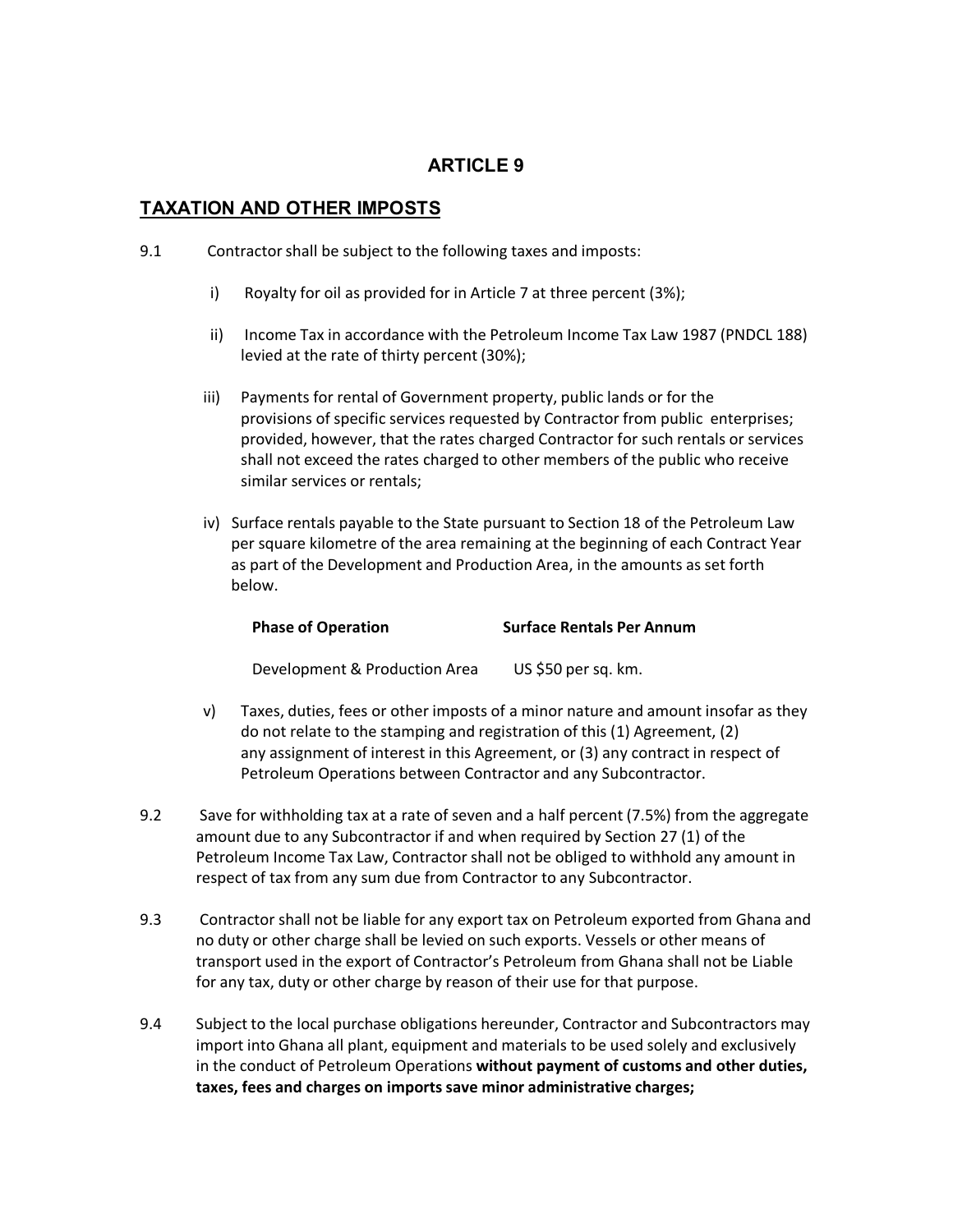#### **PROVIDED THAT:**

- a) GNPC shall have the right of first refusal for any item imported duty free under this Article which is later sold in Ghana; and
- b) where GNPC does not exercise its right of purchase Contractor may sell to any other person only subject to all import duty and taxes as if such items were being imported at the time of such sale; provided, however, that no duty or tax shall be levied if the purchaser could have imported the item sold free of duty or tax under an exemption similar to Contractor's hereunder.
- 9.5 Foreign National Employees of Contractor or its Affiliates, and of its Subcontractors, shall be permitted to import into Ghana free of import duty their personal and household effects in accordance with Section 22.7 of PNDCL 64; provided, however, that no property imported by such employee shall be resold by such employee in Ghana except in accordance with Article 9.4.
- 9.6 Subject to GNPC's rights under Article 16, Contractor, Subcontractors and Foreign National Employees shall have the right to export from Ghana all previously imported items as defined. Such exports shall be exempt from all customs and other duties, taxes, fees and charges on exports save minor administrative charges.
- 9.7 The Ghana Income Tax law applicable generally to individuals who are not employed in the petroleum industry shall apply in the same fashion and at the same rates to employees of Contractor, its Affiliates and its Subcontractors; provided, however, that Foreign National Employees of Contractor, its Affiliates, and its Subcontractors shall be exempt from the income tax and withholding tax liabilities if they are resident in Ghana for thirty (30) days or less in any Calendar Year.
- 9.8 It is the intent of the Parties that payments by Contractor of tax levied by the Petroleum Income Tax Law qualify as creditable against Contractor's United States federal income tax liability. Should the United States Internal Revenue Service determine that the Petroleum Income Tax Law does not impose a creditable tax, the Parties agree to negotiate in good faith with a view to establishing a creditable tax on the precondition that no adverse effect should occur to the economic rights of GNPC or the State.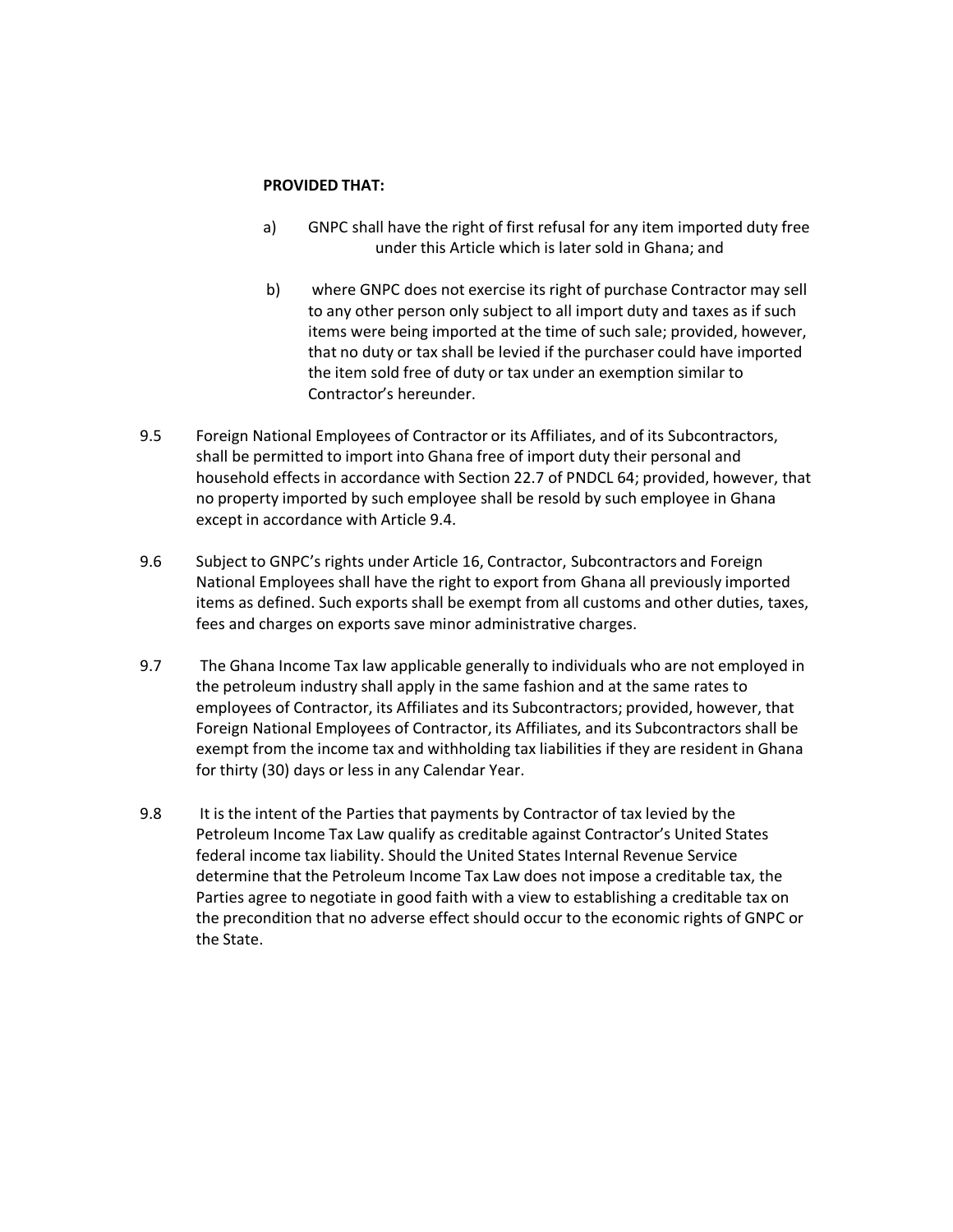#### **FOREIGN EXCHANGE TRANSACTIONS**

- 10.1 Contractor shall for the purpose of this Agreement be entitled to receive, remit, keep and utilise freely abroad all the foreign currency obtained from the sales of the Petroleum assigned to it by this Agreement or purchased hereunder, or from transfers, as well as its own capital, receipts from loans and in general all assets thereby acquired abroad. Upon making adequate arrangements with regard to its commitment to conduct Petroleum Operations, Contractor shall he free to dispose of this foreign currency or assets as it deems fit.
- 10.2 Contractor shall have the right to open and maintain in Ghana bank accounts in foreign currency and Ghanaian currency. No restriction shall be made on the import by Contractor in an authorised manner of funds assigned to the performance of the Petroleum Operations and Contractor shall he entitled to purchase Ghanaian currency through authorised means, without discrimination, at the prevailing rate of exchange; provided, however, that such prevailing rate applicable to Contractor hereunder for all transactions for converting Ghanaian currency into U.S. Dollars. and vice versa, shall be at a buying or selling, as the ease may he, rate of exchange not less favourable to Contractor than that quoted by the State or its foreign exchange control authority to any person or entity on the dates of such conversion (excepting those special rates provided by the State to discretely defined groups for special, limited purposes).
- 10.3 Contractor shall be entitled to convert in an authorised manner into foreign currencies of its choice funds imported by Contractor for the Petroleum Operations and held in Ghana which exceeds its local requirements at the prevailing rate of exchange referred to in Article 10.2 and remit and retain such foreign currencies outside Ghana.
- 10.4 In the event of resale by Contractor or its Affiliate of Crude Oil purchased from the State or GNPC. the State or GNPC shall have the right to request payment for such sales of its share of production to Contractor or its Affiliate to be held in the foreign currency in which the resale transaction took place or in U.S. Dollars.
- 10.5 Contractor shall have the right to make direct payments outside of Ghana from its home offices in the United States of America, and elsewhere, to its Foreign National Employees, and to those of its Subcontractors and suppliers 'not resident in Ghana' (as that term is defined in Section 76 of the Income Tax Decree 1975 (SMCD 51)) for wages, salaries, purchases of goods and performance of' services, whether imported into Ghana or supplied or performed therein for Petroleum Operations carried out hereunder, in accordance with the provisions of this Agreement, in respect of services performed within the framework of this Agreement, and such payments shall he considered as part of the costs incurred in Petroleum Operations. In the event of any changes in the location of Operator's home or other offices, Operator shall so notify GNPC and the State.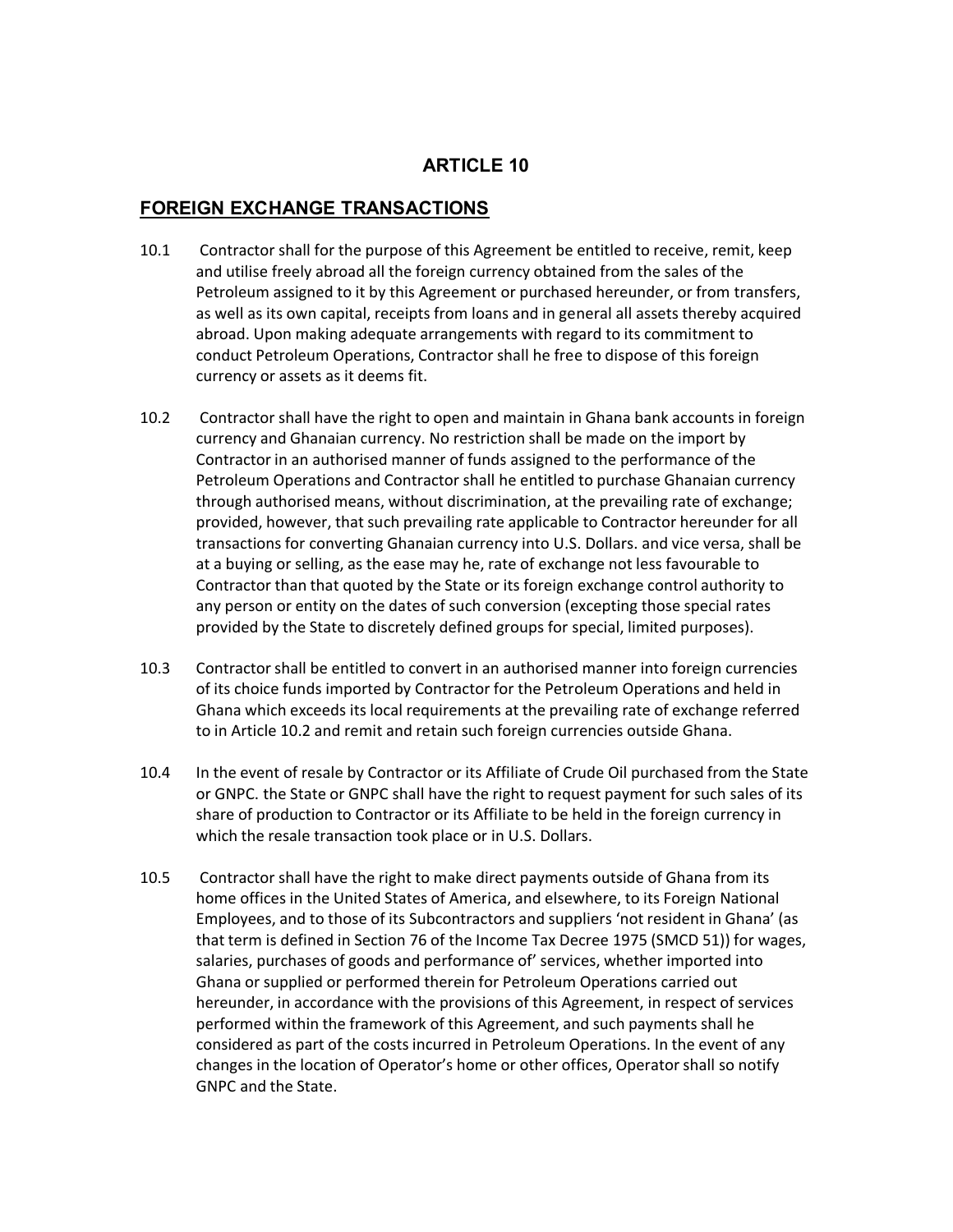- 10.6 All payments which this Agreement obligates Contractor to make to GNPC or the State, including income taxes, shall be made in U.S. Dollars, except as requested otherwise pursuant to Article 10.4 above. All payments shall he made by telex transfer in immediately available funds to a bank to be designated by GNPC or the State, and reasonably accessible to Contractor by way of its being able to receive payments made by Contractor and give a confirmation of receipt thereof, or in such other manner as may be mutually agreed.
- 10.7 All payments which this Agreement obligates GNPC or the State to make to Contractor shall be made in U.S. Dollars. All payments shall he made by telex transfer in immediately available funds to a commercial bank to be designated by Contractor, and reasonably accessible to GNPC or the State by way of its being able to receive payments made by GNPC or the State and give confirmation of receipt thereof, or in such other manner as may be mutually agreed.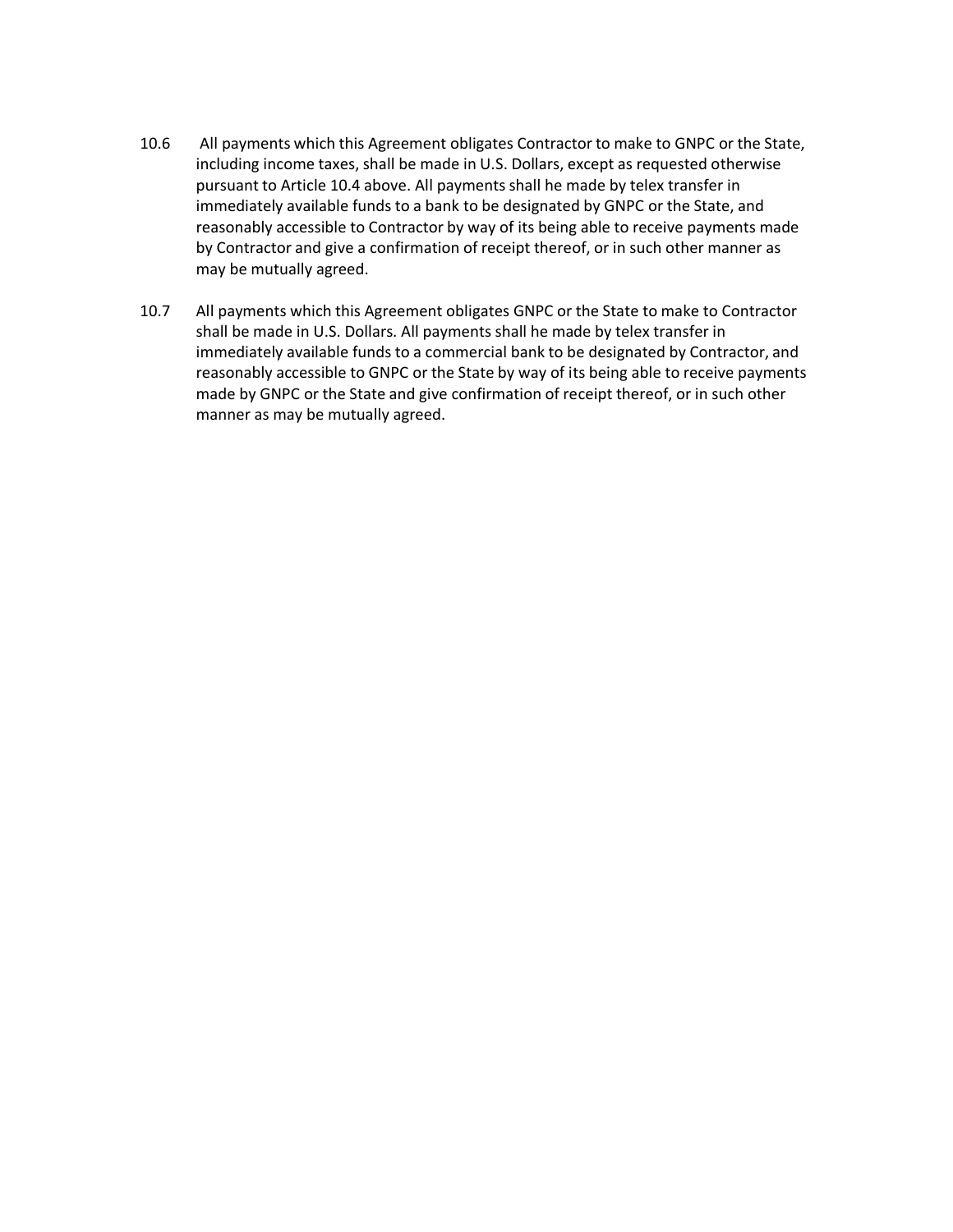#### **SPECIAL PROVISIONS FOR NATURAL GAS**

#### **PART I - GENERAL**

- 11.1 Contractor shall have the right to use Natural Gas produced from any Development and Production Area for Petroleum Operation within the Development and Production Area such as reinjection for pressure maintenance and/or power generation.
- 11.2 Contractor shall have the right to flare Natural Gas:
	- a) to the extent provided in an approved Development Plan;
	- b) during production testing operations;
	- c) when required for the safety of persons engaged in Petroleum Operations in accordance with Petroleum Industry practice;
	- d) where reinjection is inadvisable from the point of view of good reservoir or petroleum engineering practice; or
	- e) as otherwise authorised by the Minister.
- 11.3 Contractor shall have the right to extract condensate and Natural Gas liquids for disposition under the provisions relating to Crude Oil. Residual Natural Gas remaining after the extraction of condensate and Natural Gas liquids is subject to the provisions of this Article.

#### **PART II -ASSOCIATED GAS**

- 11.4 Based on the principle of full utilisation of Associated Gas and without substantial impediment to Crude Oil production, the Development Plan of each Development and Production Area shall include a plan of utilisation for Associated Gas.
- 11.5 If Contractor considers that production processing and utilisation of Associated Gas from any Development and Production Area to he non-economic, GNPC shall have the option to off take such Associated Gas at the outlet flange of the gas-oil separator at its Sole Risk for its own use and to that end the Development Plan proposed by Contractor shall include:
	- a) a statement of the facilities necessary for the delivery to GNPC of such Associated Gas; and
	- b) a plan for the reinjection of such Associated Gas into the reservoir.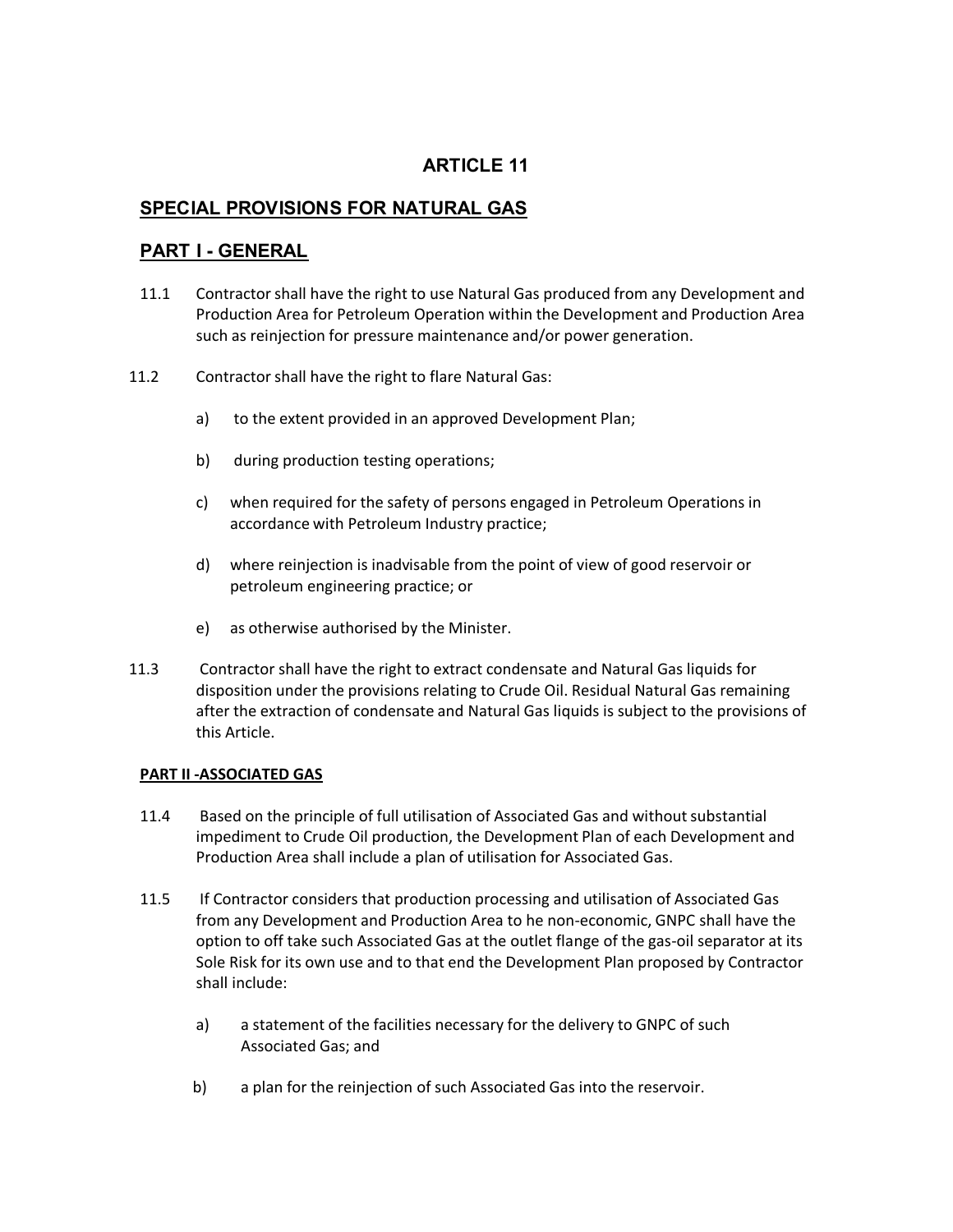#### **PART III NATURAL GAS PROJECTS**

- 11.6 The Natural Gas in the Development and Production Area which is to be developed and commercially produced, the provisions of this Agreement in respect to interests, rights and obligations of the Parties regarding Crude Oil shall apply to Natural Gas, with the necessary changes in points of detail, except with respect to specific provisions in this Agreement concerning Natural Gas and different or additional provisions concerning Natural Gas which may be agreed by the Parties in the future.
	- a) The system for the allocation of Natural Gas among the Parties shall follow the same general format as Article 7.
	- b) The Parties recognise that projects for the Development and Production of Natural Gas arc generally long-term in nature for both the project developers and the customers who purchase the Natural Gas. Substantial investments and dedication of facilities require long-term commitments on both sides. This Agreement, being for a specific term of years, may not cover the length of time for which customers in given cases will require Commitments on the part of the Parties to this Agreement to deliver their respective shares of the output. Accordingly the Parties agree to consider undertaking such commitments where reasonably required for the efficient and viable development of a Natural Gas project. It is recognised that, unless otherwise agreed by the Parties hereto, Contractor will have no right or interest in the project or the Natural Gas produced and delivered after the term of this Agreement has expired.
	- c) In the event that Contractor or an Affiliate decides to construct facilities to receive Natural Gas from the Development and Production Area for further processing or for use as a feedstock or fuel in order to convert such Natural Gas into one or more commercially marketable products, the Contractor shall be entitled to pay for such gas at the price paid by the State or GNPC under this Article.
	- d) The Parties will consider collaboration in obtaining any common external financing available for Natural Gas processing or Natural Gas utilisation facilities, including project financing; however, each Party shall remain free to finance externally its share of such facilities to the extent it prefers to do so.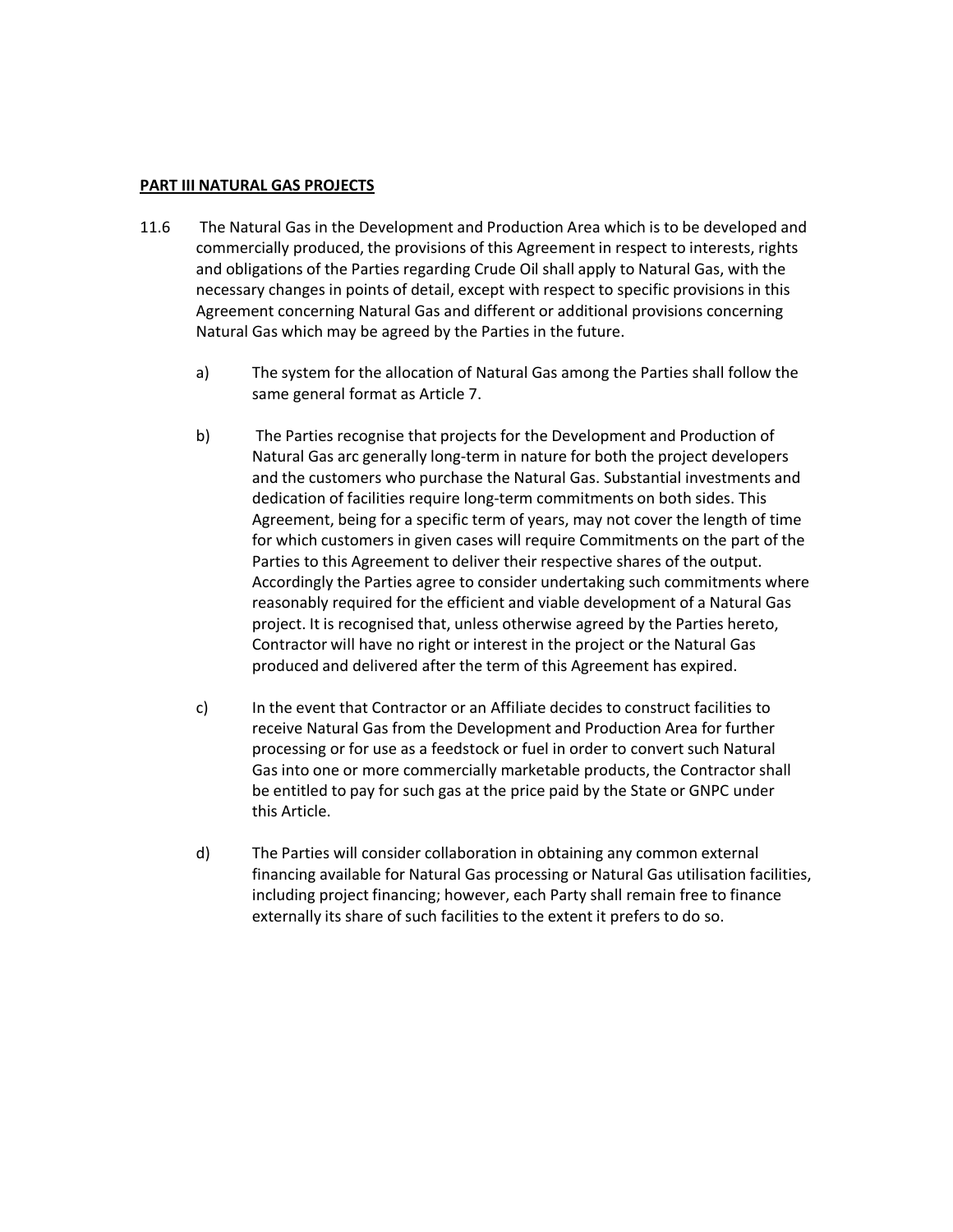#### **DOMESTIC SUPPLY REQUIREMENTS (CRUDE OIL)**

- 12.1 Crude Oil for consumption in Ghana (in this Article called the "Domestic Supply Requirement") shall be supplied, to the extent possible, by the State and GNPC from their respective entitlements under this Agreement and under any other contract for the production of Crude Oil in Ghana.
- 12.2 In the event that Crude Oil available to the State pursuant to Article 12.1 is insufficient to fulfill the Domestic Supply Requirements, Contractor shall be obliged together with any third parties which produce Crude Oil in Ghana, to supply a volume of Crude Oil to be used for such Domestic Supply Requirements, calculated on the basis of the ratio of Contractor's entitlement to Crude Oil under Article 7.1(c) to the similar entitlements of all such third parties and provided that Contractor's obligation to supply Crude Oil for purposes of meeting the Domestic Supply Requirement shall not exceed the total of Contractor's said entitlement under this Agreement. The State shall purchase any Crude Oil supplied by Contractor pursuant to this Article at the weighted average Market Price determined under Article 8.7 for the Month of delivery, and the State shall pay such prices in accordance with Article 10.7 within thirty (30) days, maximum, after receipt of invoice failing which Contractor's obligations in respect of the Domestic Supply Requirement under this Article 12 shall be suspended until payment is made good, at which time deliveries shall he resumed subject to any alternative commitments that may have been reasonably entered

into by Contractor to dispose of the Domestic Supply Requirement Crude Oil during the period of default in payment.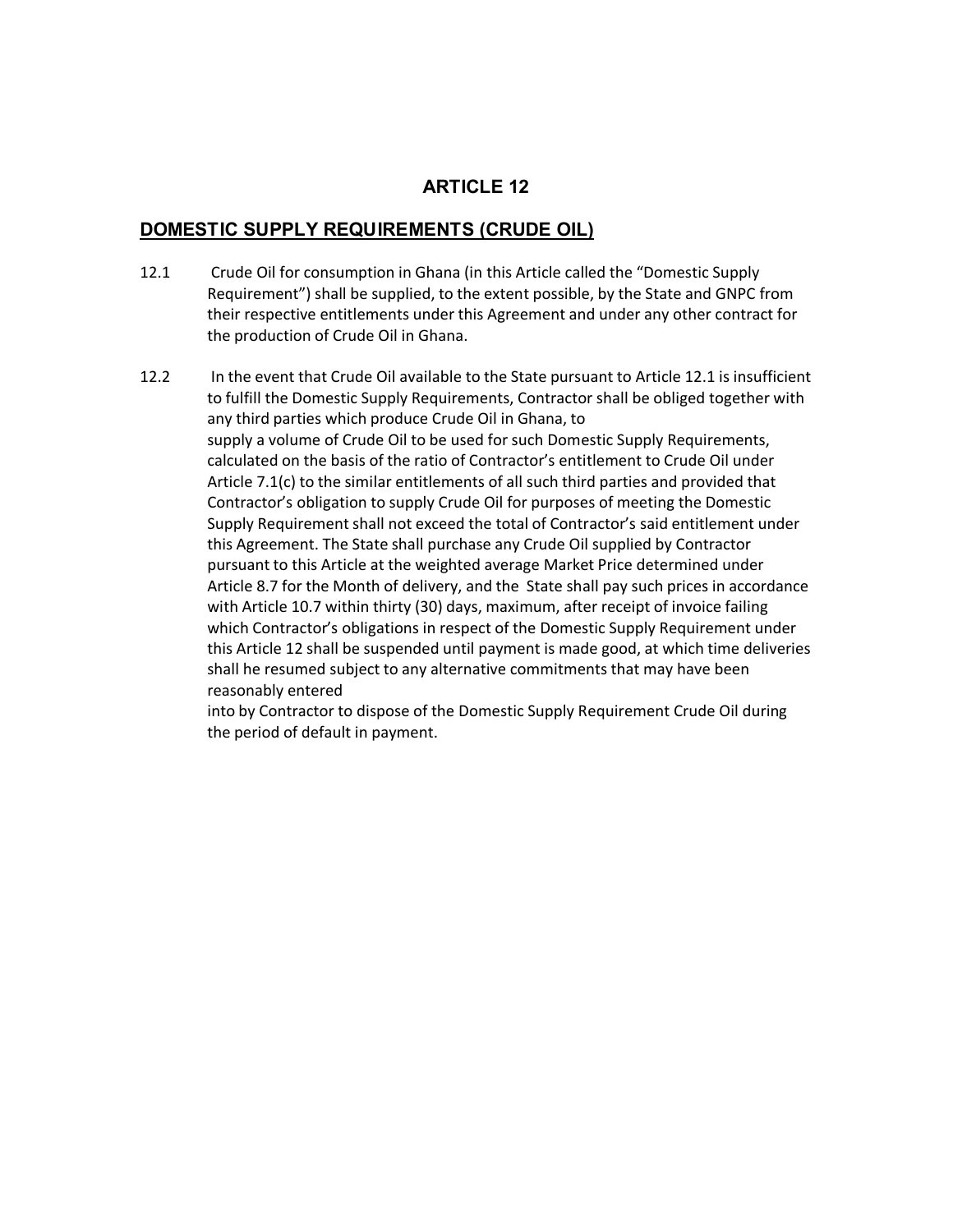#### **INFORMATION AND REPORTS CONFIDENTIALITY**

- 13.1 Contractor shall keep ONPC regularly and fully informed 01 operations being carried out by Contractor and provide (INPC with all information, data, (film, paper and digital forms), samples, interpretations and reports, (including progress and completion reports) including but not limited to the following:
	- a) processed seismic data and interpretations thereof;
	- b) well data, including but not limited to electric logs and other wireline surveys, and mud logging reports and logs, samples of cuttings and cores and analyses made therefrom;
	- c) any reports prepared from drilling data or geological or geophysical data, including maps or illustrations derived therefrom;
	- d) well testing and well completion reports;
	- e) reports dealing with location surveys, seabed conditions and seafloor hazards and any other reports dealing with well, platform or pipeline locations;
	- f) reservoir investigations and estimates regarding reserves, held limits and economic evaluations relating to future operations;
	- g) daily, weekly, monthly and other regular reports on Petroleum Operations;
	- h) comprehensive final reports upon the completion of each specific project or operation;
	- i) contingency programmes and reports on safety and accidents:
	- j) procurement plans, Subcontractors and contracts for the provision of services to Contractor.

Data shall he provided on film, paper and in digital format. In respect of the reports, including text and graphics, paper and digital copies shall be submitted.

13.2 Contractor shall have the right to retain for its own use in connection with the I conduct of Petroleum Operations under this Agreement copies of data, well logs, maps, magnetic tapes, other geological and geophysical in formation, portions of core samples and copies of reports, studies and analyses, referred to in Article 13.1.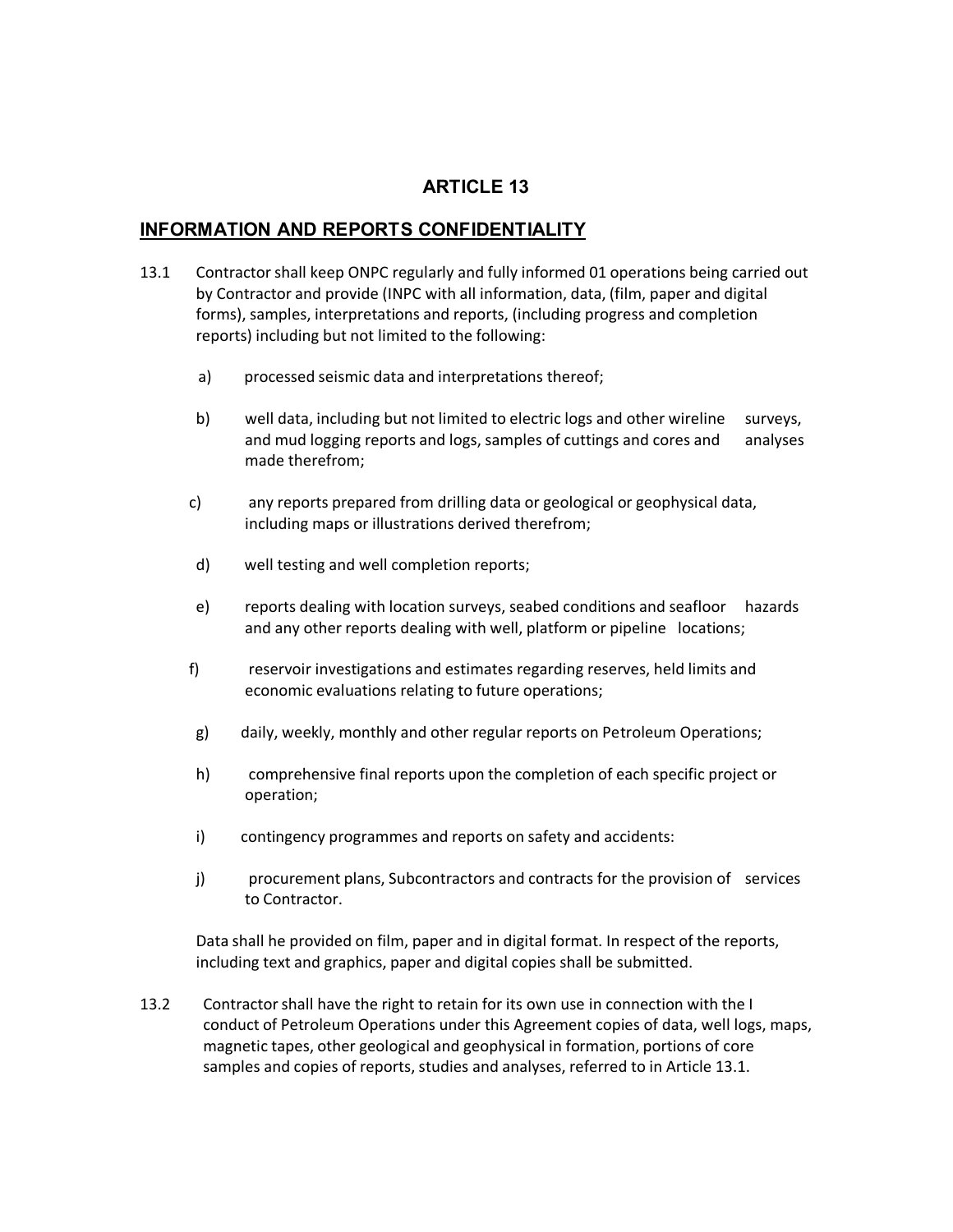- 13.3 Not later than ninety (90) days following the end of each Calendar Year, Contractor shall submit to GNPC a report covering Petroleum Operations performed in the Development and Production Area during such Calendar Year. Such report shall include, but not be limited to:
	- a) a statement of the number of Development Wells drilled, the depth of each such well, and a map on which drilling locations are indicated;
	- b) a statement of any Petroleum encountered during Petroleum Operations, as well as a statement of any fresh water layers encountered and of any other minerals discovered;
	- c) a statement of the quantity of Petroleum produced and of all other minerals produced therewith from the same reservoir or deposit:
	- d) a general summary of all Petroleum Operations in the Development and Production Area; and
	- e) a statement of the number of employees engaged in Petroleum Operations in Ghana. identified as Ghanaian or non—Ghanaian. Contractor will inform the latter that details as to nationality are required by GNPC and that Contractor is available to assist them to supply that .information.
- 13.4 All data, information and reports including interpretation and analysis supplied by Contractor pursuant to this Agreement shall be treated as confidential and shall not he disclosed by any Party to any other person without the express written consent of the other Parties.
- 13.5 The provisions of Article 13.4 shall not prevent disclosure:

#### a) **by GNPC or the State:**

- i) to any agency of the State or to any adviser or consultant to GNPC or the State; or
- ii) for the purpose of obtaining a Petroleum Agreement in respect of any acreage adjacent to the Development and Production Area.

#### **b) by Contractor**:

i) to its Affiliates, advisers or consultants;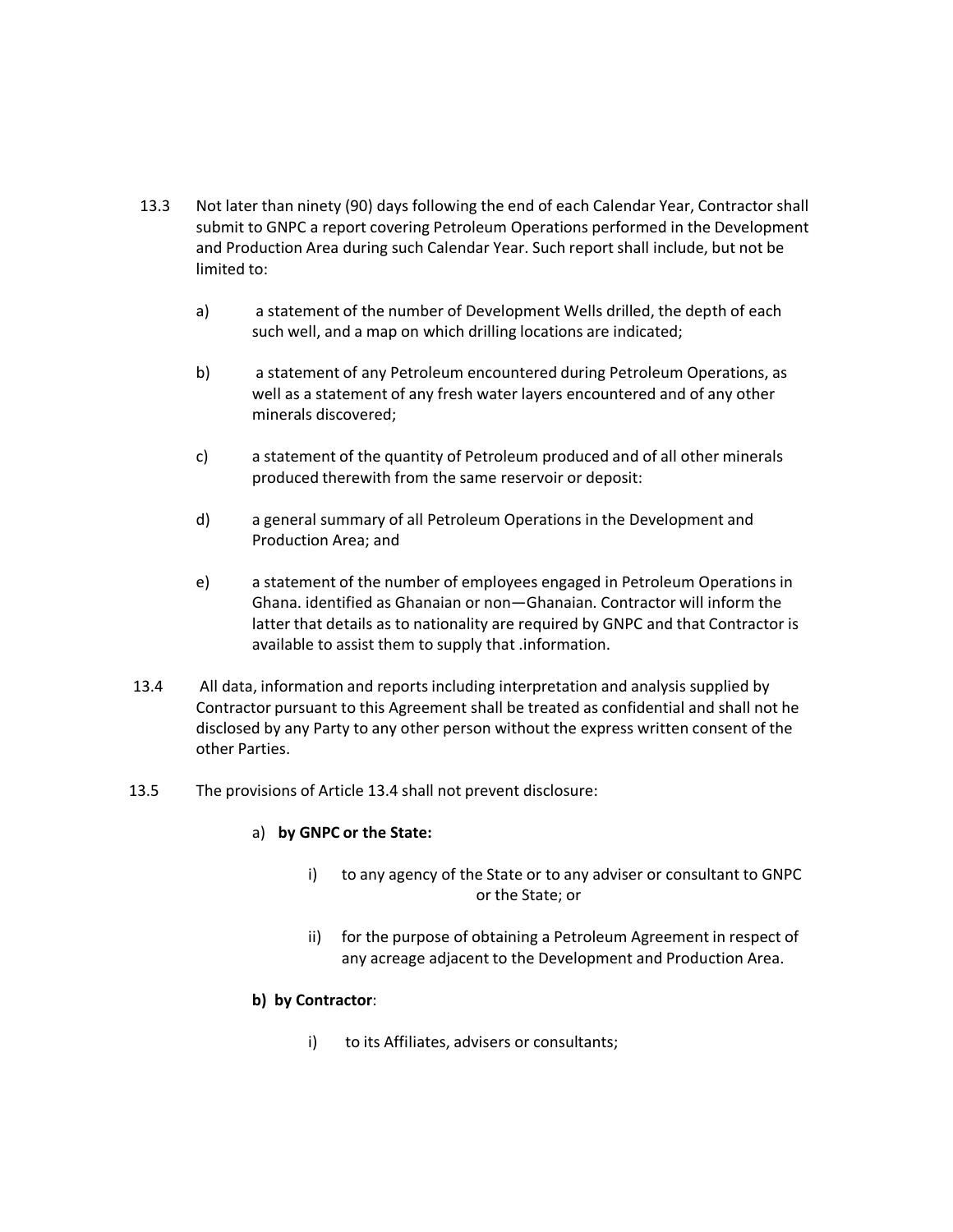- ii) to a bona tide potential assignee of all or part of Contractor's interest hereunder provided GNI'C is notified concerning such potential assignee, subject to approval of GNPC (not to be unreasonably withheld);
- iii) to banks or other lending institutions for the purpose of seeking external financing of costs of the Petroleum Operations;
- iv) to non-Affiliates who shall provide services for the Petroleum Operations, including Subcontractors, vendors and other service contractors, where this is essential for their provision of such services, and provided GNPC is notified about such disclosure;
- v) to governmental agencies for obtaining necessary rulings, permits, licenses and approvals, or as may he required by applicable law or financial stock exchange, accounting or reporting practices, and provided GNPC is notified about such disclosure; or
- vi) to such persons and for such purposes as the Joint Management Committee may permit from time to time.

#### c) **by any Party**:

- i) to the extent necessary in any Arbitration Proceedings or proceedings before a Sole Expert or in proceedings before any court;
- ii) with respect to data, etc., which already through no fault of the disclosing Party is in the public domain.
- 13.6 Any Party disclosing information or providing data to any third party under this Article shall require such persons to observe the confidentiality of such data.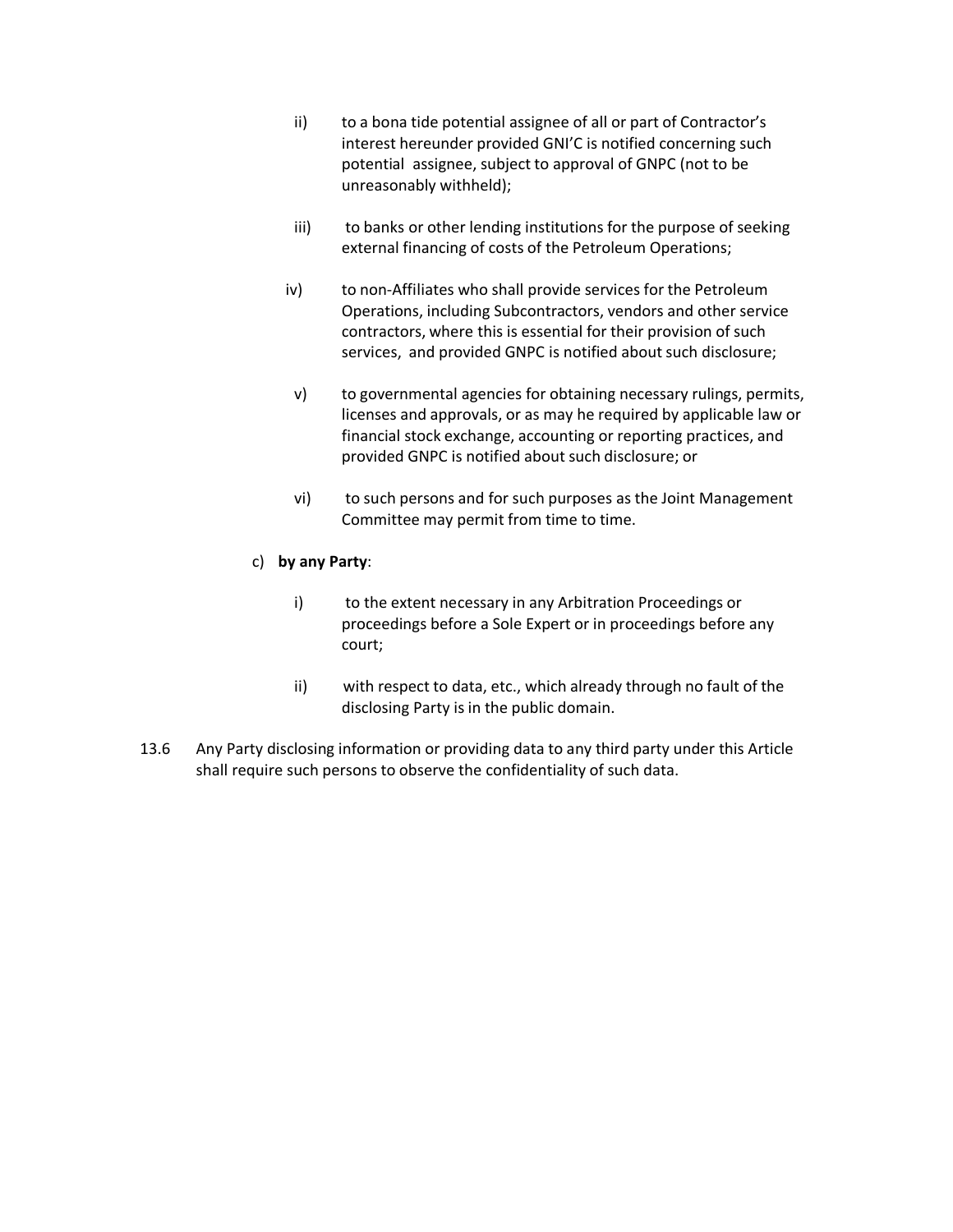# **INSPECTION SAFETY AND ENVIRONMENTAL PROTECTION**

- 14.1 GNPC shall have the right of access to all sites and offices of Contractor and the right to inspect all buildings and installations used by Contractor relating to Petroleum Operations. Such inspections and audits shall take place in consultation with Contractor and at such times and in such manner as not unduly to interfere with the normal operations of Contractor.
- 14.2 Contractor shall take all necessary steps, in accordance with accepted Petroleum industry practice, to perform activities pursuant to the Agreement in a safe manner and shall comply with all requirements of Governing Law, including labour, health safety and environmental laws regulations issued by the Environmental Protection Agency.
- 14.3 Contractor shall provide an effective and safe system for disposal of water and waste oil, oil base mud and cuttings in accordance with accepted Petroleum industry practice, and shall provide for the safe completion or abandonment of all boreholes and wells or dc-commissioning of facilities as per International Oilfiield practice.
- 14.4 Contractor shall exercise its rights and carry out its responsibilities under this Contract in accordance with accepted Petroleum industry practice, and shall take steps in such manner as to:
	- a) result in minimum ecological damage or destruction;
	- b) control the flow and prevent the escape or the avoidable waste of Petroleum discovered in or produced from the Development and Production Area;
	- c) prevent damage to Petroleum-bearing strata;
	- d) prevent the entrance of water through boreholes and wells to Petroleumbearing strata, except for the purpose of secondary recovery;
	- e) prevent damage to onshore lands and to trees, crops, buildings or other structures; and
	- f) avoid any actions, which would endanger the health or safety of persons.
- 14.5 If Contractor's failure to comply with the requirements of Article 14.4 results in the release of Petroleum or other materials on the seabed, in the sea, on land or in fresh water, or if Contractor's operations result in any other form of pollution or otherwise cause harm to fresh water, marine, plant or animal life, Contractor shall,in accordance with accepted Petroleum industry practice, promptly take all necessary' measures to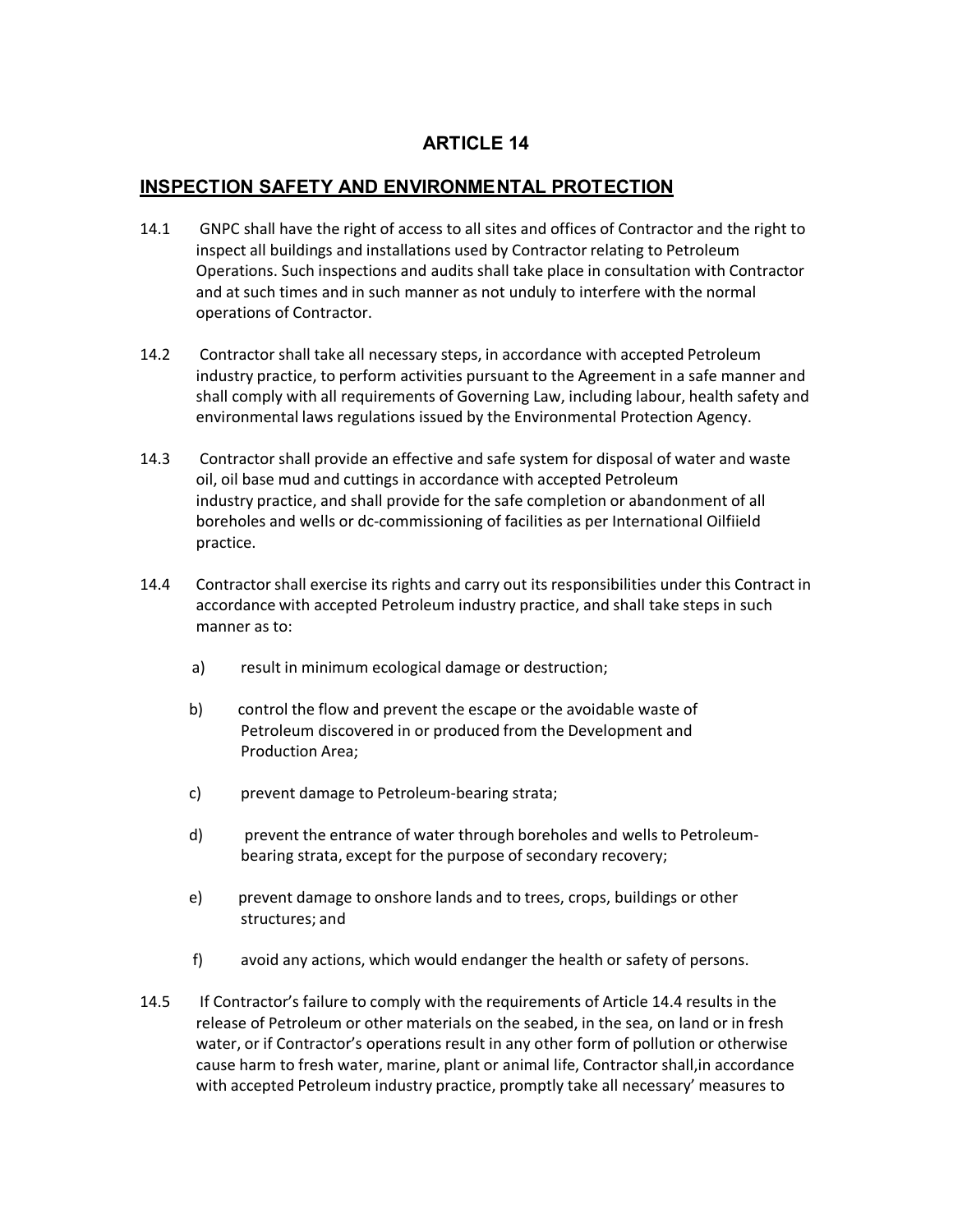control the pollution, to clean up Petroleum or other released material, or to repair, to the maximum extent feasible, damage resulting from any such circumstances. If such release or pollution results directly from the gross negligence or willful misconduct of Contractor, the cost of subcontract clean-up and repair activities shall be borne by Contractor and shall not he included as Petroleum Cost under this Agreement.

- 14.6 Contractor shall notify GNPC immediately in the event of any emergency or major accident and shall take such action as may be prescribed by GNPC's emergency procedures and by accepted Petroleum industry practices.
- 14.7 If Contractor does not act promptly so as to control, clean tip or repair any pollution or damage, GNPC may, after giving Contractor reasonable notice in the circumstances, take any actions which are necessary, in accordance with accepted Petroleum industry practice and the reasonable costs and expenses of such actionsshall be borne by Contractor and shall, subject to Article 14.5 be included as Petroleum Costs.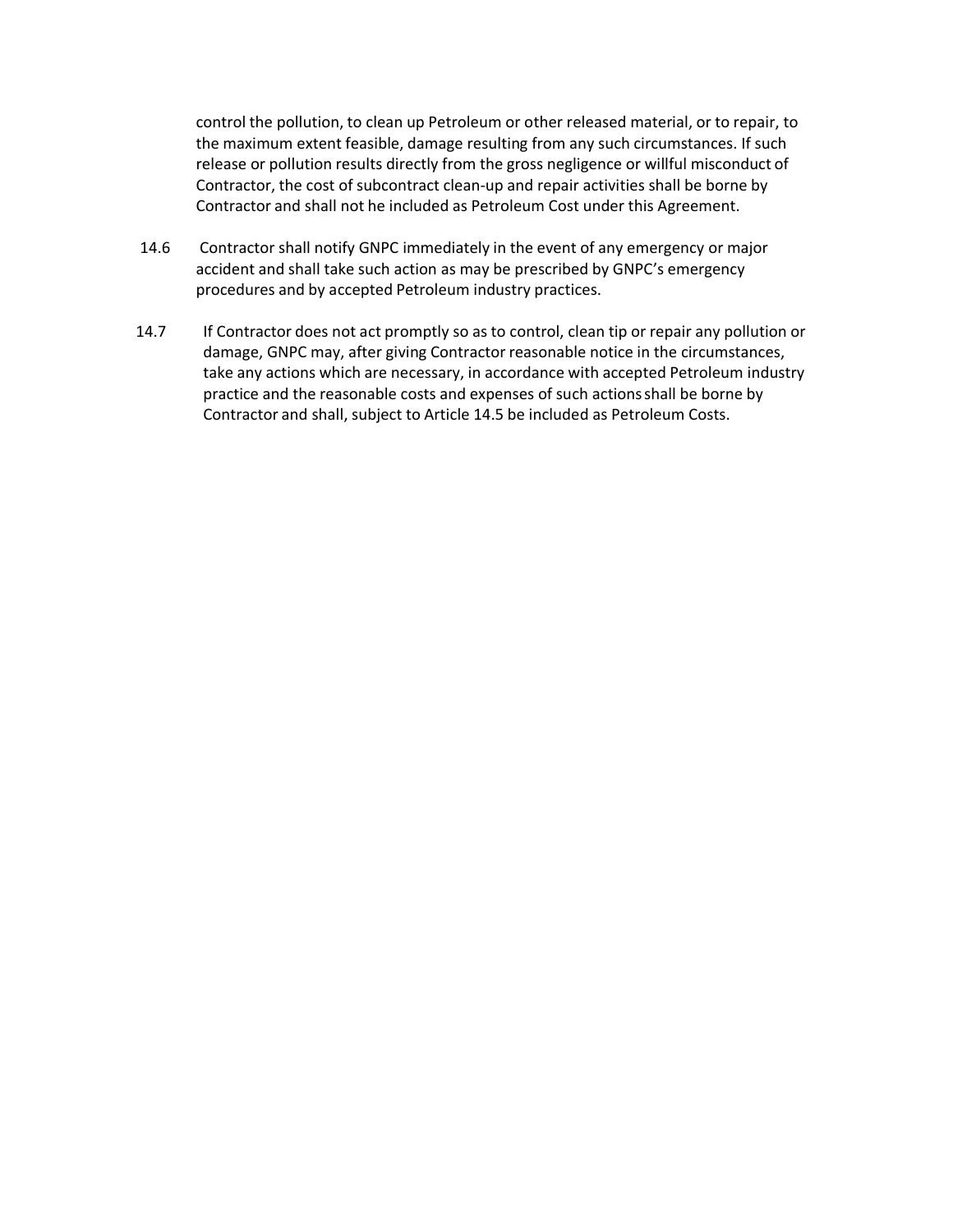# **ACCOUNTING AND AUDITING**

- 15.1 Contractor shall maintain, at its offices in Ghana, books of account and supporting records in the manner required by applicable law and accepted accounting principles generally used in the accepted petroleum industry and shall file reports, tax returns and any other documents and any other financial returns, which are required by applicable law.
- 15.2 In addition to the books and reports required by Article 15.1 Contractor shall maintain, at its office in Ghana, a set of accounts and records relating to Petroleum Operations under this Agreement. Such accounts shall be kept in accordance with the requirements of the applicable law and accepted accounting principles generally used in the Petroleum industry.
- 15.3 The accounts required by Articles 15.1 and 15.2 shall he kept in United Slates Dollars or such other currency as GNPC and Contractor may agree.
- 15.4 Contractor will provide GNPC with quarterly summaries of the Petroleum Costs incurred under this Agreement.
- 15.5 GNPC shall review all financial statements submitted by the Contractor as required by this Agreement, and shall signify its provisional approval or disapproval of such statements in writing within ninety (90) days of receipt failing which the financial statements. as submitted by Contractor shall be deemed approved by GNPC; in the event that GNPC indicates its disapproval of any such statement, the parties shall meet within fifteen (15) days of Contractor's receipt of the notice of disapproval to review the matter.
- 15.6 Notwithstanding any provisional approval pursuant to Article 15.5, GNPC shall have the right at its sole expense and upon giving reasonable notice in writing to Contractor to audit the books and accounts of Contractor relating to Petroleum Operations within two (2) years from the submission by Contractor of any report of financial statement. GNPC shall not, in carrying out such audit, interfere unreasonably with the conduct of Petroleum Operations. Any such audit shall be undertaken by an independent international auditing firm and shall be completed within nine (9) months alter commencement. Contractor shall provide all necessary facilities for auditors appointed hereunder by GN1C including working space and access to all relevant personnel, records, files and other materials. If GNPC' desires verification of charges from an Affiliate, Contractor shall at GNPC's sole expense obtain for GNPC or its representatives an audit certificate to this purpose from the statutory auditors of the Affiliate concerned. Copies of audit reports shall be provided to the Contractor and GNPC. Any unresolved audit claim resulting from such audit, upon which Contractor and GNPC are unable to agree shall be submitted to the JMC for decision, which must be unanimous. In the event that a unanimous decision is not reached in respect of any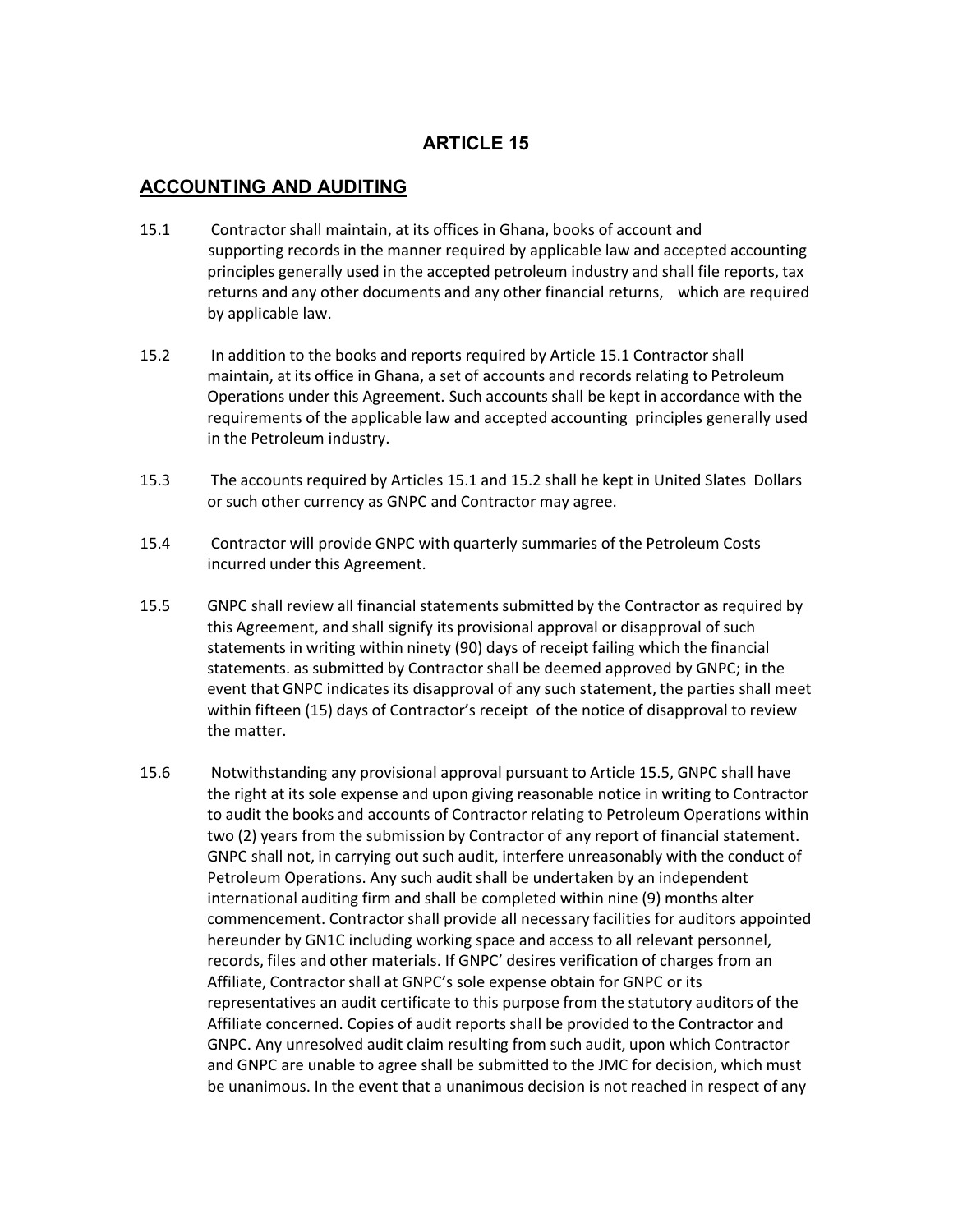audit claim, then such unresolved audit claim shall be submitted for resolution in accordance with Article 21. Subject to any adjustments resulting from such audits, Contractor's accounts and financial statements shall he considered to be correct on expiry of a period of two (2) years from the date of their submission unless before the expiry of such two-year period GNPC has notified Contractor of any exceptions to such accounts and statements.

15.7 Nothing in this Article shall be read or construed as placing a limit on GNPC's access to Contractor's books and accounts in respect of matters arising under Article 20.4(a).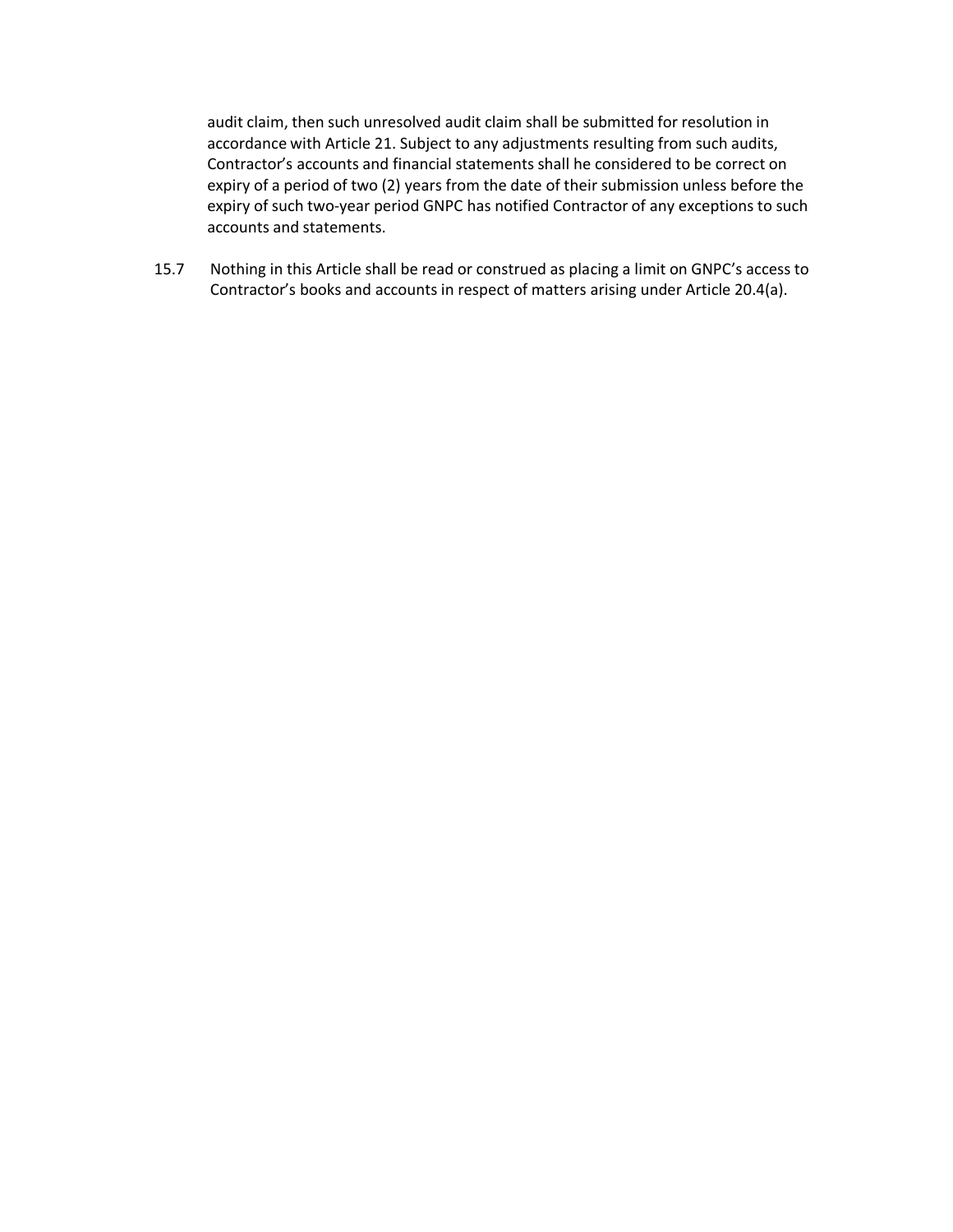# **TITLE TO AND CONTROL OF GOODS AND EQUIPMENT**

- 16.1 GNPC shall he the sole and unconditional owner of:
	- a) Petroleum produced and recovered as a result of Petroleum Operations, except for such Petroleum as is distributed to the State and to Contractor pursuant to Article 7 or 11 hereof;
	- b) all physical assets other than those to which Article 16.3 or 16.4 apply, which are purchased, installed, constructed or used by Contractor in Petroleum Operations as from the time that:
		- i) the full cost thereof has been recovered in accordance with the provisions of the Accounting Guide; or
		- ii) this Agreement is terminated and Contractor has not disposed of such assets prior to such termination, whichever occurs first.
- 16.2 Contractor shall have the use of the assets referred to in Article 16.1(b) for ' purposes of its operations under this Agreement without payment provided that Contractor shall remain liable for maintenance, insurance and other costs associated with such use. Where Contractor has failed to keep any such asset in good working condition (normal wear and tear excepted), GNPC shall have the right to recover the cost of repair or replacement of such assets from Contractor. Contractor shall indemnify GNPC against all losses, damages, claims or legal action resulting from Contractors use of such assets, if and in as far as such losses, damages, claims or legal actions were directly caused by Contractor's gross negligence or willful misconduct.
- I16.3 Equipment or any other assets rented or leased by Contractor which is imported into Ghana for use in Petroleum Operations and subsequently re-exported therefrom, which is of the type customarily leased for such use in accordance with international petroleum industry practice or which is otherwise not owned by Contractor shall not be transferred to GNPC. No equipment or assets owned or leased by a Subcontractor shall by reason of the provisions of this Article 16 be deemed to be transferred to GNPC.
- 16.4 All assets acquired by Contractor which arc not affected by the provisions of Article 16.1 (b) above may, where required for further Petroleum Operations, be retained by GNPC for such operations provided that GNPC shall thereby be liable to pay a reasonable and mutually agreed fee for such use, and shall hear the cost of repair or replacement upon failure to keep such assets in good working condition (normal wear and tear excepted), and further provided that Contractor does not require such assets for its Petroleum Operations.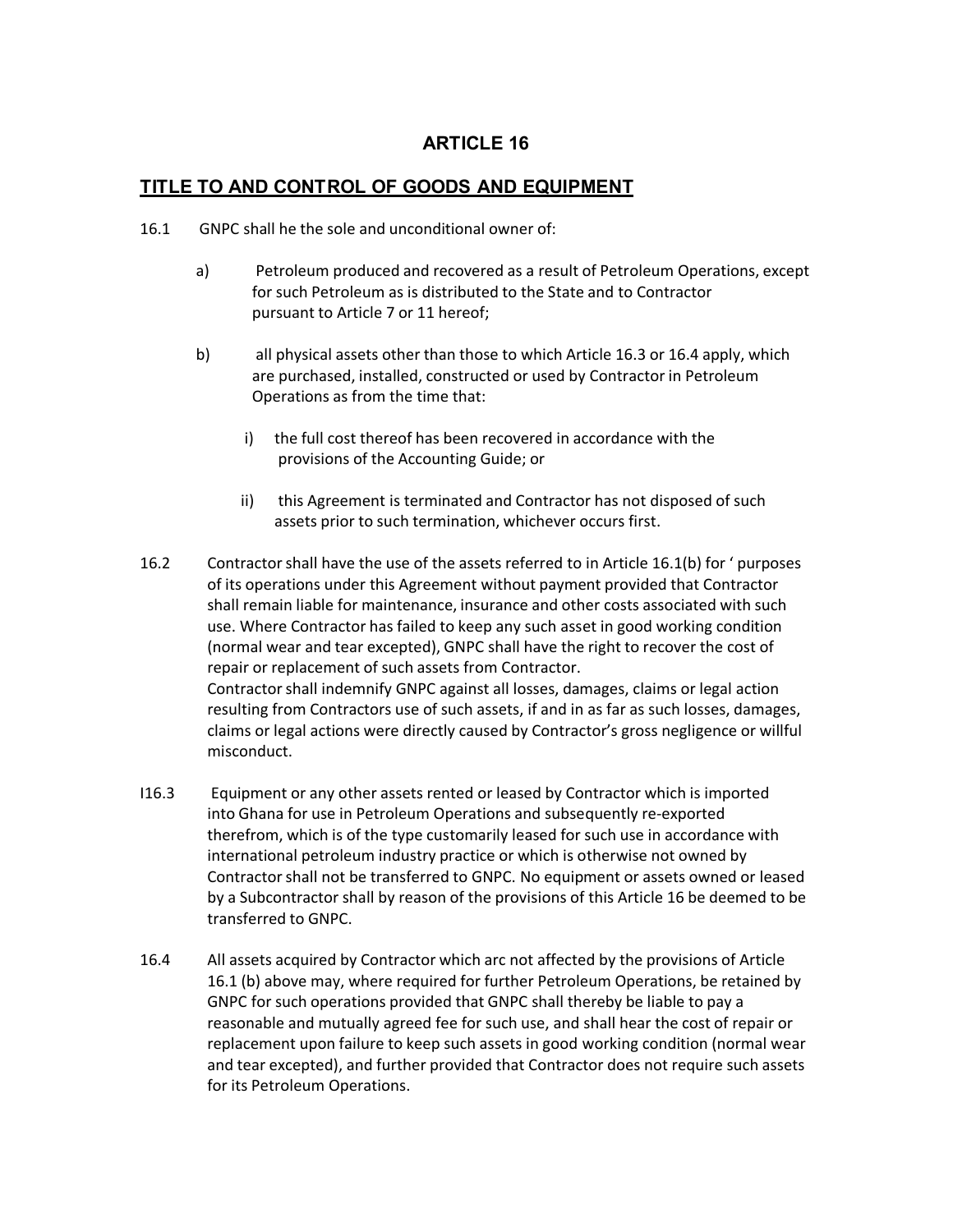- 16.5 Upon the termination of Petroleum Operations in any Area, Contractor shall give GNPC the option to acquire any movable and immovable assets used for such Petroleum Operations and not affected by the provisions of Article 16.1(b) at a reasonable and mutually agreed price, always provided that Contractor does not require such assets for Contractor's Petroleum Operations in the Development and Production Area.
- 16.6 All assets, which are not affected by Article 16.1(b) nor subject to Article 16.4 or 16.5 above, and all subcontractor equipment, may be freely exported by Contractor or its Subcontractor, respectively, at its discretion.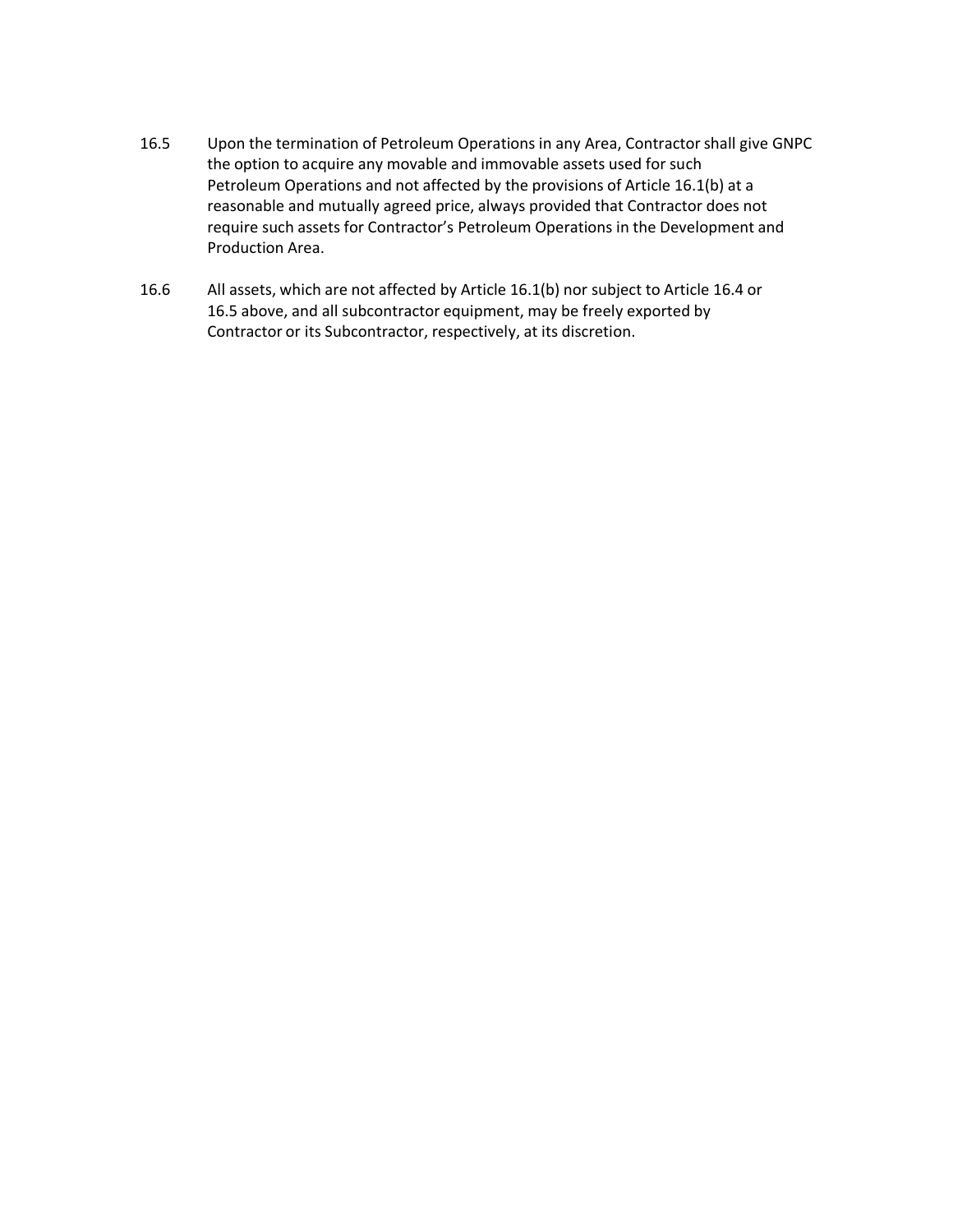# **PURCHASING AND PROCUREM ENT**

- 17.1 In the acquisition of plant. equipment, services and supplies for Petroleum Operations, Contractor shall give preference to materials, services and products produced in Ghana including shipping services provided by vessels owned or controlled by Ghanaian shipping companies if such materials, services and products can be supplied at prices, grades, quantities, delivery dates and on other commercial terms equivalent to or more favourable than those at which such materials, services and products can be supplied from outside Ghana.
- 17.2 For the purposes of Article 17.1, price comparisons shall be made on a CIF Accra delivered basis.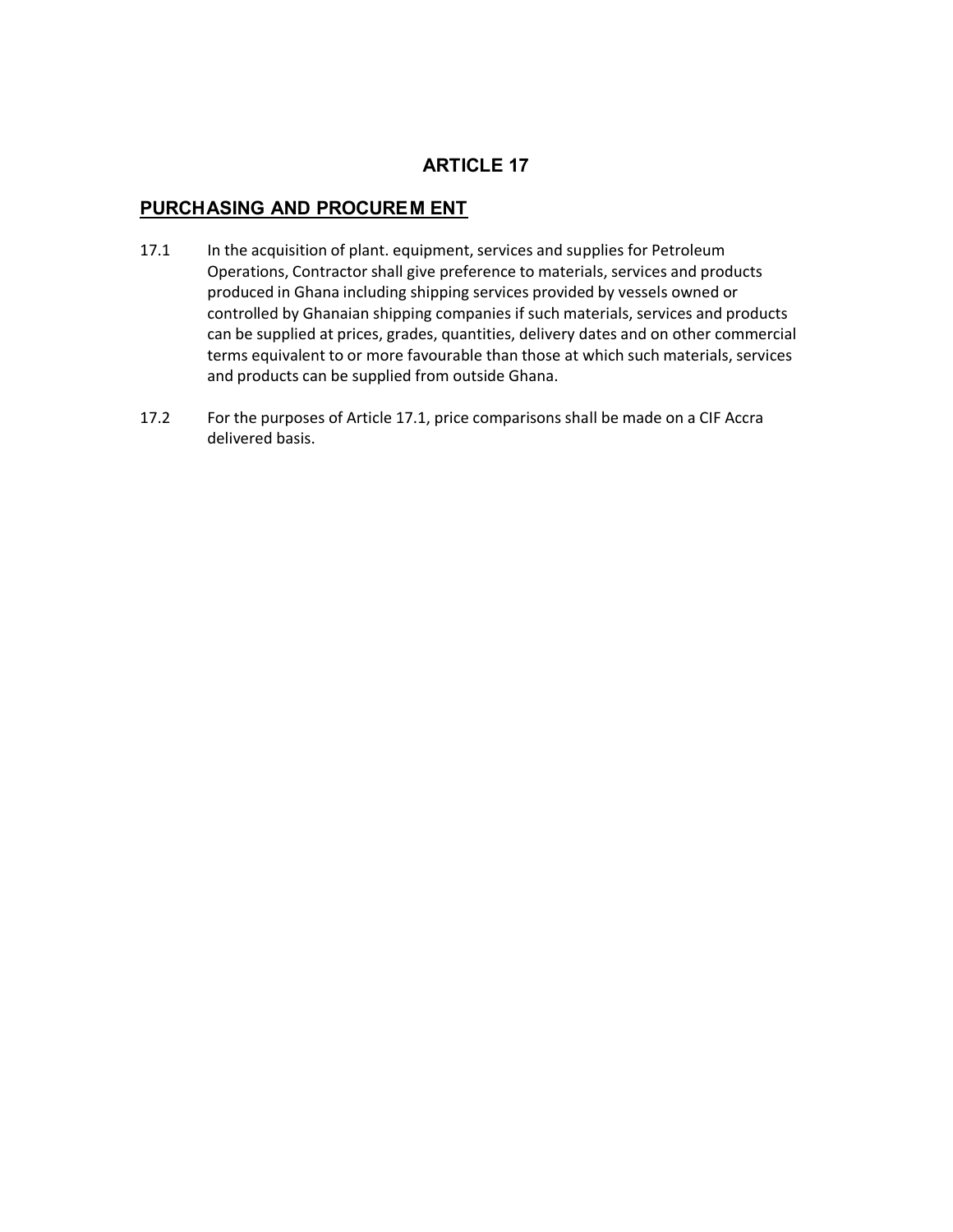## **EMPLOYMENT AND TRAINING**

- 18.1 In order to establish programmes to train Ghanaian personnel for work in Petroleum Operations and for the transfer of management and technical skills required for the efficient conduct of Petroleum Operations, Contractor shall pay to GNPC the sum of filly thousand US dollars (US\$50,000) per year from the Effective Date to maintain and implement such programmes. Such expenditure shall qualify for deduction against income tax under the Income Tax law and shall be considered Petroleum Cost.
- 18.2 Where qualified Ghanaian personnel are available for employment in the conduct of Petroleum Operations, Contractor shall ensure that in the engagement of personnel it shall as far as reasonably possible provide opportunities for the employment of such personnel. For this purpose, Contractor or subcontractor as the case may be, shall submit to GNPC an employment plan with number of persons and the required professions and technical capabilities prior to the performance of Petroleum Operations. GNPC shall provide the qualified personnel according to the said plan.
- 18.3 Contractor shall, if so requested by GNPC, provide opportunities for a mutually agreed number of personnel nominated by GNPC to be seconded for on-thejob training or attachment in all phases of its Petroleum Operations under a mutually agreed secondment contract. Such secondment contract shall include continuing education and short industry courses mutually identified as beneficial to the secondee. Cost and other expenses connected with such assignment of GNPC personnel shall be borne by the Contractor and considered as Petroleum Costs.
- 18.4 Contractor shall regularly provide to GNPC information and data relating to ' worldwide Petroleum science and technology, Petroleum economics and engineering available to Contractor, and shall assist GNPC personnel in every way to acquire knowledge and skills in all aspects of the Petroleum industry.
- 18.5 It is agreed that there will be no disclosure or transfer of any documents, data, know-how, technology or other information owned or supplied by Contractor, its Affiliates, or non-Affiliates, to third parties without Contractor's prior written consent and then only upon agreement by the recipients to retain such information in strict confidence.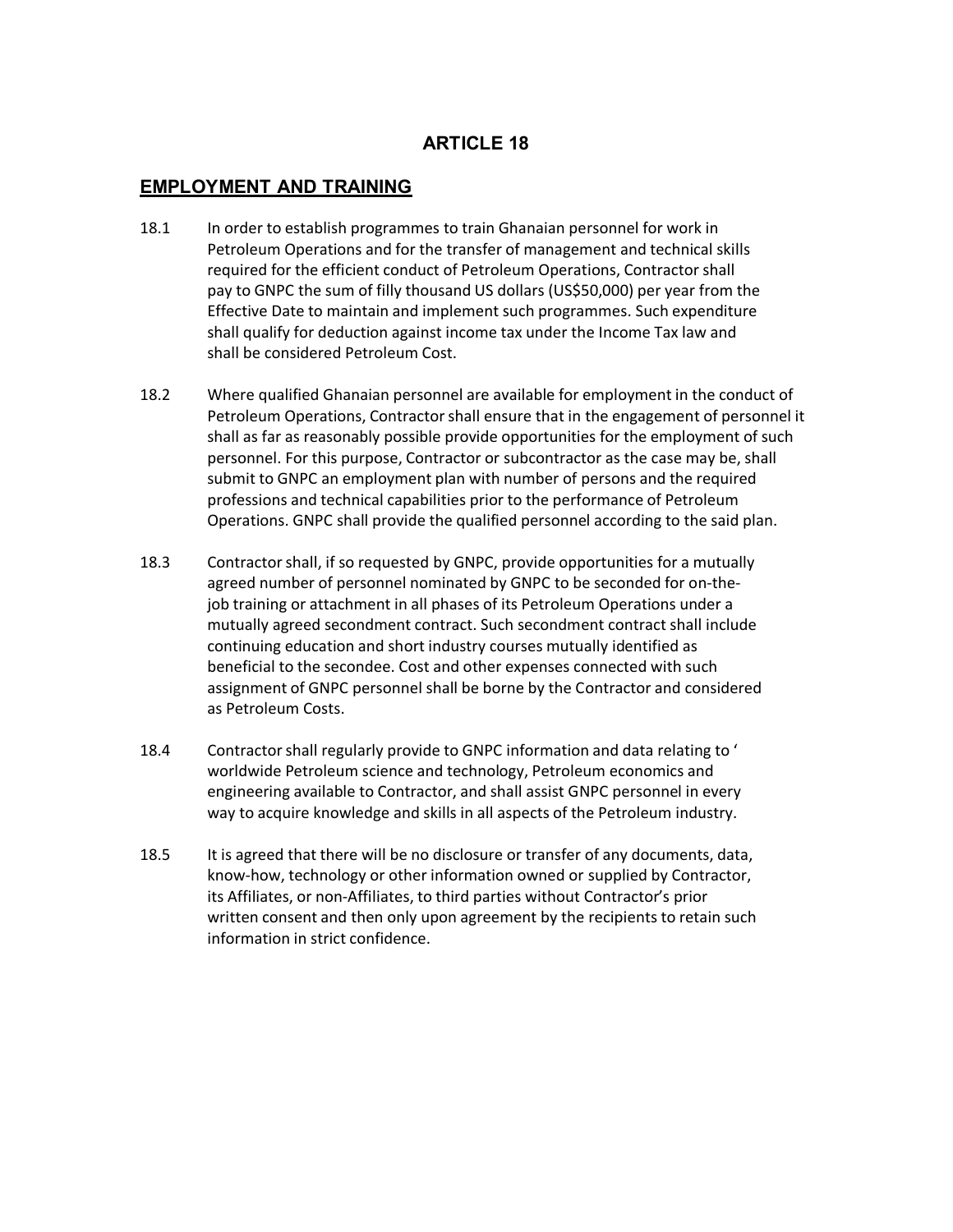## **FORCE MAJEURE**

- 19.1 The failure of a Party to fulfill any term or condition of this Agreement, except for the payment of monies, shall be excused if and to the extent that such failure arises from Force Majeure, provided that, if the event is reasonably foreseeable such party shall have prior thereto taken all appropriate precautions and all reasonable alternative measures with the objective of carrying out the terms and conditions of this Agreement. A Party affected by an event of Force Majeure shall promptly give the other Parties notice of such event and also of the restoration of normal conditions.
- 19.2 A Party unable by an event of Force Majeure to perform any obligation hereunder shall take all reasonable measures to remove its inability to fulfill the terms and conditions of this Agreement with a minimum of delay, and the Parties shall lake all reasonable measures to minimise the consequences of any event of Force Majeure.
- 19.3 Any period set herein for the completion by a Party of any act required or permitted to be done hereunder, shall be extended for a period of time equal to that during which such Party was unable to perform such actions as a result of Force Majeure, together with such time as may be required for the resumption of Petroleum Operations, except in the following situations,
	- a) a law of general application which is not discriminatory;
	- b) an action taken in consequence of an emergency arising from a condition of Force Majeure;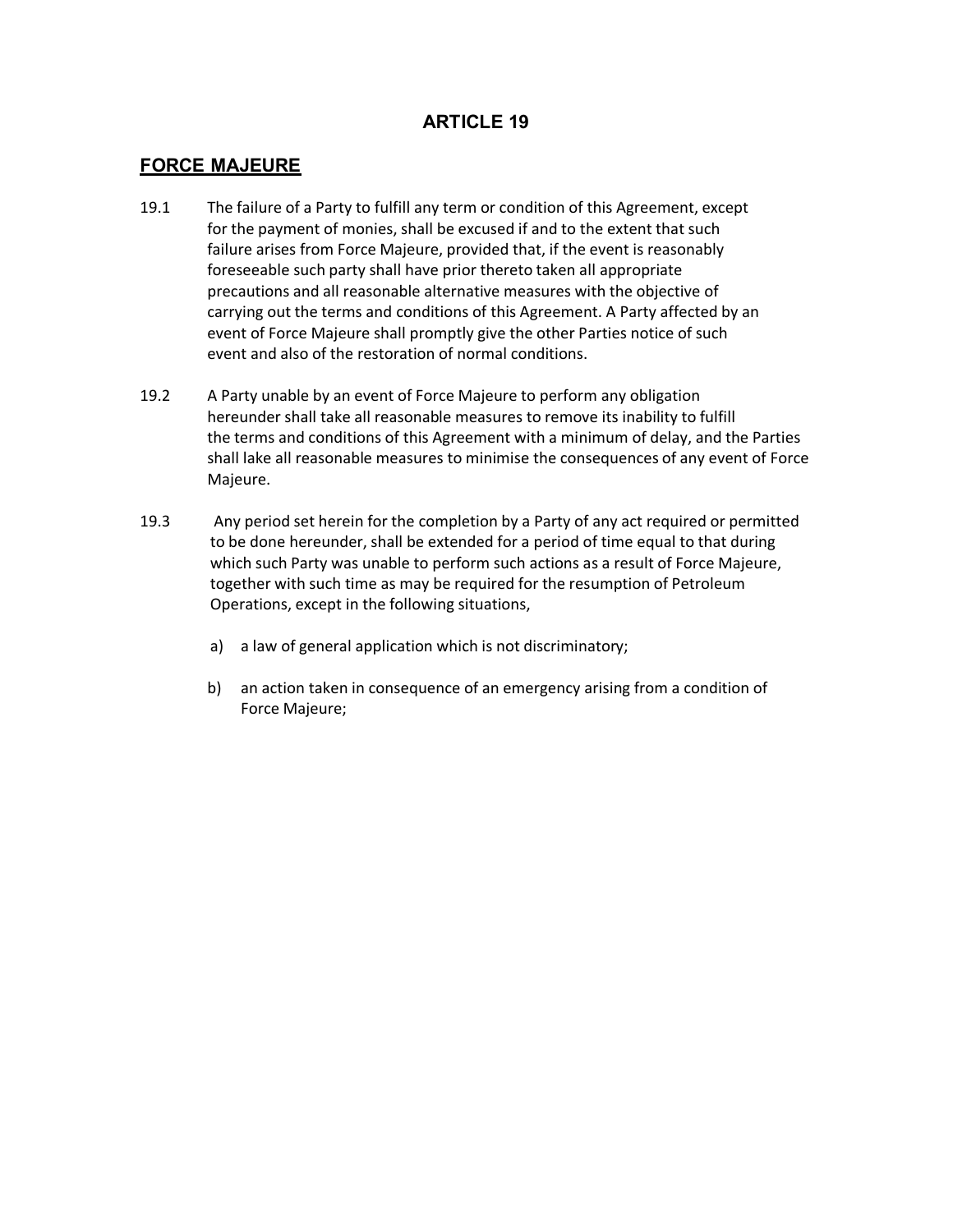## **TERM AND TERMINATION**

- 20.1 Subject to the provisions of this Article the term of this Agreement shall be twenty (20) years commencing from the Effective Date.
- 20.2 At the end of the term provided for in Article 20.1, provided that this Agreement has not earlier been terminated, the Parties may negotiate concerning the terms and conditions of a further agreement with respect to the Development and Production Area or any part thereof, but no failure to enter any such further agreement shall give rise to arbitration pursuant to Article 21 hereof.
- 20.3 Subject to Article 19, Termination of this Agreement shall result upon the occurrence of any of the following:
	- a) the relinquishment or surrender of the entire Development and Production Area;
	- b) the failure of Contractor through any cause other than Force Majeure, to commence preparations with respect to Development and Production Operations purs11nt to Article 5.2:
	- c) if subsequent events reveal that information given as to the shareholding and or membership structure of Lushann International Energy Corporation Houston, Texas or its subsidiary, Lushann Eternit (Nigeria or Ghana) Limited is false, inaccurate or conceals a material fact as to the real identities of the persons behind the said companies.
	- d) if one (1) year after executing this agreement the contractor has failed to put effective programme for the production of the estimated reserves in the Development and Production Area
- 20.4 Subject to Article 19 and pursuant to procedures described in Article 20.5 below GNPC and / or the State may terminate this Agreement upon the uncorrected occurrence of any of the events (or failures to act listed) below:
	- a) the submission by Contractor to GNPC of a written statement which Contractor knows or should have known to be false, in a material particular; provided that in the event of intent on the part of Contractor to cause serious damage to GNPC or the State, a period for remedy of such false statement shall not be given;
	- b) the assignment or purported assignment by Contractor of this Agreement contrary to the provisions of Article 22 hereof;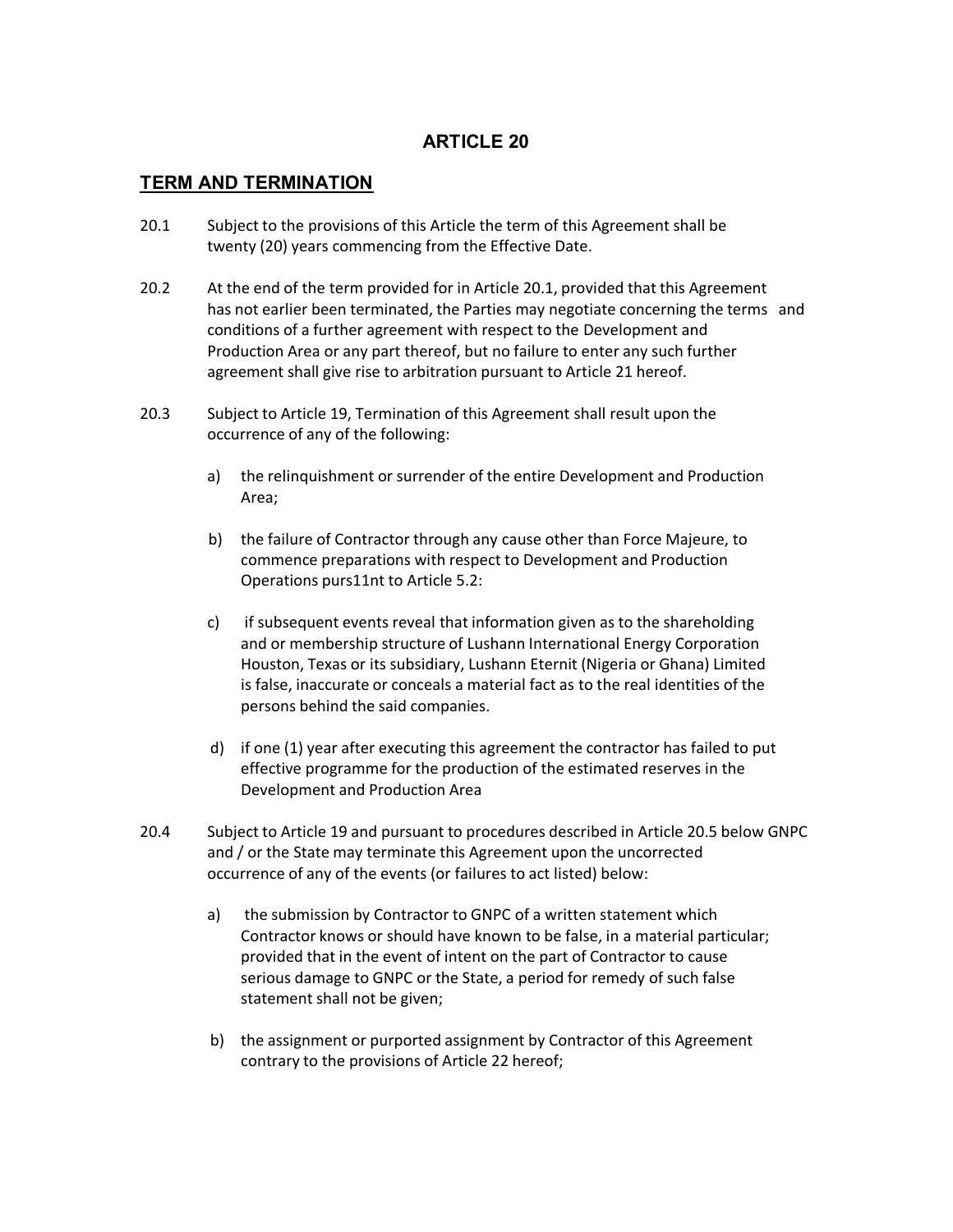- c) the insolvency or bankruptcy of Contractor, the entry by Contractor into any agreements or composition with its creditors, taking advantage of any law for the benefit of debtors or Contractor's entry into liquidation, or receivership, whether compulsory or voluntary, and there is thereby justifiable anticipation that the obligations of Contractor hereunder will not be performed;
- d) the intentional extraction by Contractor of any material of potential economic value other than as authorised under this Agreement, or any applicable law except for such extraction as may be unavoidable as a result of Petroleum Operations conducted in accordance with accepted petroleum industry practice.
- e) substantial and material failure by Contractor to comply with any of its obligations pursuant to Article 4.1 hereof;
- f) failure by Contractor to make any payment of any sum due to GNPC or the State pursuant to this Agreement within thirty (30) days after receiving notice that such payment is due; or
- g) failure by Contractor to comply with any decisions reached as a result of any arbitration proceedings conducted pursuant to Article 21 hereof.
- h) failure by Contractor to implement the approved Development Plan.
- 20.5 If GNPC and/or the Slate believe an event or failure to act as described in Article 20.4 above has occurred, a written notice shall be given to Contractor describing the event or failure. Contractor shall have thirty (30) days horn receipt of said notice to commence and pursue remedy of the event or failure cited in the notice. If after said thirty (30) days Contractor has failed to commence appropriate remedial action, GNPC and/or the State may then issue a written Notice of Termination to Contractor, which shall become effective thirty (30) days from receipt of said Notice by Contractor unless Contractor has referred the matter to arbitration. In the event that Contractor disputes whether an event specified in Article 20.3 or Article 20.4 has occurred or been remedied, Contractor may, any time up to the effective date of any Notice of Termination refer the dispute to arbitration pursuant to Article 21 hereof. If so referred, GNPC and/or the State may not terminate this Agreement in respect of such event except in accordance with the terms of any resulting arbitration award.
- 20.6 Upon Termination of this Agreement, all rights of Contractor hereunder shall cease, except for such rights as may at such time have accrued, and without prejudice to any obligation or liability imposed or incurred under this Agreement prior to termination and to such rights and obligations as the Parties may have under applicable law.
- 20.7 Upon Termination of this Agreement or in the event of an assignment of all the rights of Contractor, all wells and associated facilities shall be left in a state of good repair in accordance with accepted Petroleum Industry practice.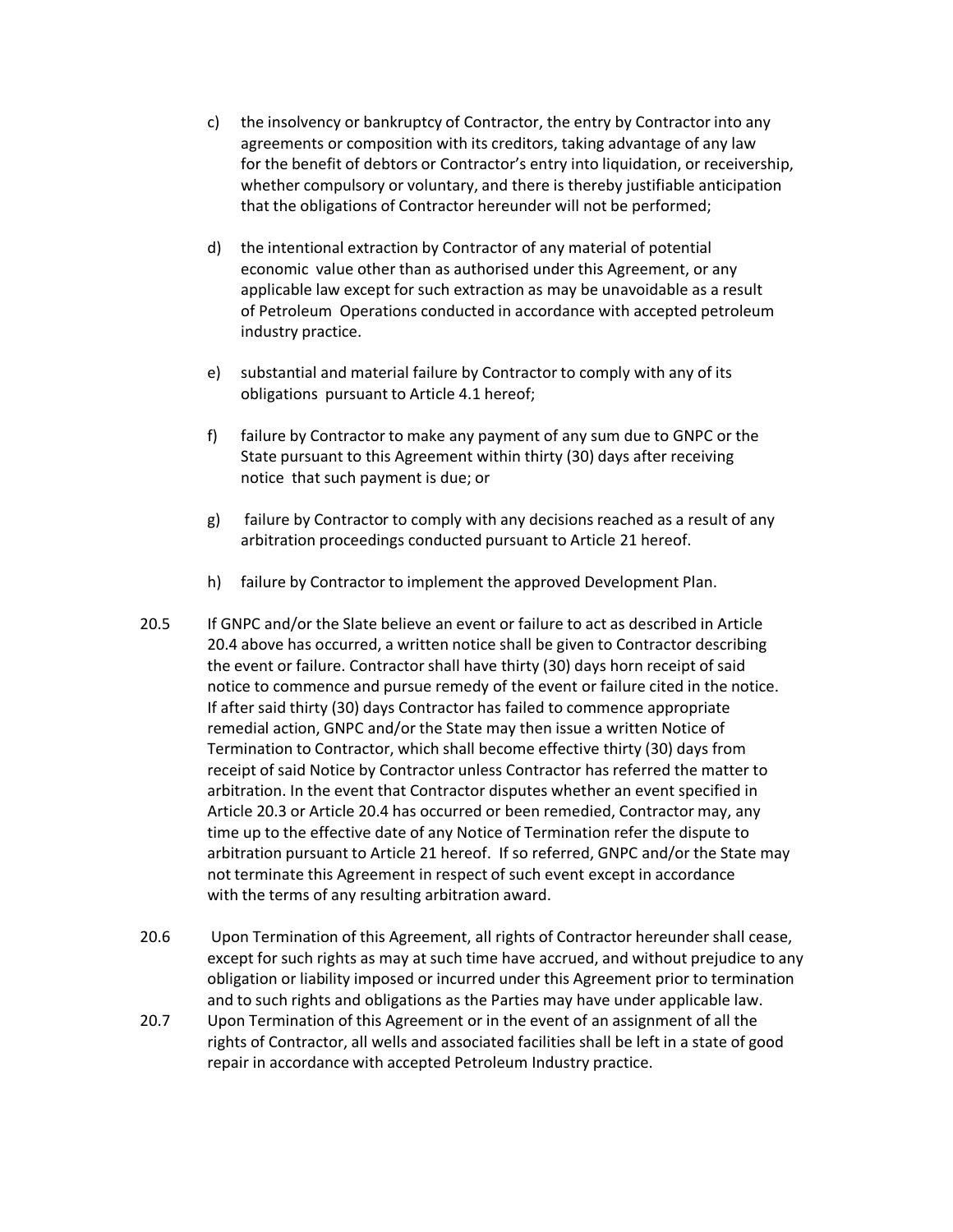## **CONSULTATION, ARBITRATION AND INDEPENDENT EXPERT**

- 21.1 Except in the cases specified in Article 23.4 any dispute or difference arising between the State and GNPC or either of them on one hand and Contractor on the other hand in relation to or in connection with or arising out of any terms and conditions of this Agreement shall be resolved by consultation and negotiation. In the event that no agreement is reached within thirty (30) days after the date when either Party notifies the other that a dispute or difference exists within the meaning of this Article or such longer period specifically agreed to by the Parties or provided elsewhere in this Agreement, any Party shall have the right subject to Article 21 .8 to have such dispute or difference settled through international arbitration under the auspices of the Arbitration Institute of the Stockholm Chamber of Commerce, Stockholm, Sweden.
- 21.2 The tribunal shall consist of three (3) arbitrators. Each Party to the dispute shall appoint one (1) arbitrator and those so appointed shall designate an umpire arbitrator. If a Party's arbitrator and/or the umpire arbitrator is not appointed within the periods provided in the rules referred to in Article 21 .5 below, such Party's arbitrator and/or the umpire arbitrator shall at the request of any Party to the dispute be appointed by the Arbitration Institute of the Stockholm Chamber of Commerce.
- 21.3 No arbitrator shall be a citizen of the home country of any Party hereto, and shall not have any economic interest or relationship with any such Party.
- 21.4 The arbitration proceedings shall be conducted in Stockholm, Sweden, or at such Mother location as selected by the arbitrators unanimously. The proceedings shall be conducted in the English language.
- 21.5 The arbitration tribunal shall conduct the arbitration in accordance with the arbitration rules of the United Nations Commission on International Trade Law ("UNCITRAL") of December 15, 1976, except as provided in this Article. For purposes of Article 33.1 of said UNCITRAL rules, the arbitration tribunal shall decide in accordance with the provisions of this Agreement.
- 21.6 If the opinions of the arbitrators are divided on issues put before the tribunal, the decision of the majority of the arbitrators shall be determinative. The award of the tribunal shall he final and binding upon the Parties.
- 21.7 The right to arbitrate disputes arising out of this Agreement shall survive the termination of this Agreement.
- 21.8 In lieu of resorting to arbitration, the Parties to a dispute arising under this Agreement, including the Accounting Guide, which such Parties by mutual agreement may consider appropriate may be referred for determination by a Sole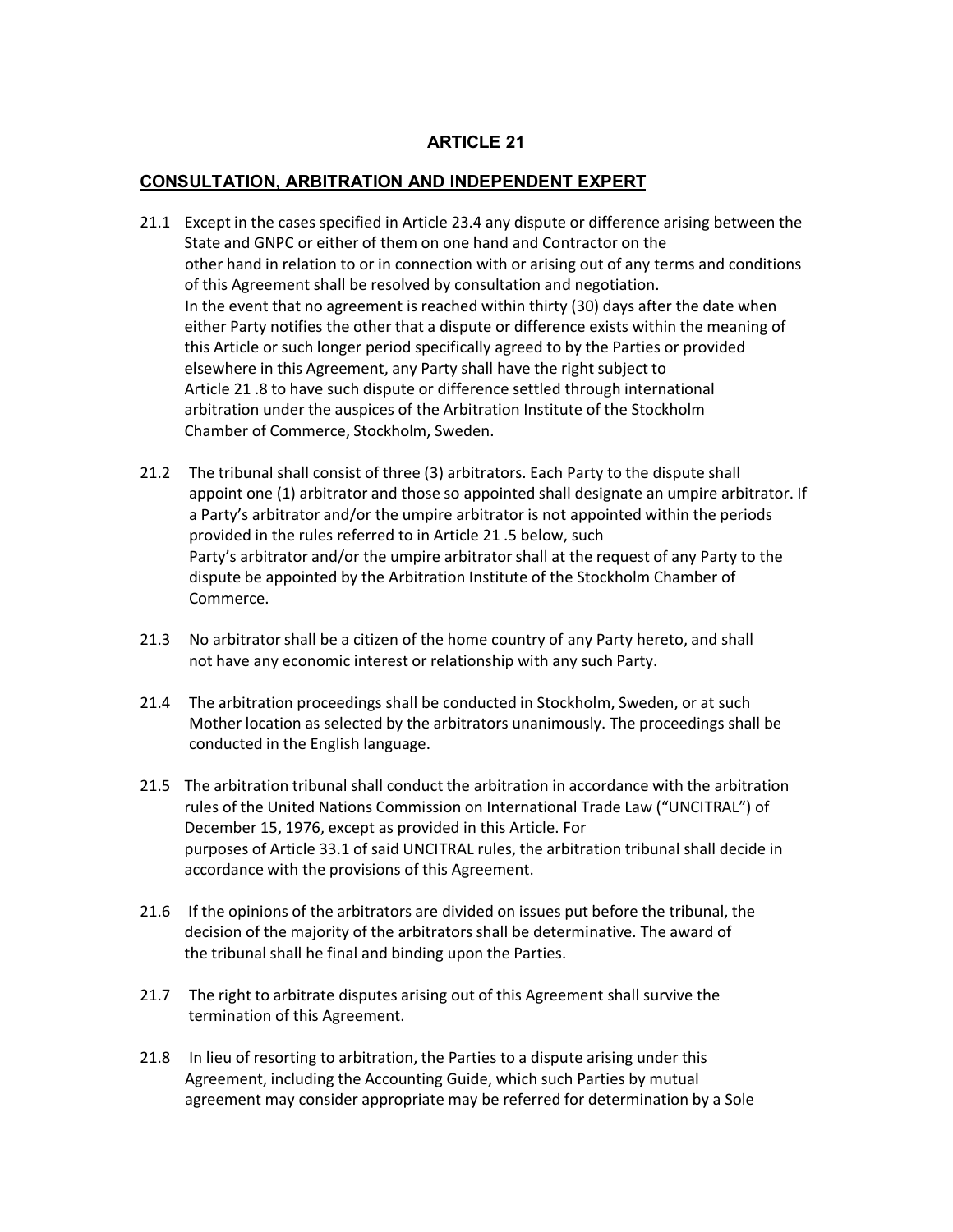Expert to be appointed by agreement of the Parties, in such case, the Parties shall agree on the terms of reference for such proceeding, the schedule of presentation of evidence and testimony of witnesses, and other procedural matters. The decision of the Sole Expert shall be final and binding upon the Parties. The Sole Expert shall have ninety (90) days after his appointment to decide the case, subject to any extensions mutually agreed to by the Parties to the dispute. Upon failure of the Sole Expert to decide the matter timely, any Party may call for arbitration under Article 21.1 above.

21.9 Each Party to a dispute shall pay its own counsel and other costs; however, costs of the arbitration tribunal shall be allocated in accordance with the decision of the tribunal. The costs and fees of the Sole Expert shall he borne equally by the Parties to the dispute.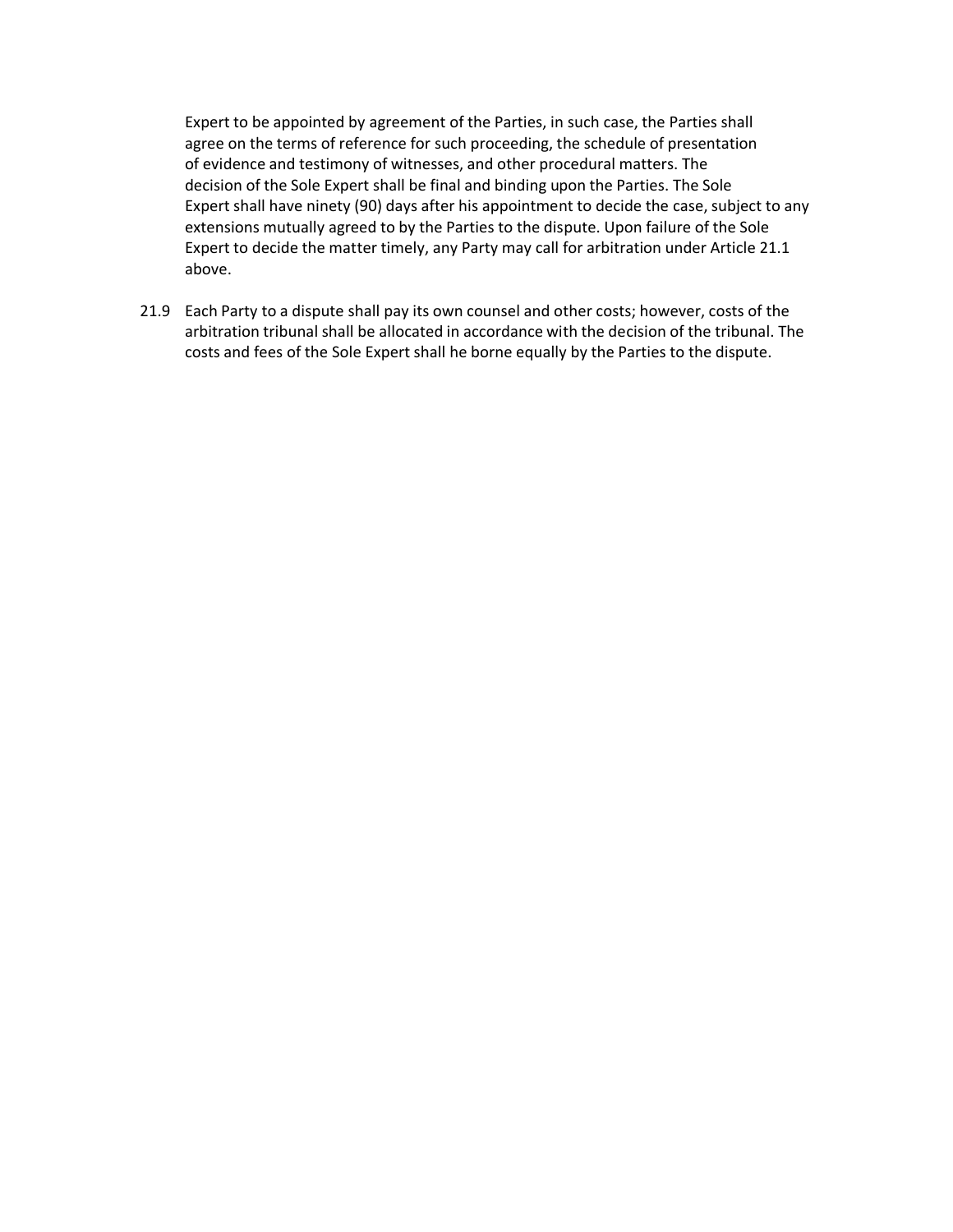## **ASSIGNMENT**

- 22.1 This Agreement shall not be assigned by Contractor directly or indirectly in whole or in part, without the prior written consent of GNPC, and the Minister, which consent shall not be unreasonably withheld or delayed. GNPC and/or the Minister may impose such reasonable conditions upon the giving of consent under this Article as may be deemed by GNPC or the Minister appropriate in the circumstances.
- 22.2 Any assignment of this Agreement shall bind the assignee as a Party to this Agreement to all the terms and conditions hereof unless otherwise agreed and as a condition to any assignment Contractor shall provide an unconditional undertaking by the assignee to assume all obligations assigned by Contractor under this Agreement.
- 22.3 Where in consequence of an assignment hereunder Contractor is more than one person:
	- a) any operating or other agreement made between the persons who constitute contractor and relating to the Petroleum Operations hereunder shall he disclosed to GNPC and the Minister and shall not he inconsistent with the provisions of this Agreement;
	- b) an operating agreement shall be established by the JMC to regulate the conduct of Petroleum Operations thereafter, including cash-calls and the limits of authority;
	- c) no change in the scope of the operations may take place without the prior approval in writing of GNPC, which approval shall not be unreasonably delayed or withheld: and
	- d) the duties and obligations of Contractor hereunder shall be joint and several except those relating to the payment of' income tax pursuant to Article 9 which shall be the several obligation of each such person.
- 22.4 GNPCs acquisition of additional participating Interest under Article 2 or a Sole Risk Interest pursuant to Article 6 shall not be deemed to be an assignment within the meaning of this Article.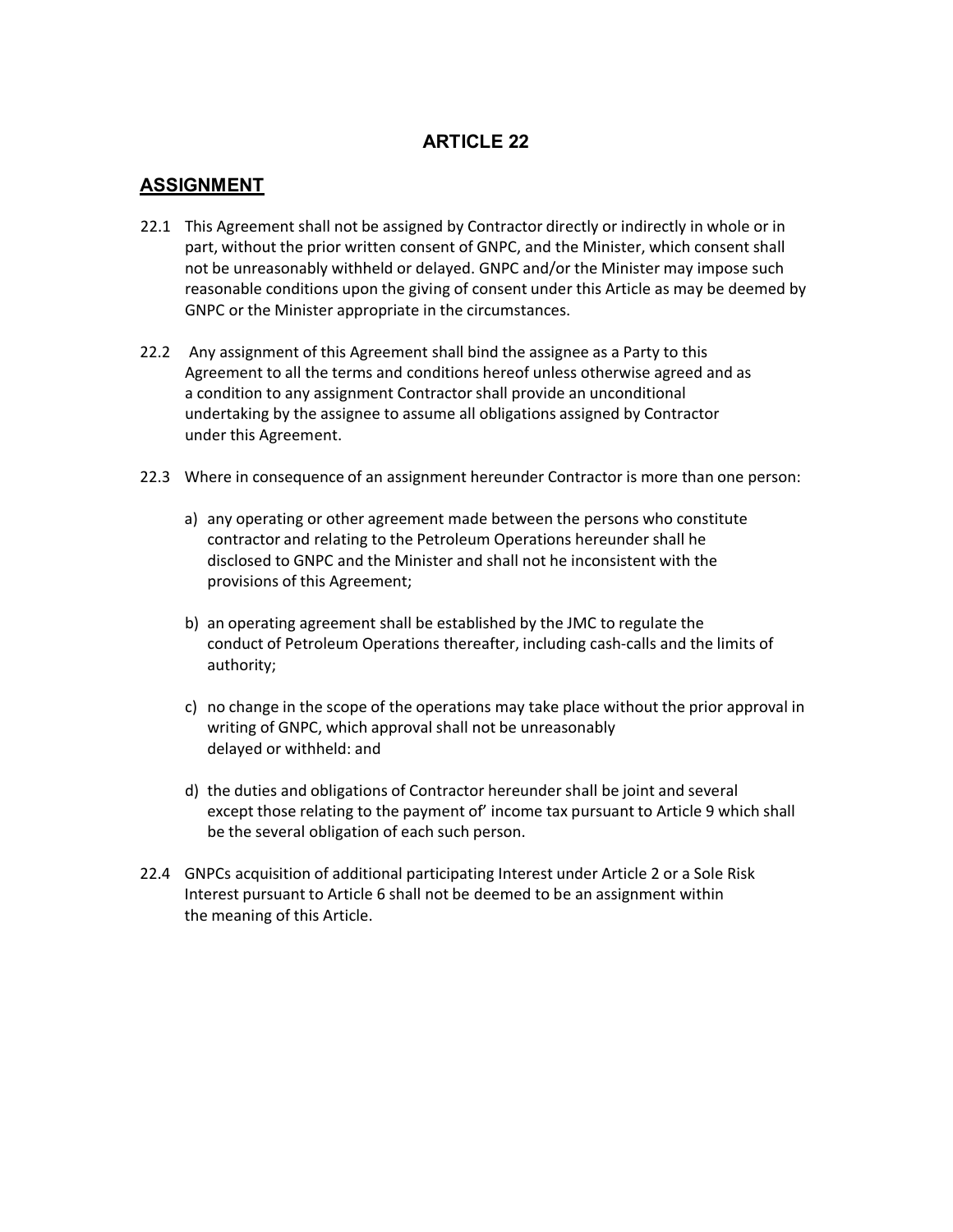## **MISCELLANEOUS**

- 23.1 This Agreement and the relationship between the State and GNPC on one hand and Contractor on the other shall be governed by and construed in accordance with the laws of the Republic of Ghana consistent with such rules of international law as may be applicable, including rules and principles as have been applied by international tribunals.
- 23.2 The State, its departments and agencies, shall support this Agreement and shall take no action which prevents or impedes the due exercise and performance of rights and obligations of the Parties hereunder. As of the Effective Date of this Agreement and throughout its Term, the State guarantees Contractor the stability of the terms and conditions of this Agreement as well as the fiscal and contractual framework (thereof) specifically including those terms and conditions and that framework that are based upon or subject to the provisions of the laws and regulations of Ghana and any interpretations thereof including, without limitation, the Petroleum Income Tax Law, the Petroleum Law, The GNPC Law and those other laws, regulations and decrees that are applicable thereto.

The Contractor, its agents and subcontractors included, on their part, covenant to respect the laws of Ghana and guarantee faithful observance and implementation of the terms and conditions of this Agreement. This Agreement and the rights and obligations specified herein may not be modified, amended, altered or supplemented except upon the execution and delivery of a written agreement executed by the Parties.

- 23.3 Where a Party considers that a significant change in the circumstances prevailing at the time the Agreement was entered into, has occurred affecting the economic balance of the Agreement, the Party affected hereby shall notify the other Parties in writing of the claimed change with a statement of how the claimed change has affected the relations between the Parties.
- 23.4 The other. Parties shall indicate in writing their reaction to such representation within a period of' three (3) months of receipt of such notification and if' such significant changes are established by the Parties to have occurred, the Parties shall meet to engage in negotiations and shall effect such changes in, or rectification of, these provisions as they may agree are necessary.
- 23.5 No waiver by any Party of any of its rights hereunder shall be construed or implied, but shall be binding on such Party only if made specifically, expressly and in writing.
- 23.6 Except for payment obligations arising under the Petroleum Income Tax Law, any Party failing to pay any amounts payable by it under this Agreement (including the provisions of Annex 2) on the respective dates on which such amounts are payable by such Party hereunder shall be obligated to pay interest on such unpaid amounts to the Party to which such amounts are payable. The rate of such interest with respect to each day of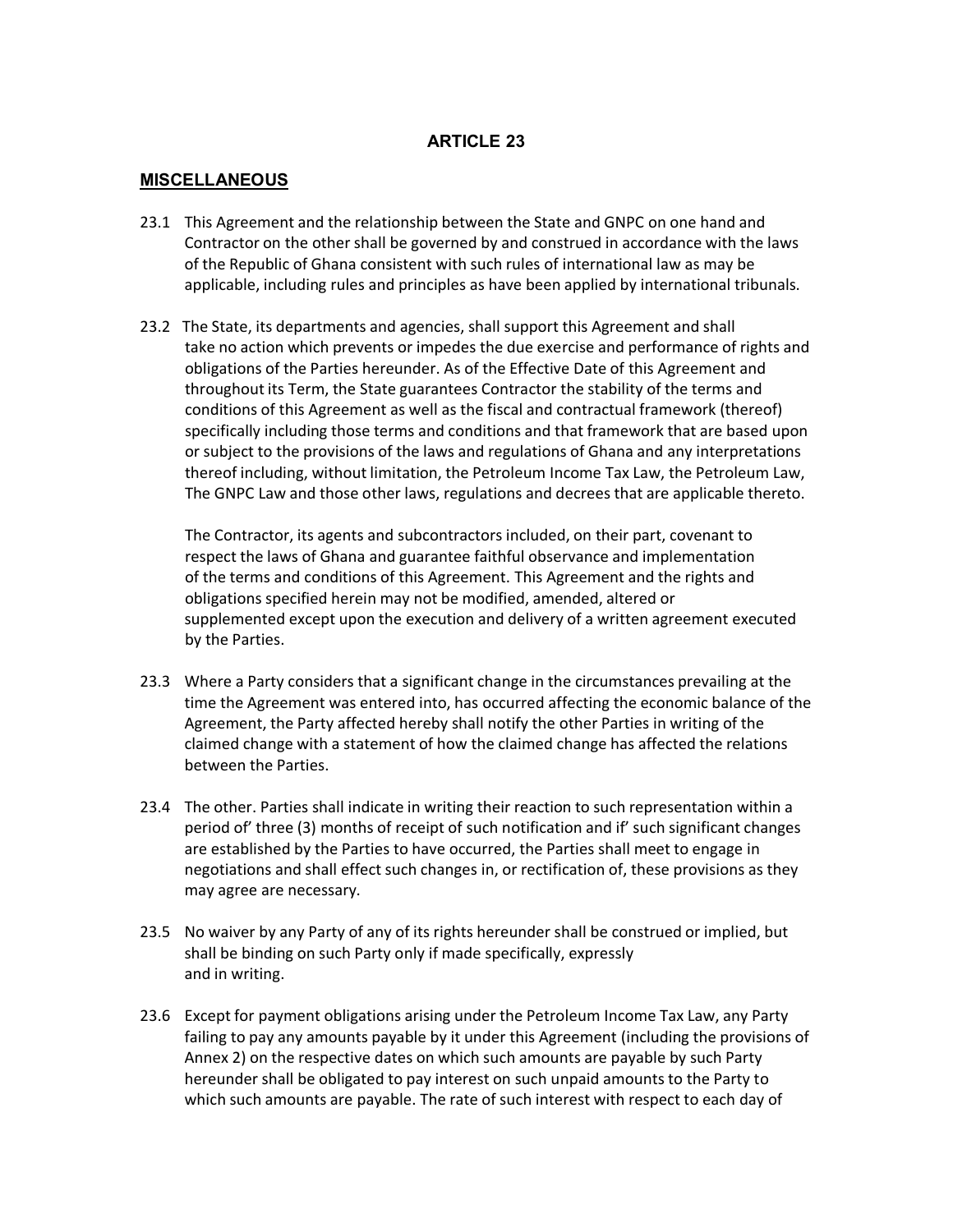delay during the period of such nonpayment shall be the rate which the Ghana International Bank, London, certifies to he the London Interbank offered rate (LIBOR) in the London Interbank Eurodollar market on thirty (30) day deposits, in effect on the last business day of the respective preceding Month, plus three percent (3%). Such interest shall accrue from the respective, dates such amounts are payable until the amounts are duly paid. The Party to whom any such amount is payable may give notice of nonpayment to the Party in default and if such amount is not paid within fifteen (15) days after such notice, the Party to which the amount is owed may, in addition to the interest referred to above, seek remedies available pursuant to Article 21

#### 23.7

- a) The rights and obligations under this Agreement of the Stale and GNPC on the one hand and Contractor on the other shall be separate and proportional and not joint. This Agreement shall not be construed as creating a partnership or joint venture, nor an association or trust (under any law other than the Petroleum Law), or as authorising any Party to act as agent, servant or employee for any other Party for any purpose whatsoever except as provided in Article 0.
- b) The duties and obligations of each Party constituting Contractor hereunder shall he joint and several and it is recognised that each such Party shall own and he responsible for its undivided Interest in the rights and obligations of Contractor hereunder; provided, however, that the payments under the Petroleum Income Tax Law shall be the separate obligation of, and shall be made by each Party which constitutes the Contractor.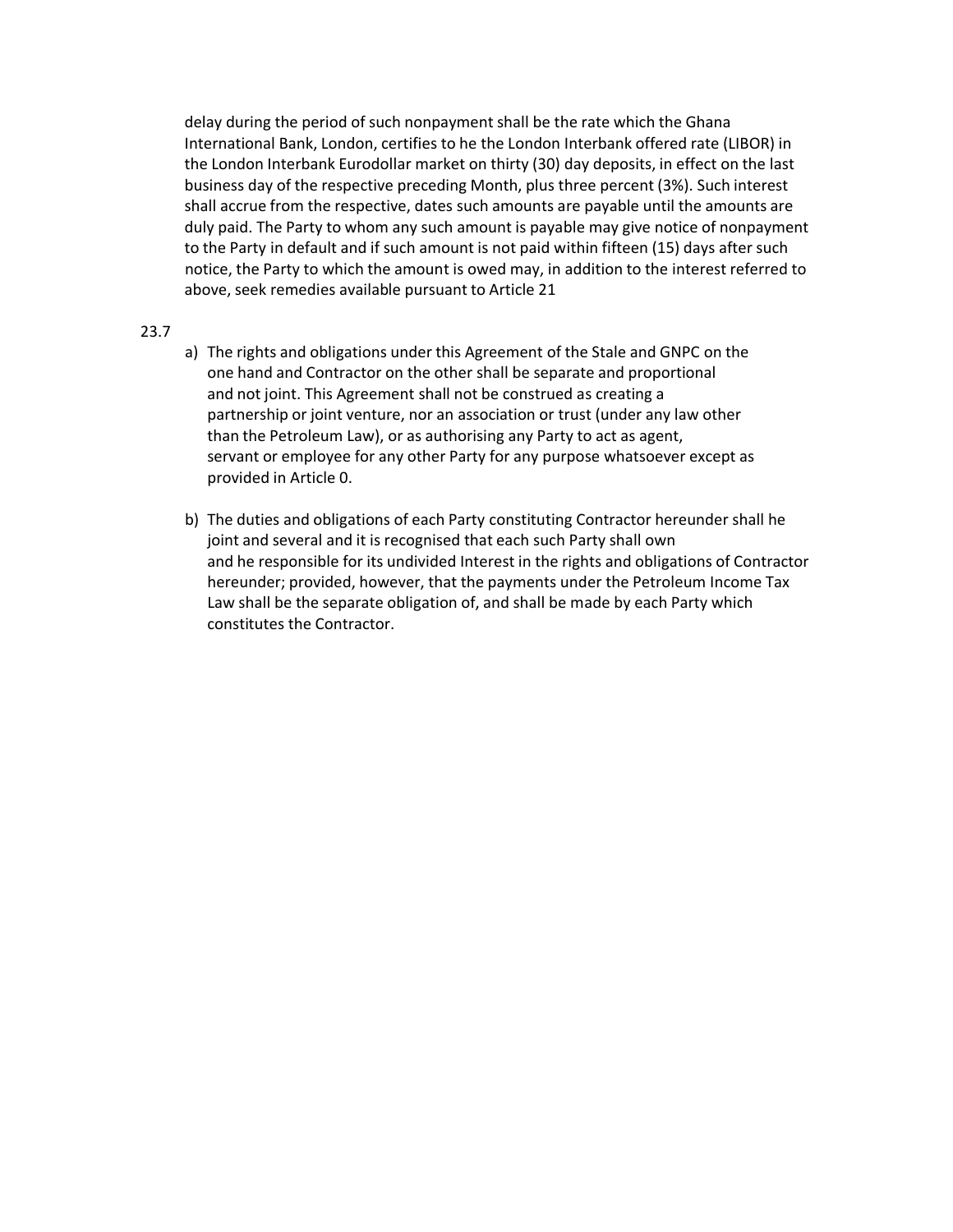# **EFFECTIVE DATE AND ENTIRE AGREEMENT**

- 24.1 Notwithstanding the day and the year first written above or any other matter I contained or referred to in this Agreement, this Agreement shall come into force after it has been approved by the duly constituted parliament of the State in accordance with Article 268 of the 1992 constitution of the State.
- 24.2 The Parties herein shall not have any obligations towards each other until the condition referred to above has been met and this Agreement shall he of no effect in the event that it is not approved in the manner described above.
- 24.3 This Agreement shall take effect after it has been ratified in the manner described above and executed by the Parties to this Agreement who warrant that they have been duly authorized to execute this Agreement.
- 24.4 This Agreement constitutes the entire understanding between and among the Parties herein and supercedes any previous Agreements oral or written between or among any of the parties herein concerning the subject matter of this Agreement and any amendment or alteration shall be made in writing and executed on behalf of the Parties herein.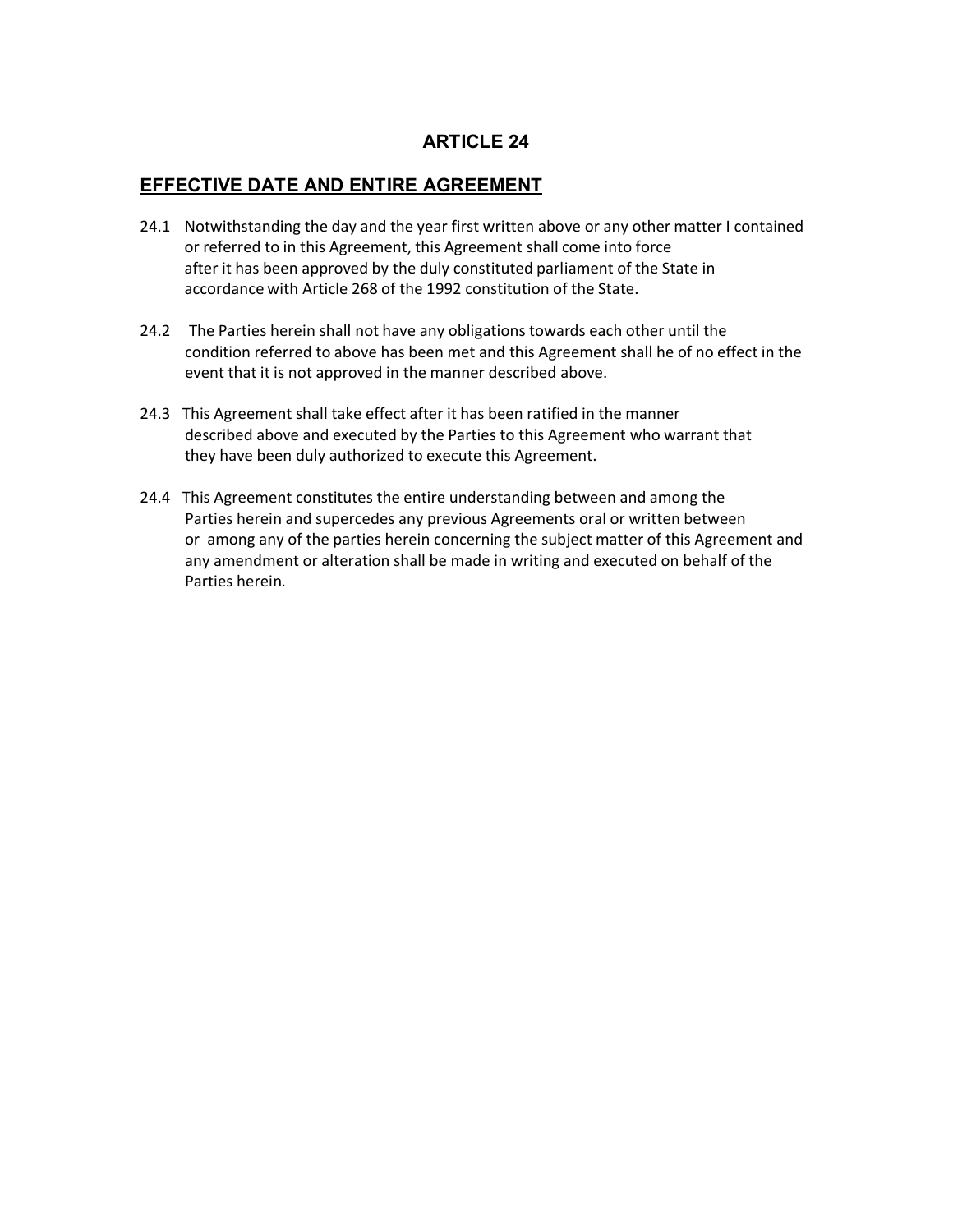## **NOTICE**

25. Any Notice, Application, Requests, Agreements, Consent, Approval, Instruction. Delegation, Waiver or other communication required or permitted to be given hereunder shall be in writing and shall be deemed to have been properly given when delivered in person to an authorised representative of the Party to whom such notice is directed or when actually received by such Party through registered mail, telex or telegram at the following address or at such other address as the Party shall specify in writing fifteen (15) days in advance:

#### *FOR THE STATE***:**

*MINISTER OF ENERGY MINISTRY OF ENERGY PRIVATE MAIL BAG MINISTRY POST OFFICE ACCRA, GHANA*

*Telephone: 233 21 667151 - 3 Telex: 2436 ENERGY GH Telefax: 233 21 668262*

#### *FOR GHANA NATIONAL PETROLEUM CORPORATION:*

*THE MANAGING DIRECTOR GHANA NATIONAL I'ETROLEUM CORPORATION PETROLEUM HOUSE HARBOUR ROAD PRIVATE MAIL BAG TEMA GHANA*

*Telephone: 233 (0) 22 204726 Telex: 2188 or 2704 GNPC GH Telefax: 233 (0) 22 202854*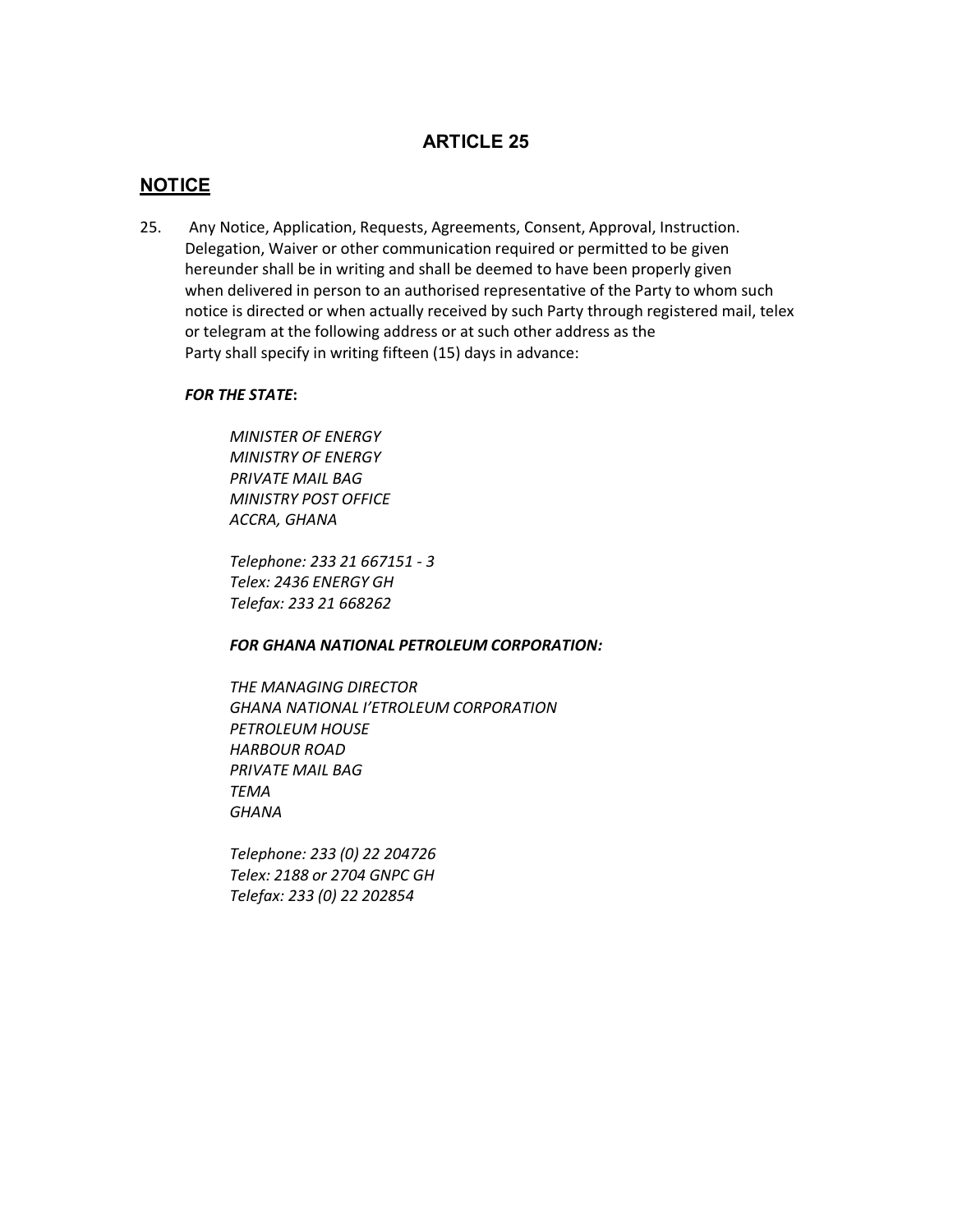#### FOR CONTRACTOR, LUSHANN ETERNIT ENERGY LIMITED:

THE MANAGING DIRECTOR, LUSHANN ETERNIT ENERGY LTD., NO. 6 GRAY HILL, REGIMANUEL GRAY ESTATES OFF SPINTEX ROAD EAST AIRPORT **ACCRA GHANA** 

Telephone: 233 (0) 21 813169 Telefax: 233 (0) 21 813170

IN WITNESS WHEREOF the parties have caused this agreement to be executed by their duly authorized representatives as of the date first written above

FOR THE STATE By

HON. LINISTER Its: MINISTRY OF ENERGY P. O BUX T. 40 STADIUM-ACCRA

Witnessed: By

Its: CHIEF DIRECTOR MINISTRY OF ENERGY

FOR GHANA NATIONAL PETROLEUM **CORPORATION** 

By

Its:  $M \oplus N \oplus N$  $1)$ is)  $47.70$ 

FOR LUSHANN ETERNIT ENERGY

DE  $M$ 

**LIMITED** 

Bv:

Its:

Witnessed: By: Its:

Witnessed:  $By:$ ATTA ARYEA, ESO. **20E, AKYEA & CO.<br>SOLICITORS & BARRISTERS<br>NO. 571/4 2ND FLOOR ADJABENG ROAD** Its:  $\overline{\phantom{a}}$ TUDU ACCRA<br>P. O. BOX NK 23 NORTH KANESHIE ACCRA<br>TEL: 677141 680823 FAX: 255554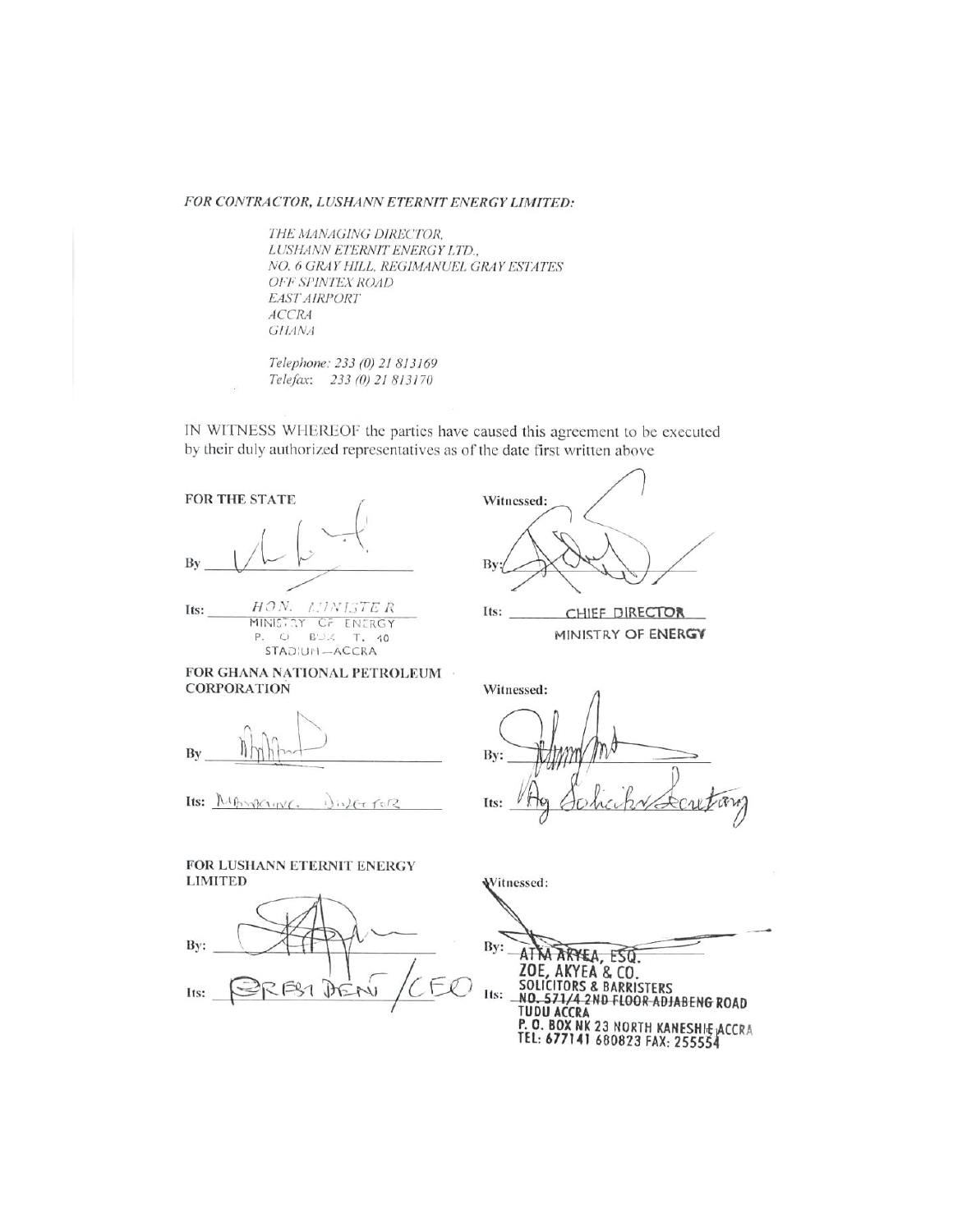# **ANNEX I**

# **CONTRACT AREA**

| A              | $5^{\circ}$ 05' 32.43" | $0°0'$ 53.51" W          |
|----------------|------------------------|--------------------------|
| -B             | $5^{\circ}$ 06' 27.57" | $01^{\circ}$ 01' 6.49" W |
| <sup>-</sup> C | $5^{\circ}$ 04' 27.57" | $0^{\circ}$ 58' 51.89" W |
| -D             | $5^{\circ}03'34.05''$  | $0°59'$ 38.92" W         |

## **ACREAGE: 12.1 KM² or 2,990 Acres.**

## **SALTPOND FIELD**

|    | 5°05′ 32.68″           | $01^{\circ}01'$ 25.95" W |
|----|------------------------|--------------------------|
| -2 | $5^{\circ}$ 05' 51.89" | $01^{\circ}01'9.73''$ W  |
| 3  | $5^{\circ}$ 04' 16.21" | $0^{\circ}$ 59' 32.43" W |
| 4  | $5^{\circ}$ 04' 1.62"  | $0^{\circ}$ 59' 56.76" w |

**ACREAGE: 3.57 KM2 or 882.28 Acres.**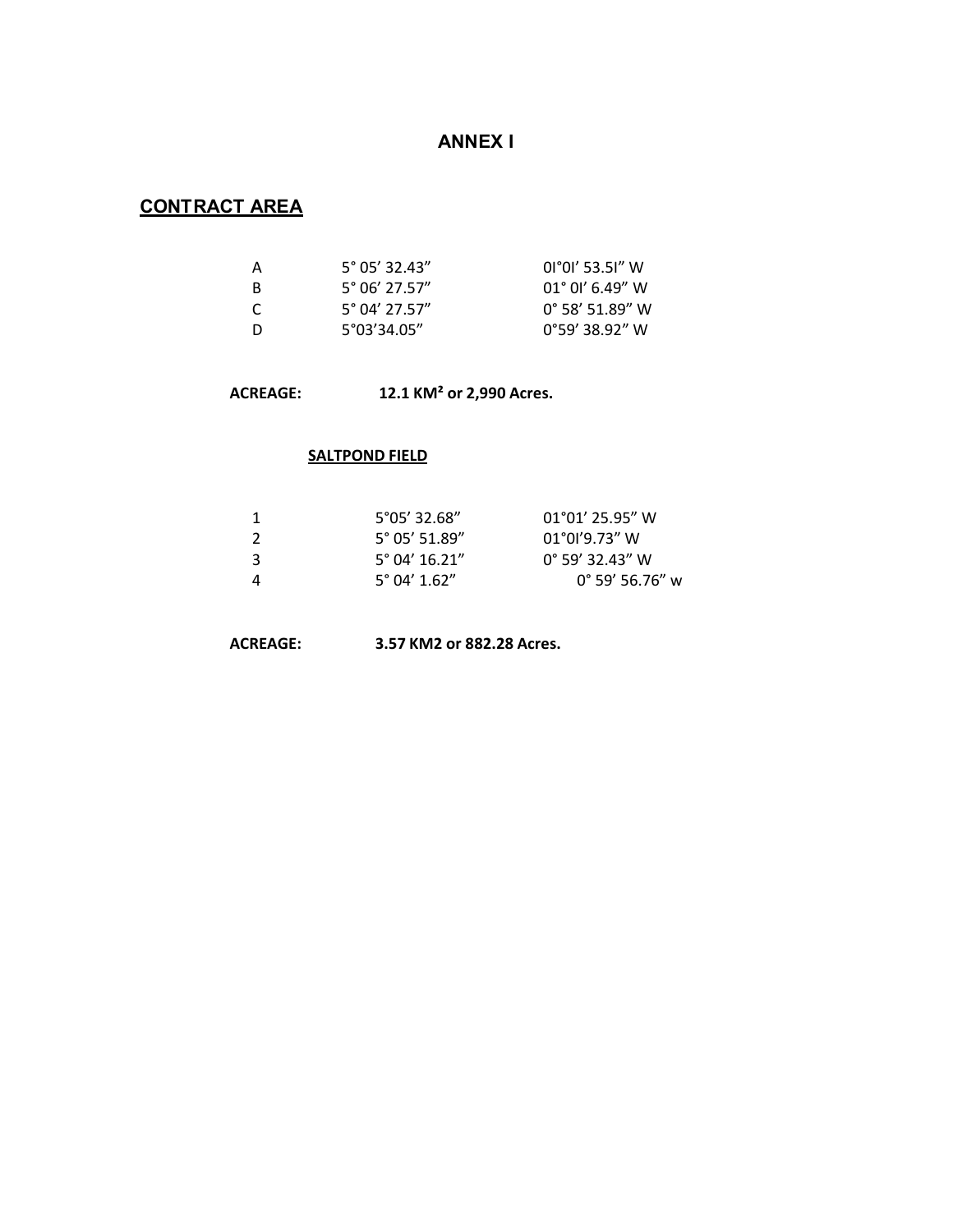## **ANNEX 2**

# **ACCOUNTING GUIDE**

The purpose of this Accounting Guide is to establish equitable methods as between the Parties for determining charges and credits applicable to operations under the Agreement. Principles established by this Accounting Guide shall truly reflect the Contractor's actual cost.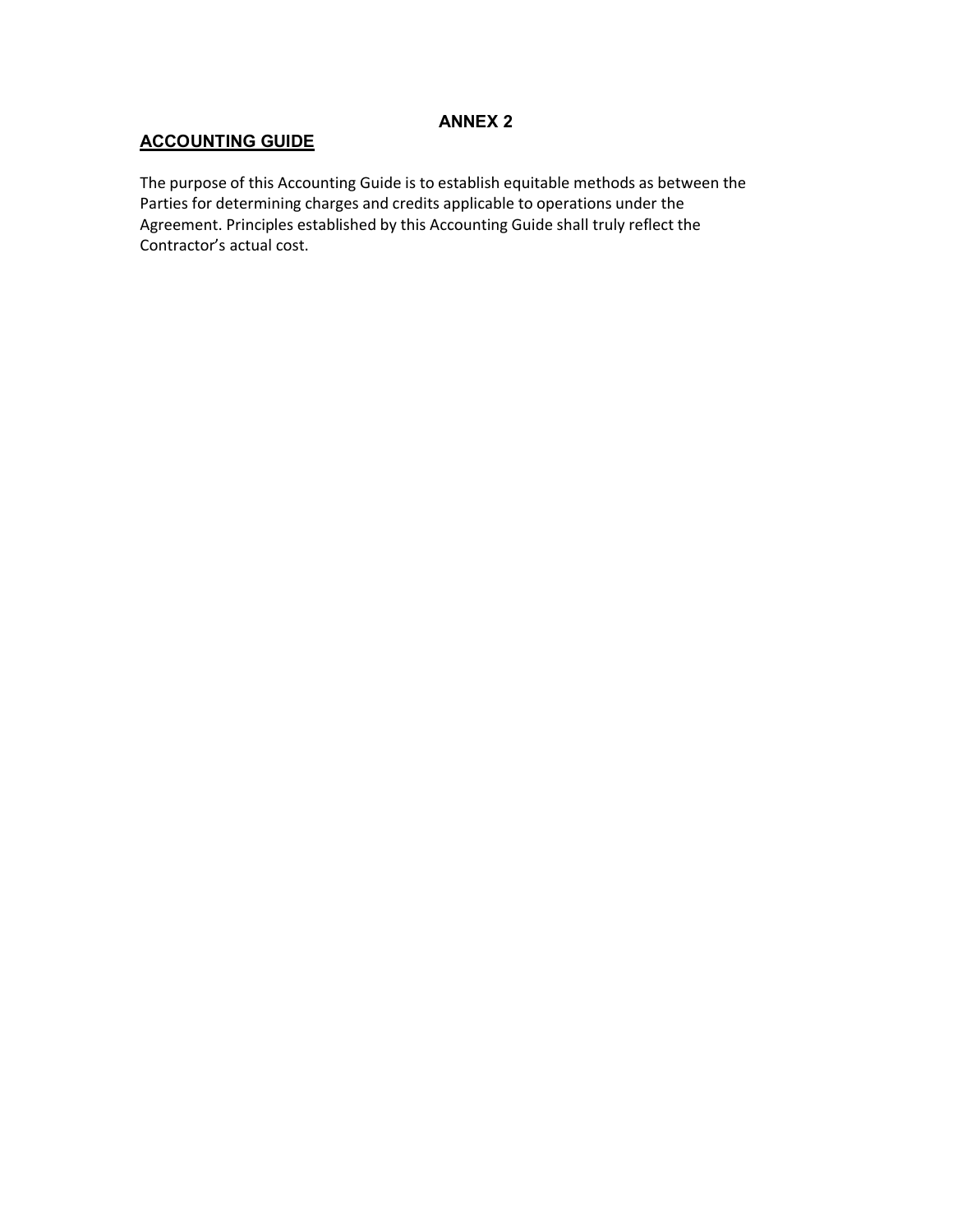## **SECTION 1**

## **1.1 GENERAL PROVISIONS**

- 1.1.1 Words and terms appearing in this Annex shall have the same meaning as in the Agreement and to that end shall be defined in accordance with Article 1 of the Agreement.
- 1.1.2 This Annex may be amended by a unanimous decision of the JMC.
- 1.1.3 In the event of a conflict between the provisions of the Accounting Guide and the provisions of the Agreement, the provisions of the Agreement shall prevail.

## **1.2 STATEMENTS REQUIRED TO BE SUBMITTED BY CONTRACTOR**

- 1.2.1 Within sixty (60) days from the Effective Date, Contractor shall propose to GNPC an outline of the chart of accounts, operating records and reports to he prepared and maintained, which shall describe the basis of the accounting principles and procedures to be used during the term of the Agreement, and shall be consistent with normal practice of the international petroleum industry.
- 1.2.2 Within ninety (90) days of the receipt of such proposal GN1C shall either accept it or request such revisions, as GNPC deems necessary. Failure to notify contractor of any requested revisions within a ninety (90) day period shall be deemed acceptance of such proposal.
- 1.2.3 Within one hundred and eighty (180) days from the Effective Date, the parties shall either agree on such outline or submit any outstanding issue for determination by a Sole Expert pursuant to the provisions of Article 24.
- 1.2.4 Following agreement over the outline Contractor shall prepare and submit to GNPC formal copies of the chart of accounts relating to the accounting, recording and reporting functions listed in such outline. Contractor shall also permit GNPC to inspect its manuals and to review all procedures, which are to be followed under the Agreement.
- 1.2.5 Without prejudice to the generality of the foregoing, Contractor shall make separate statements relating to Petroleum Operations for each Development and Production Area as follows:
	- a) Cash Call Statement (see Section 5)
	- b) Production Statement (see Section 6)
	- c) Value of Production Statement (see Section 7)
	- d) Cost Statement (see Section 8)
	- e) Statement of Expenditures and Receipts (see Section 9)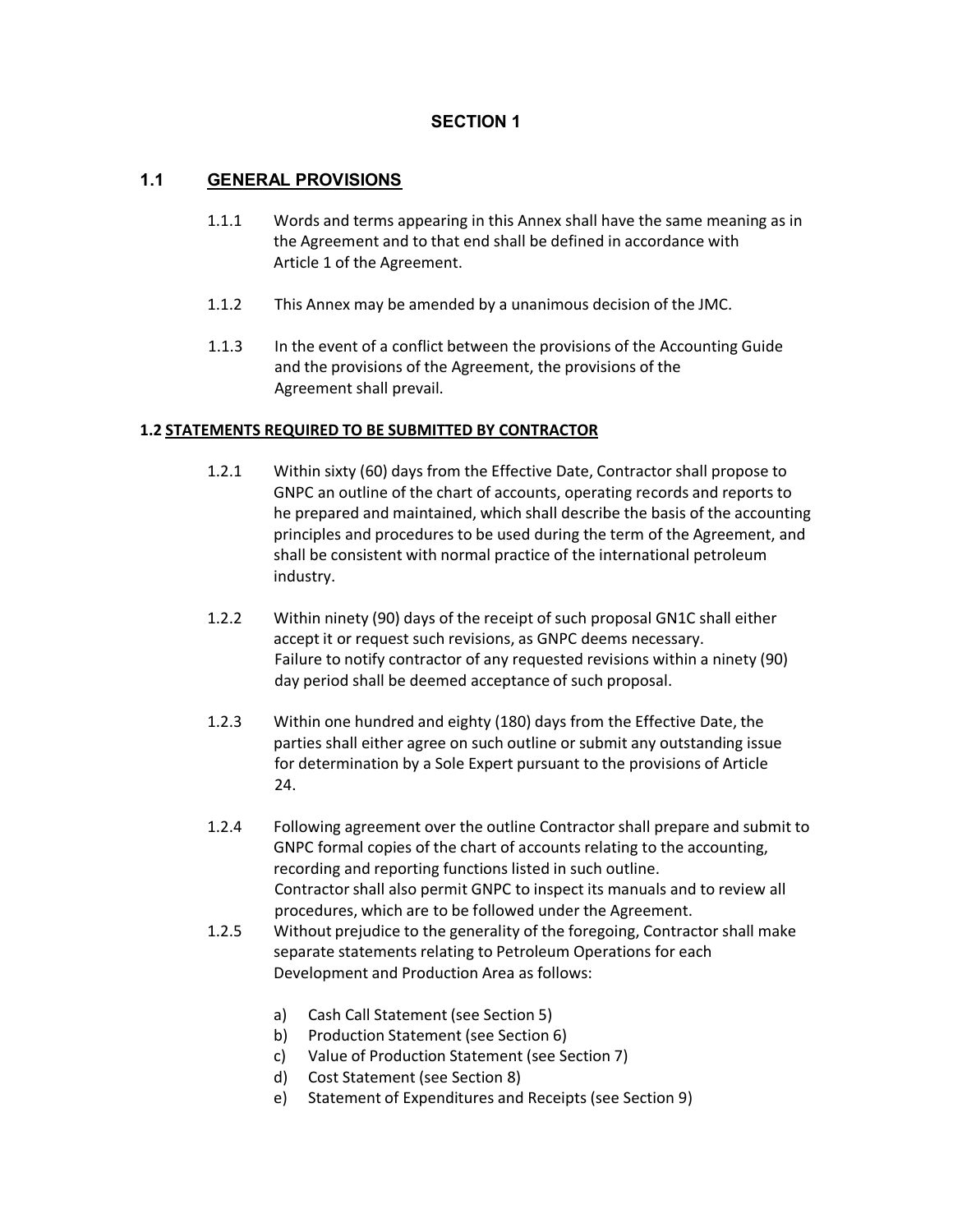- f) Final End-of-Year Statement (see Section 10)
- g) Budget Statement (see Section II)
- h) Long Range Plan and Forecast (see Section 12)

#### **1.3 LANGUAGE, MEASUREMENT, AND UNITS OF ACCOUNTS**

- 1.3.1 The U.S. Dollar being the currency unit for investments and compensation hereunder shall therefore be the unit of currency for all bookkeeping and reporting under the Agreement When transactions for an asset or liability are in Ghana Cedis or currency other than the U.S. Dollar, the respective accounts shall be kept in such other currency as well as the U.S. Dollar.
- 1.3.2 Measurement required under this Annex shall be in the metric system and Barrels.
- 1.3.3 The English language shall be employed.
- 1.3.4 Where necessary for purposes of clarification, Contractor may also prepare financial reports in other languages, units of measurement anti currencies
- 1.3.5 It is the intent of the Parties that no Party shall experience any gain or loss at the expense of or to the benefit of the other as a result of exchange of currency. Where any such gain or loss arises it shall be charged or credited to the accounts under the Agreement.
- 1.3.6 The rate of exchange for the conversion of currency shall be the rate quoted by the Bank of Ghana, or, where buying and selling rates are quoted, the arithmetic average, of those rates, at a close of business on the date of such currency conversion.
- 1.3.7 Current Assets and Liabilities shall be translated at the rate prevailing on the date of settlement of the account.
- 1.3.8 To translate revenue received and expenditures made in Ghana Cedis or in U.S. Dollars. the average of the monthly rate between the currencies shall be used.
- 1.3.9 Expenditures made in Ghana Cedis or in U.S. Dollars in respect of capital items shall be translated at the rate prevailing at the date of acquisition.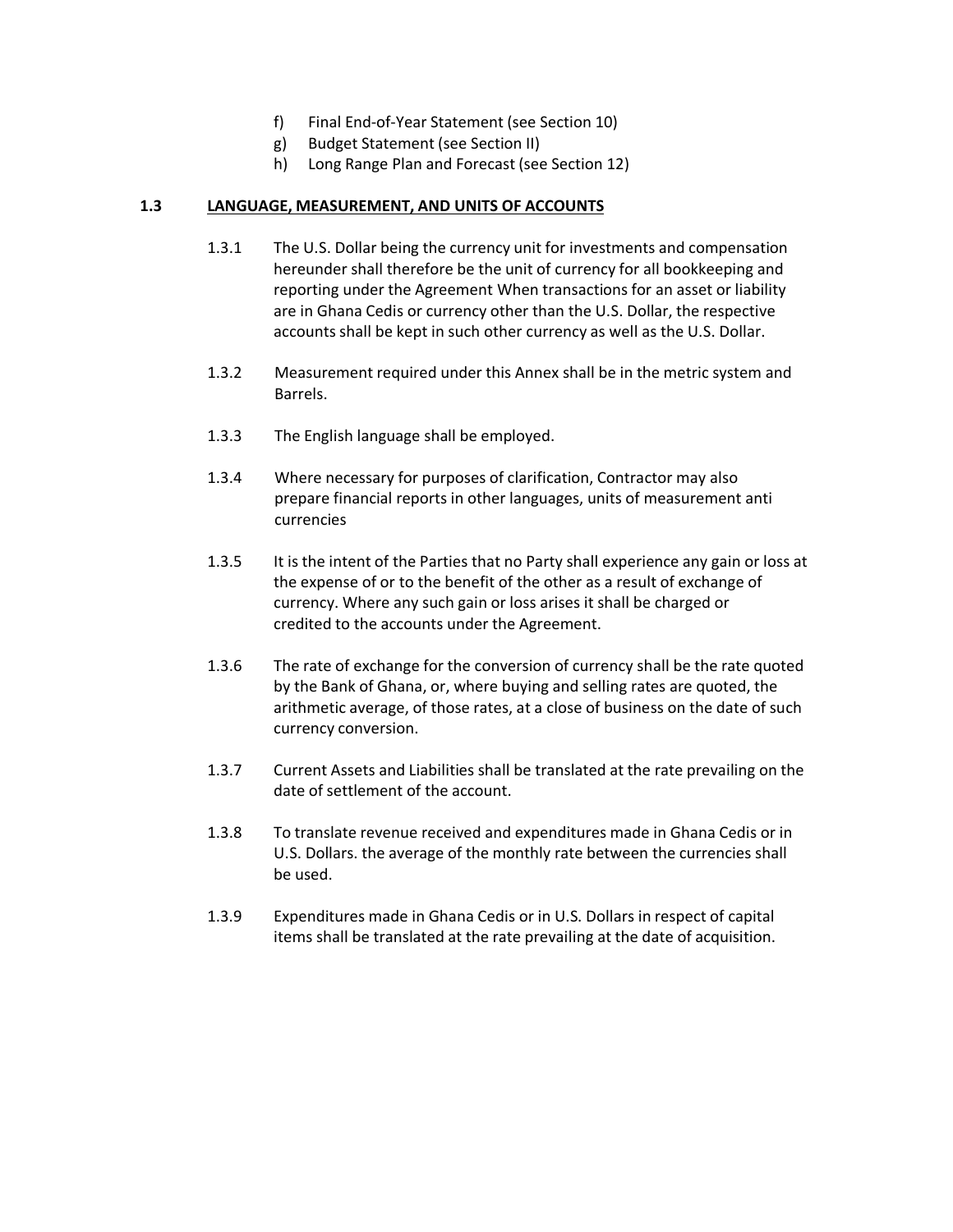# **SECTION 2**

# **CLASSIFICATION AND ALLOTEMNT OF COSTS AND EXPENDITURE**

**2.1** All expenditure relating to Petroleum Operations shall be classified, as follows:

- a) Exploration Expenditure;
- b) Development Expenditure;
- c) Production Expenditure;
- d) Service Costs; and
- e) General and Administrative expenses

and shall be defined and allotted as herein below provided.

## **2.2 EXPLORATION EXPENDITURE**

Exploration Expenditure shall consist of all direct, indirect and allotted costs incurred in the search for Petroleum in the Contract Area, including but not limited to expenditure on:

- a) aerial, geographical, geochemical, paleontological, geological, topographical and seismic surveys, and studies and their interpretation;
- b) borehole drilling and water drilling;
- c) labour, materials and services used in drilling wells with the objective of finding new Petroleum reservoirs or for the purpose of appraising of Petroleum reservoirs already discovered, provided such wells are not completed as producing wells;
- d) facilities used solely for Exploration Operations, including access roads, where applicable, and purchased geological and geophysical information;
- e) all service costs allotted to the Exploration Operations on an equitable basis;
- f) all General and Administrative Expenses allotted to Exploration Operations based on the percentage share of projected budget expenditure, which will be adjusted to actual expenditure at the end of each year.

## **2.3 DEVELOPMENT EXPENDITURE**

Development Expenditure shall consist of all expenditure incurred in Development Operations, including but not limited to expenditure on: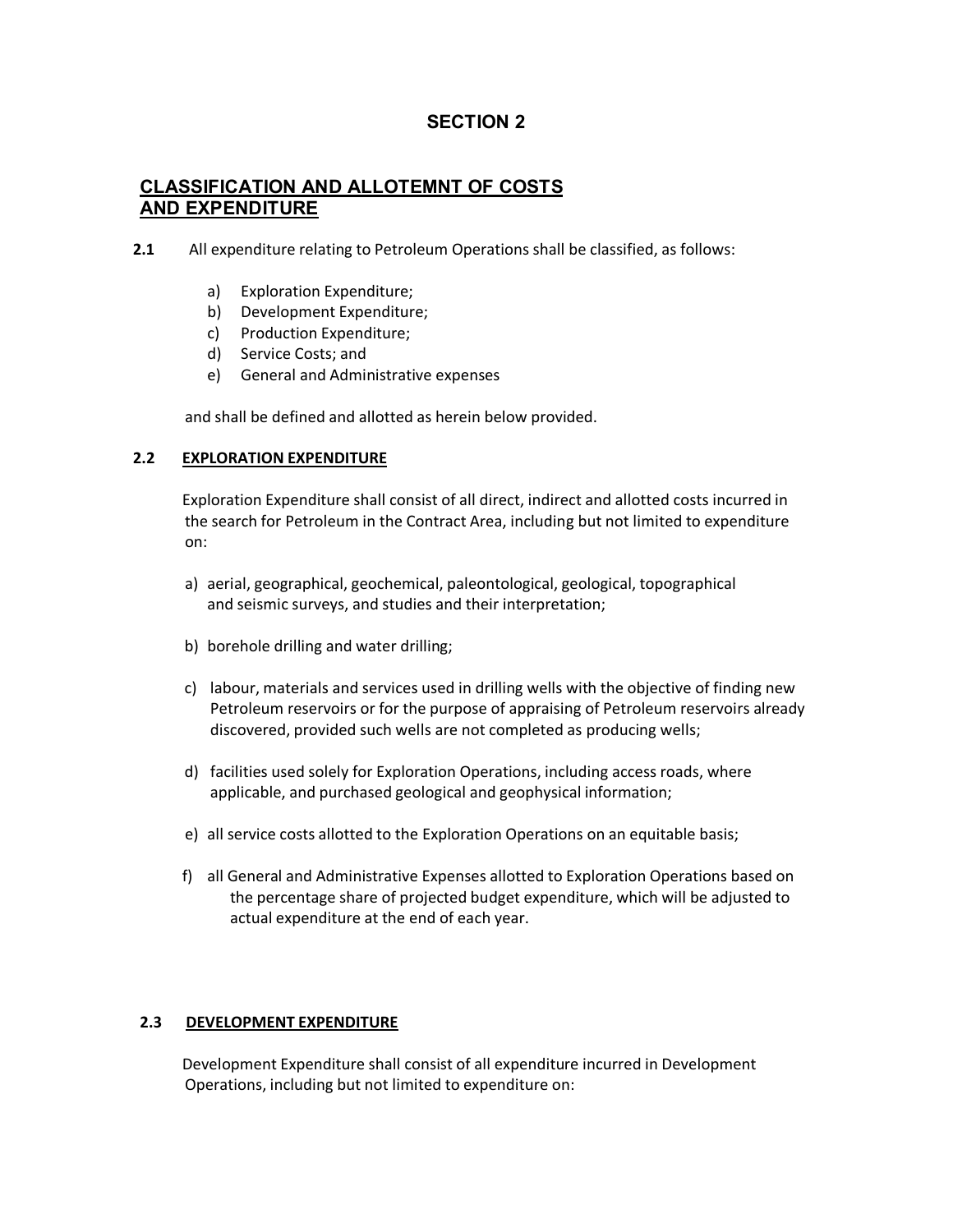- a) drilling wells which are completed as producing wells and drilling wells for purposes of producing a Petroleum reservoir already discovered, whether these wells are dry or producing;
- b) completing wells by way of installation of casing or equipment or otherwise after a well has been drilled for the purpose of bringing such well into use as a producing well;
- c) intangible drilling costs such as labour, consumable material and services having no salvage value which are incurred in drilling and deepening of wells for producing purposes;
- d) field facilities such as pipelines, flow lines, production and treatment units wellhead equipment, subsurface equipment, enhanced recovery systems, offshore platforms, Petroleum storage facilities and access roads for production activities;
- e) engineering and design studies for field facilities;
- f) all service costs allotted to Development Operations on an equitable basis;
- g) all General and Administrative Expenses allotted to Development ` Operations based on the percentage projected budget expenditure, which will be adjusted to actual expenditure as the end of the year.

## **2.4 PRODUCTION EXPENDITUTRE**

Production Expenditure shall consist of but not limited to all expenditure incurred in Petroleum Operations after the Date of Commencement of Commercial Production, such expenditure being other than Exploration Expenditure, Development Expenditure, General and Administrative Expenses and Service Costs. The balance of General and Administrative Expenses and Service Costs not allotted to Exploration Operations or to Development Operations under Section 2.2 and 2.3 shall be allotted to Production Expenditure.

## **2.5 SERVICE COSTS**

2.5.1 Service Costs shall consist of but not be limited to all direct and indirect expenditure incurred in support of Petroleum Operations, including the construction or installation of Warehouses, piers, marine vessels, vehicles, motorised rolling equipment, aircraft, fire security stations, workshops, water and sewerage plants, power plants, housing community and recreational facilities and furniture, tools land, equipment used in such construction or installation.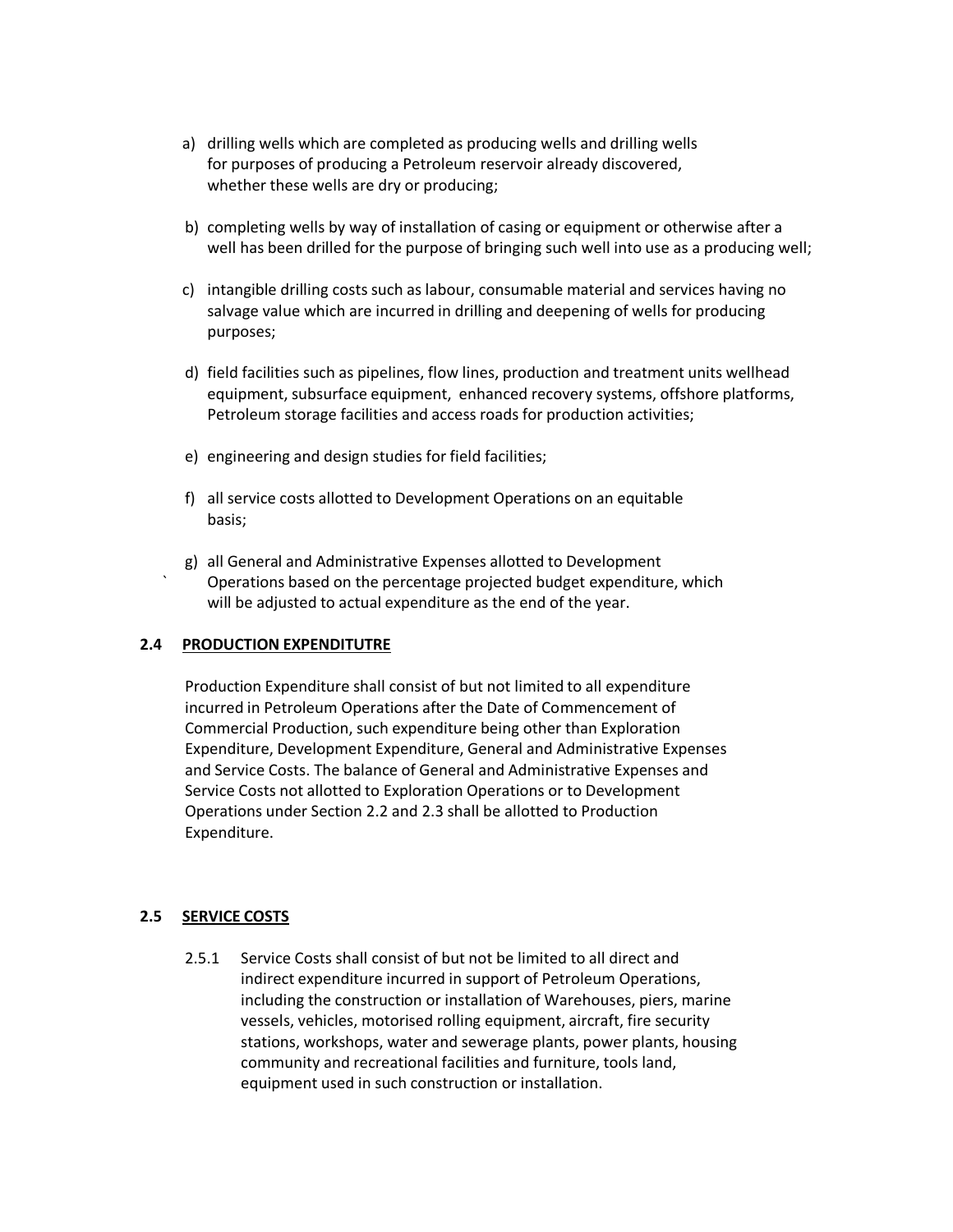Service Costs in any Calendar Year shall include the total costs incurred in such year to purchase and construct or install such facilities as well as the annual costs of maintaining and operating such facilities.

2.5.2 All Service Costs will be regularly allotted on an equitable basis to Exploration Expenditure, Development Expenditure and Production Expenditure.

### **2.6 GENERAL AND ADMINISTRATIVE EXPENSES**

#### **General and Administrative Expenses shall consist of:**

- 2.6.1 All main office, field and general administrative costs, in the Republic of Ghana, including but not limited to supervisory, accounting and employee relations services;
- 2.6.2 An overhead charge for the actual cost of services rendered outside the Republic of' Ghana by Contractor and its Affiliates for managing Petroleum Operations and for staff advice and assistance, including but not limited to financial, legal, accounting and employee relations services.
- 2.6.3 All General and administrative Expenses will be regularly allotted as specified in subsections 22 (f), 2.3 (g) and 2.4 to Exploration Expenditure, Development Expenditure and Production Expenditure.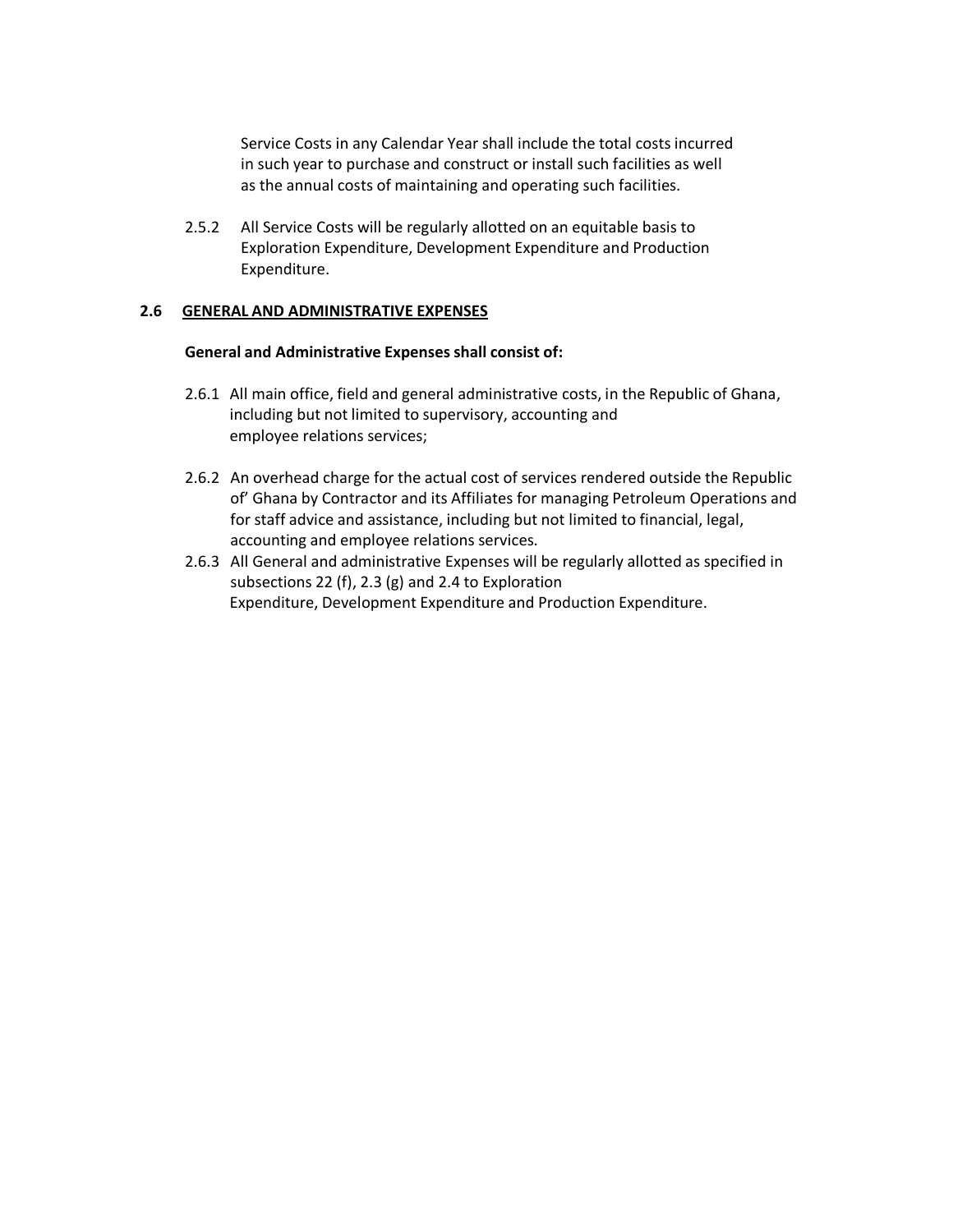# **SECTION 3**

# **COSTS, EXPENSES, EXPENDITURES AND CREDITS OF CONTRACTOR**

- 3.1 Contractor for the purpose of this Agreement shall charge the following allowable costs to the accounts:
	- a) costs of acquiring surface rights;
	- b) labour and associated costs;
	- c) transportation costs;
	- d) charges for services;
	- e) material costs:
	- f) rentals, duties and other assessments;
	- g) insurance and losses;
	- h) legal expenses;
	- i) training expenses;
	- j) general and administrative expenses;
	- k) utility costs;
	- l) office facility charges;
	- m) communication charges.;
	- n) ecological and environmental charges;
	- o) abandonment cost; and
	- p) such other costs necessary for the Petroleum Operations

## **I3.2 COST OF ACQUIRING SURFACE RIGHTS AND RILINQUINSHMENT**

Cost of acquiring surface rights shall consist of all direct costs attributable to the acquistion, renewal or relinquishment of surface rights acquired and maintained in force over the Contract Area.

## **3.3 LABOUR AND ASSOCIATED LABOUR COSTS**

Labour and associated labour costs shall include but not be limited to:

- a) gross salaries and wages including bonuses of those employees of Contractor and of its Affiliates engaged in Petroleum Operations who are permanently or temporarily assigned to Ghana;
- b) costs regarding holiday's, vacation, sickness and disability payments applicable to the salaries and wages chargeable under (a);
- c) expenses or contributions made pursuant to assessments or obligations imposed under the laws of the Republic of Ghana which arc applicable to cost of salaries and wages chargeable under (a);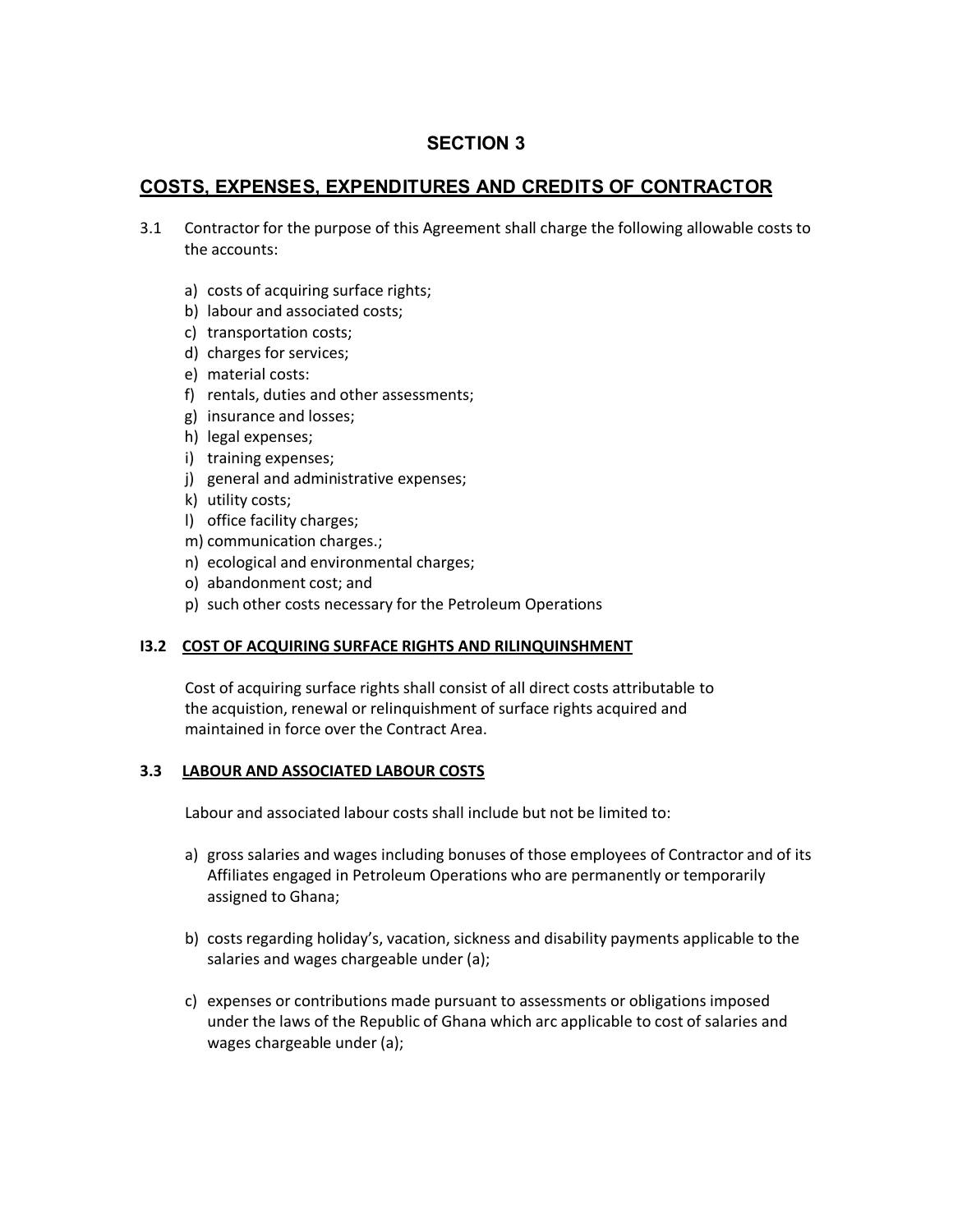- d) cost of established plans for employees' life insurance, hospitalisation, pensions and other benefits of a like nature customarily granted to employees; and
- e) reasonable travel and personal expenses of employees and families, including those made for travel and relocation of the personnel, all of which shall be in accordance with usual practice of the Contractor.

## **3.4 TRANSPORTATION COSTS**

Transportation costs and other related costs of transportation of employees, equipment, materials and supplies necessary for the conduct of Petroleum Operations.

## **3.5 CHARGES FOR SERVICES**

## **3.5.1 Charges for services shall include:**

- a) the costs of third party contracts which arc the actual costs of contracts for technical and other services entered into by Contractor for Petroleum Operations made with third parties other than Affiliates of Contractor, provided that the prices paid by Contractor are no higher than the prevailing rates for such services in the world market;
- b) Technical and other services of personnel assigned by the Contractor and its Affiliates when performing management, engineering, geological, geophysical, administrative, legal, accounting, treasury, tax, employee relations, computer services, purchasing, and all other functions for the direct benefit of Petroleum Operations.
- c) General services, including, but not without limitation, professional consultants and others who perform services for the direct benefits of Petroleum Operations.
- **3.5.2** Services furnished by Contractor and its Affiliates shall be charged at rates commensurate with those currently prevailing for such services in the world market.

## **3.6 RENTALS, DUTIES AND OTHER ASSESSMENTS**

All rentals, taxes, duties, levies, charges, fees, contributions and any other assessments and charges levied by the Government in connection with Petroleum Operations or paid for the benefit of Petroleum Operations, with the exception of the income tax specified in the Article 12.2 (iii).

#### **3.7 INSURANCE AND LOSSES**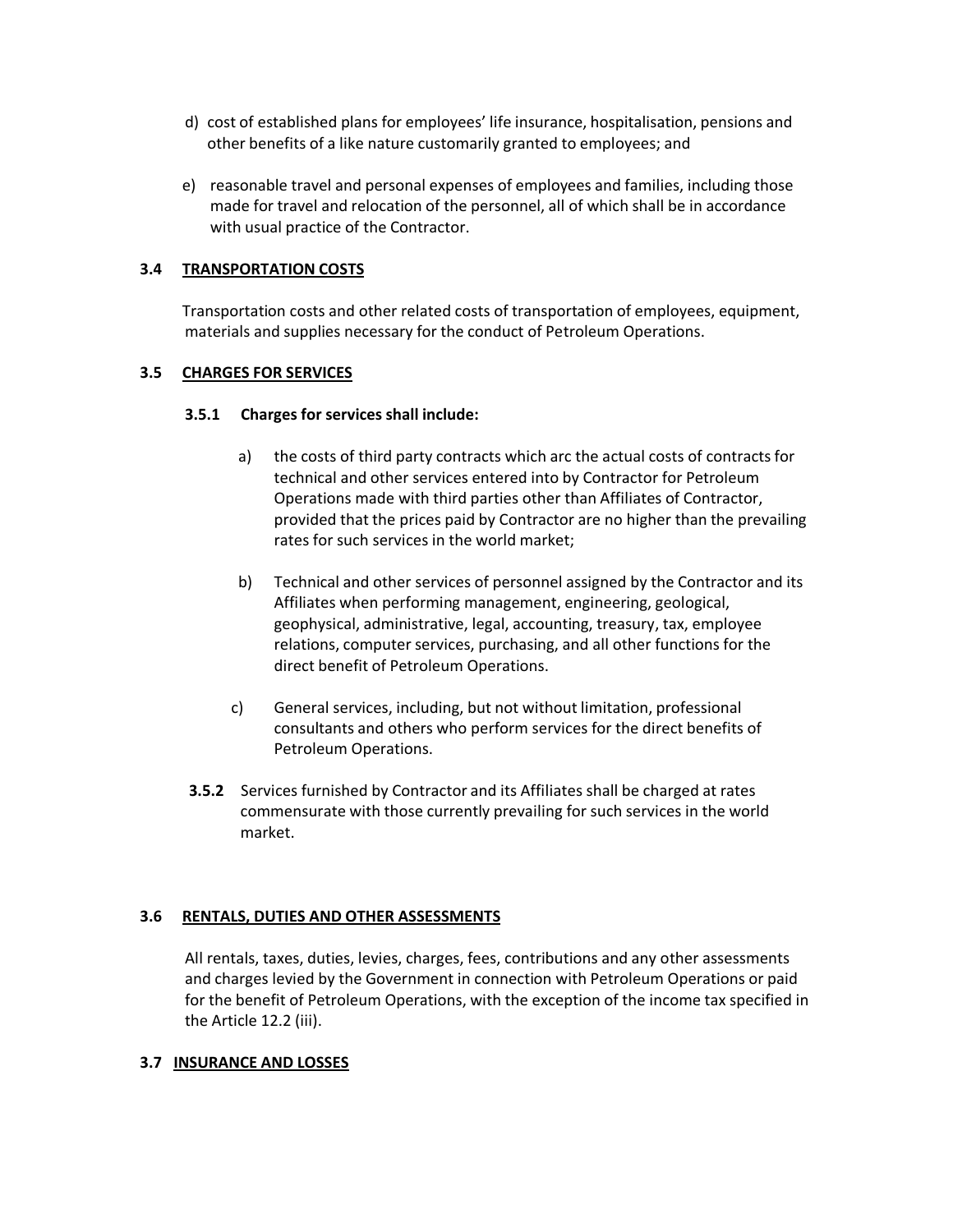- a) Insurance premia and costs incurred for insurance, provided that if such insurance is wholly or partly placed with an Affiliate of Contractor, such premia and costs shall be recoverable only to the extent not in excess of those generally charged by competitive insurance companies other than Affiliate; and;
- b) costs and losses incurred as a consequence of events, which are, insofar as not made good by insurance, allowable under 17 of the Agreement.
- c) Costs or expenses necessary for the repair or replacement of property resulting from damage or losses incurred.

## **3.8 LEGAL EXPENSES**

All costs and expenses of litigation and legal or related services necessary or expedient for the procuring, perfecting, retaining and protecting the rights hereunder and in defending or prosecuting lawsuits involving the Contract Area or any third party claim arising out of activities under the Agreement, or sums paid in respect of legal services necessary or expedient for the protection of the joint interest of GNPC and Contractor, provided that where legal services are rendered in such matters by salaried or regularly retained lawyers of Contractor or an Affiliate of Contractor, such compensation will be included instead under either Section 3.3 or 3.5, as applicable.

## **3.9 TRAINING COSTS**

All costs and expenses incurred by Contractor in training of its employees and nominees of GNPC to the extent that such training is attributable to Petroleum Operations under the Agreement.

## **3.10 GENERAL AND ADMINISTRATIVE EXPENSES**

General and Administrative Expenses shall consist of the costs described in Subsection 2.6.1 and the charge described in Subsection 2.6.2

## **3.11 UTILITY COSTS**

Any water, electricity, heating, fuel or other energy and utility costs used and consumed for the Petroleum Operations.

## **3.12 OFFICE FACILITY CHARGES**

The cost and expenses of constructing, establishing, maintaining and operating offices, camps, housing and any other facilities necessary to the conduct of Petroleum Operations. The cost of constructing or otherwise establishing any operating facility which may be used at any time in operations of more than one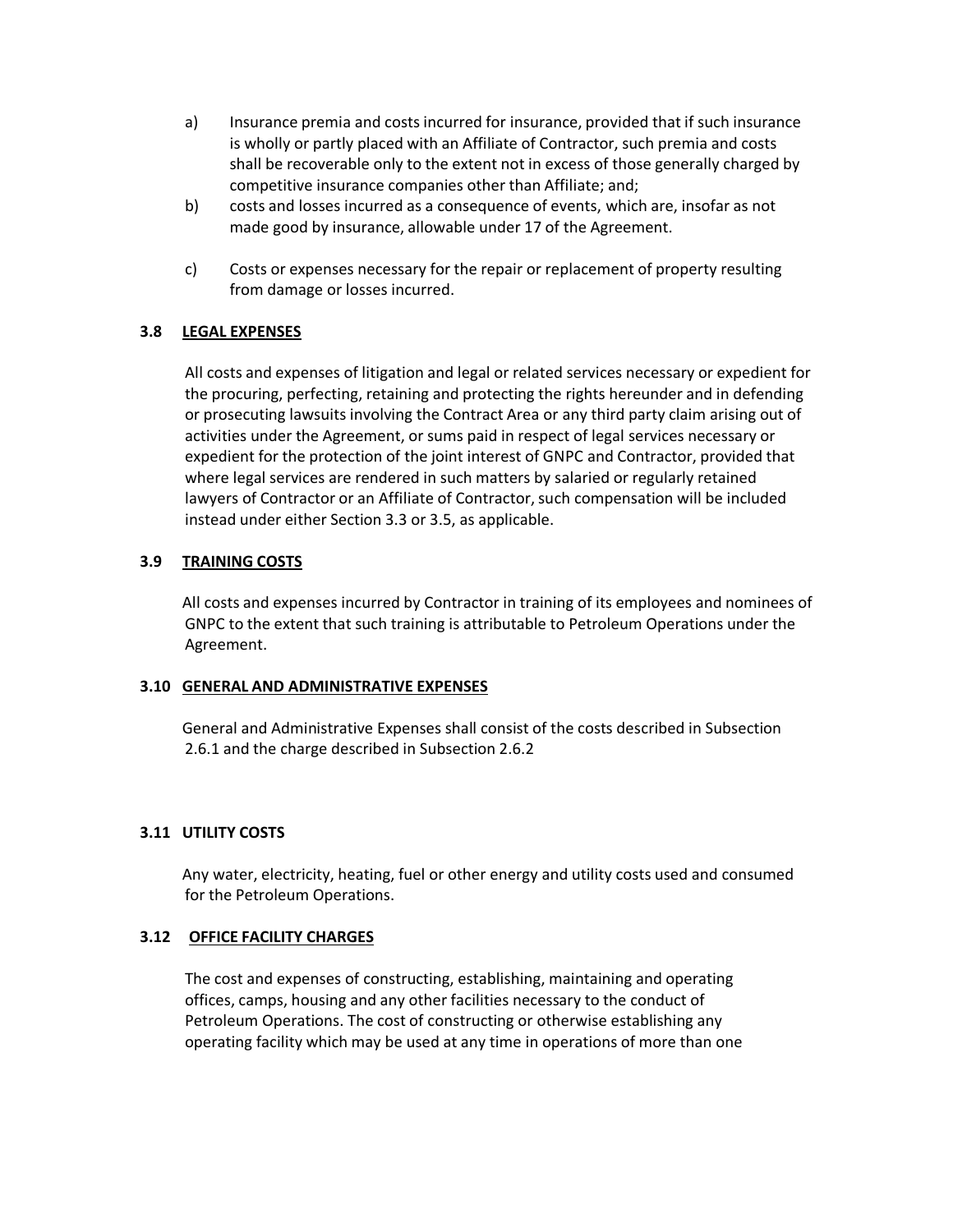field shall be charged initially to the field or fields for which the facility is first used. Costs incurred, thereafter shall be allocated in a reasonable manner, consistent with international accounting practice, to the fields for which the facility is used.

## **3.13 COMMUNTCATION CHARGES**

The costs of acquiring, leading, installing, operating, repairing and maintaining communication systems, including radio and microwave facilities.

## **3.14 ECOLOGICAL AND ENVIRONMENTAL CHARGES**

All charges for environmental protection and safety measures conducted in the Contract Area in accordance with Article 17 of the Agreement.

## **3.15 ABANDONMENT COST**

Cost relating to the decommissioning and abandonment of operations and facilities, site restoration and other associated operations accrued from a reasonable date in advance based on estimate of such cost (with subsequent adjustments to actuals) as provided in Article 14.3.

## **3.16 OTHER COSTS**

.

Any other costs not covered or dealt with in the foregoing provisions, which are incurred and not mentioned in Section 3.16 for the necessary and proper conduct of Petroleum Operations.

## **3.17 COSTS NOT ALLOWABLE UNDER THE AGREEMENT**

The following costs shall not be allowable under the Agreement:

- a) commission paid to intermediaries by Contractor;
- b) charitable donations and contributions, except where prior approval has been obtained from GNPC;
- c) interest incurred on loans raised by the Contractor;
- d) petroleum marketing costs or costs of transporting petroleum beyond the delivery point.
- e) the costs of any Bank Guarantee under the Agreement and any other amounts spent on indemnities with regard to non-fulfilment of contractual obligations;
- f) premium paid as a result of GNPC exercising a Sole Risk option under Article 9 of this Agreement;
- g) cost of arbitration under Article.21 of the Agreement or dispute settlement by any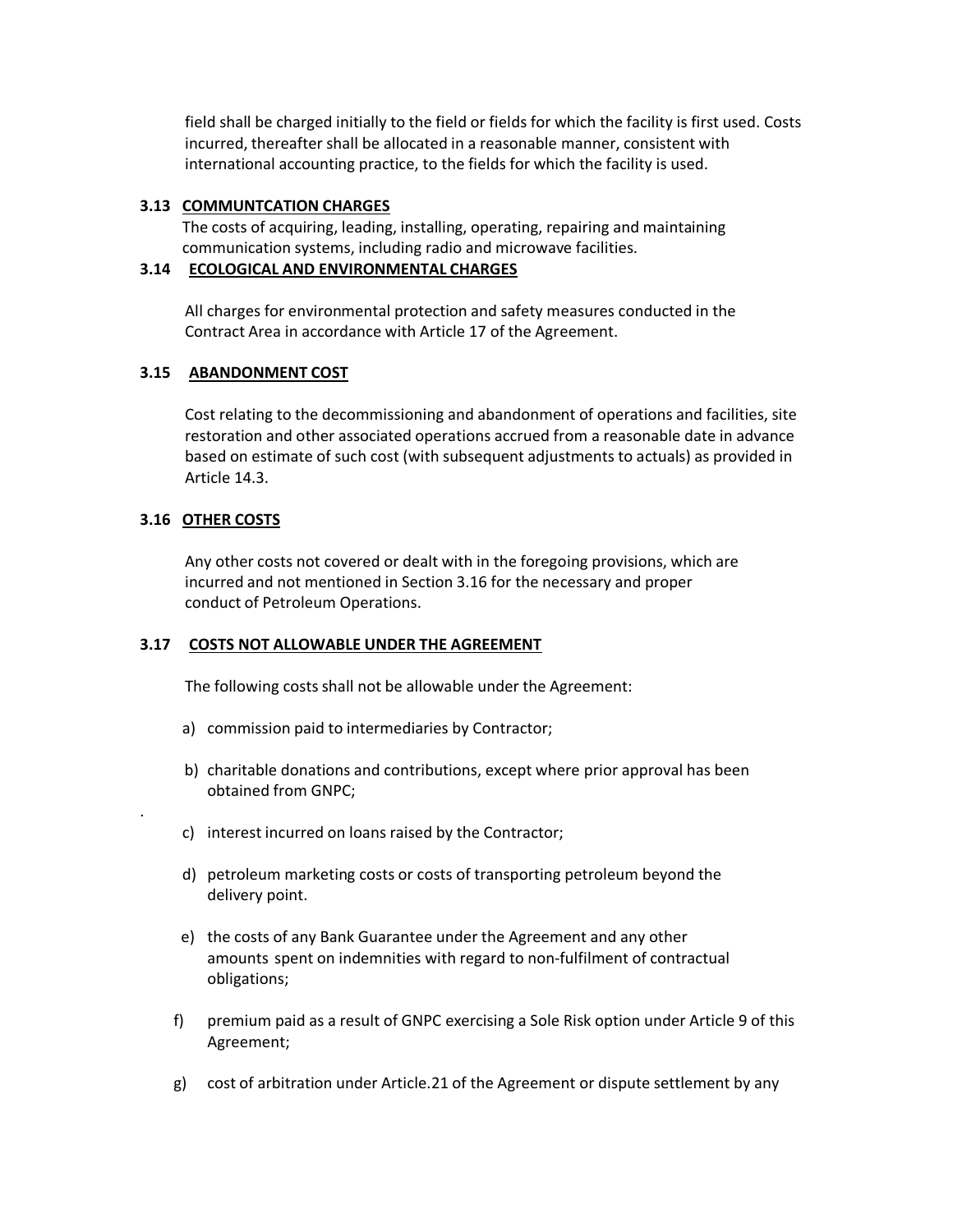independent expert under the terms of the Agreement;

- h) fines and penalties imposed by a competent Court of Law;
- i) cost incurred as a result of gross negligence or wilful misconduct chargeable to Contractor or the Operator under the terms of the Agreement.

#### **3.18 ALLOWABLE AND DEDUCTIBILITY**

The costs and expenses set forth herein shall be for the purpose of determining allowable or non-allowable costs and expenses only and shall have no bearing on Contractor's eligibility or otherwise for deductions in computing Contractor's net income from Petroleum Operations for income lax purposes under the Agreement.

### **3.19 CREDITS UNDER THE AGRE EMENT**

The net proceeds of the following transactions will be credited to the accounts under the Agreement:

- a) the net proceeds of any insurance or claim in connection with Petroleum Operations or any assets charged to the accounts under the Agreements when such operations or assets were insured and the premia charged to the accounts under the Agreement;,
	- b) revenue receieved from third parties for the use of property or assets charged to the accounts under this Agreement;
	- c) any adjustment from the suppliers or manufacturers or their agents in connection with a defective equipment or material the cost of which was previously charged to the account under the Agreement:
	- d) the proceeds received for inventory materials previously charged to the Agreement and subsequently exported from the Republic of Ghana or transferred or sold to third parties without being used in the Petroleum Operations;
	- e) rentals, refunds or other credits received which apply to any charge which has been made to the account under the Agreement, hut excluding any award granted under arbitration or Sole Expert proceedings;
	- f) the proceeds from the sale or exchange of plant or facilities from the Development and Production Ai-ea or plant or facilities the acquisition costs of which have been deducted in the computation of FAP, SAP, TAP, ZAP or HAP for the relevant Development and Production Area;
- g) the proceeds derived from the sale or issue of any intellectual property the development costs of which were 'incurred pursuant to this Agreement;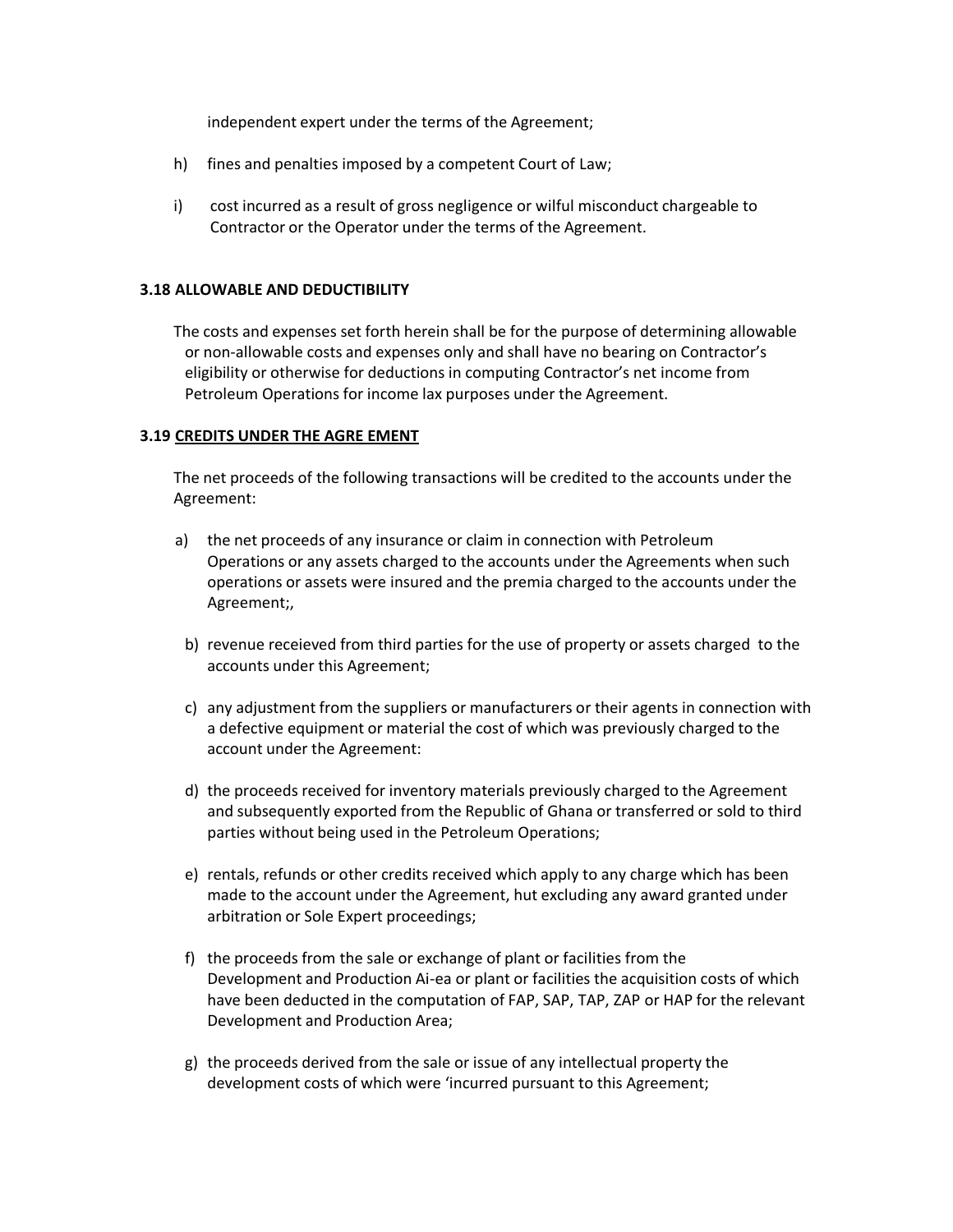h) the proceeds from the sale of any petroleum information derived from Petroleum Operations under this Agreement.

## **3.20 DUPLICATION OF CHARGES AN]) CREDITS**

Notwithstanding any provision to the contrary in this Annex, it is the intention that there shall be no duplication of charges or credits in the accounts under the Agreement.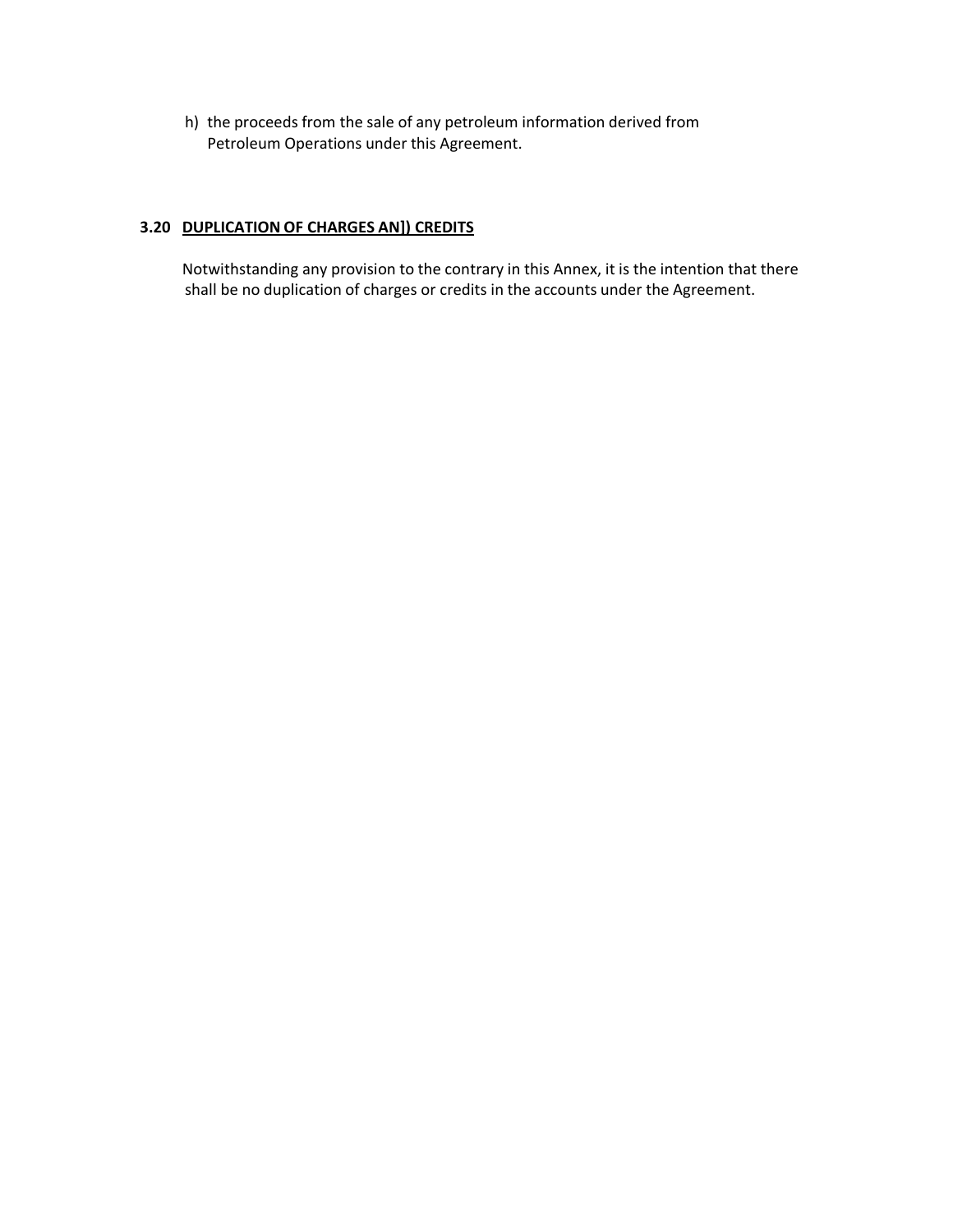## **SECTION 4**

## **MATERIAL**

## **4.1 VALUE OF MATERIAL CHARGED TO THE ACCOUNTS UNDER THE AGREEMENT**

Material purchased, leased or rented by Contractor for use in Petroleum Operations shall be valued at the actual net cost incurred by Contractor. The net cost shall include invoice price less trade and cash discounts, if any, purchase and procurement fees plus freight and forwarding charges between point of supply and point of shipment, freight to port of destination, insurance, taxes, customs duties, consular fees, other items chargeable against imported material, and any other related costs actually paid.

## **4.2 VALUE OF MATERIAL PURCHASED FROM AN AFFILIATE**

Contractor shall notify GNPC of any goods supplied by an Affiliate of Contractor. Materials purchased from Affiliate of Contractor shall he charged at the prices specified in Sections 4.2.1, 4.2.2 and 4.2.3.

## **4.2.1 New Material (Condition "A")**

New material shall be classified as Condition "A". Such material shall be valued at the prevailing market price, plus expenses incurred in procuring such new materials, and in moving such materials to the locations where the material shall be used.

## **4.2.2 Used Material (Condition "B")**

Used material shall be classified as Condition "B" provided that it is in sound and serviceable condition and is suitable for reuse without reconditioning. Such material shall be valued at not more than seventy five percent (75%) of the current price of new material valued according to Section 4.2.1 above.

## **4.2.3 Used Material (Condition "C")**

Used material, which is serviceable for original function as good second hand material after reconditioning and cannot be classified as Condition "H" shall be classified as Condition "C". Such material shall be valued at not more than fifty percent (5 0%) of the current price of new material valued according to Section 4.2.1 above. The cost of reconditioning shall be charged to the reconditioned material provided that that the value of such Condition "C" material plus the cost of reconditioning does not exceed the value of Condition "B" material.

## **4.3 CLASSIFICATION OF MATERIALS**

Material costs shall he charged to the respective Exploration Expenditure, Development Expenditure, Operating Expenditure accounts at the time the material is acquired and on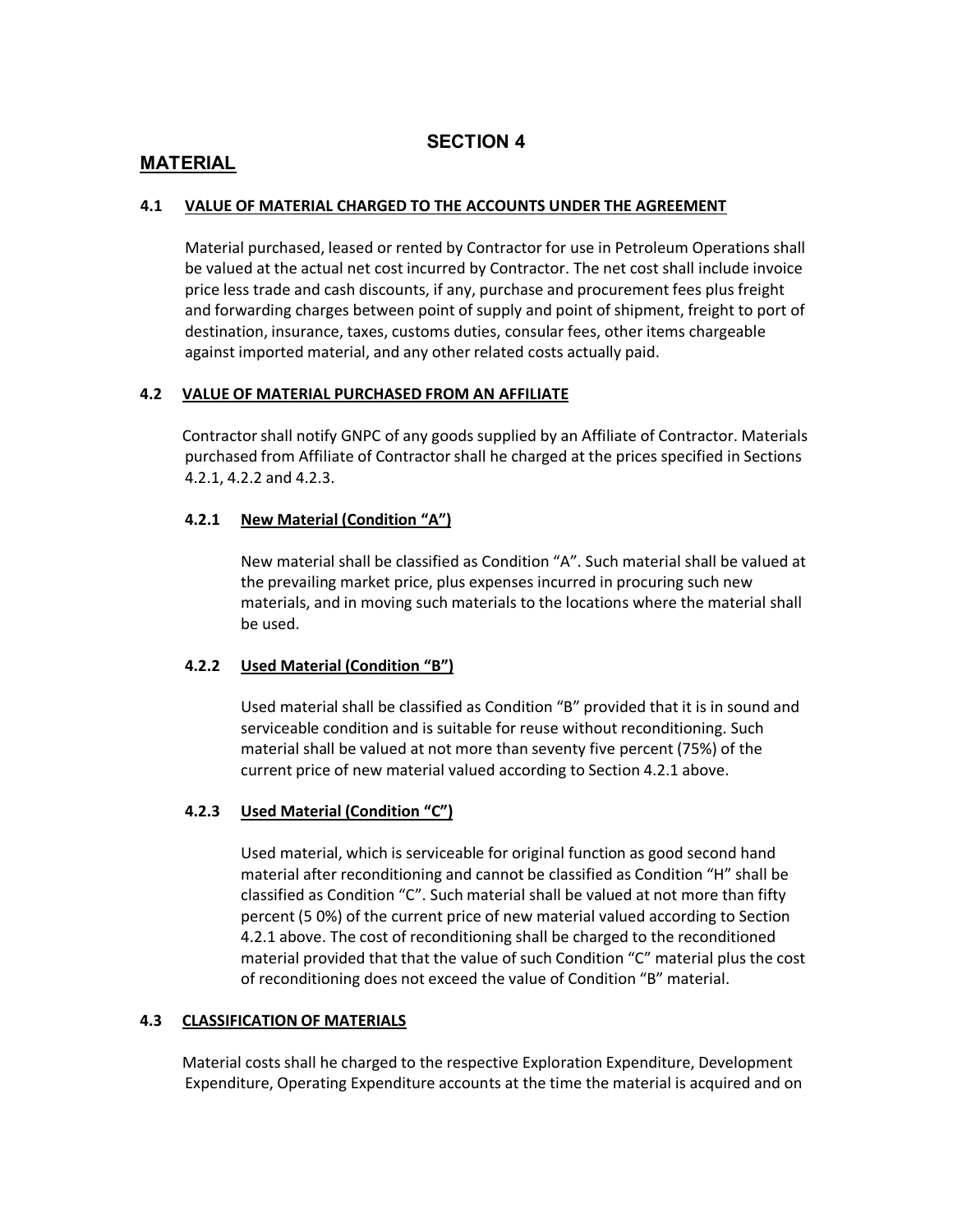the basis of the intended use of the material. Should such material subsequently be used other than as intended, the relevant charge will be transferred to the appropriate account.

### **4.4 DISPOSAL OF MATERIALS**

Sales of property shall be recorded al the net amount collected by the Contractor from the purchaser.

### **4.5 WARRANTY OF MATERIALS**

In the case of defective material or equipment, any adjustment received by Contractor from the suppliers or manufacturers of such materials or their agents will be credited to the accounts under the Agreement.

## **4.6 CONTROLLABLE MATERIALS**

- **4.6.1** The Contractor shall control the acquisition, location, storage and disposition of materials, which are subject to accounting record control, physical inventory and adjustment for overages and shortages (hereinafter referred to as Controllable Material).
- **4.6.2** Unless additional inventories are scheduled by the JMC, Contractor shall conduct one physical inventory of the Controllable Material each Calendar Year, which shall be completed prior to the end of the year. The Contractor shall conduct said inventory on a date to be approved by the JMC. Failure on the part of GNPC to participate in a JMC schedule or approved physical inventory shall be regarded as approval of the results of the physical inventory as conducted by the Contractor.
- **4.6.3** The gain or loss resulting from the physical inventory shall be reflected in the stock records of Controllable Materials. The Contractor shall compile a reconciliation of the inventory with a reasonable explanation for such gains or losses. Failure on the part of GNPC to object to Contractor's reconciliation within thirty (30) days of compilation of said reconciliation shall be regarded as approval by GNPC.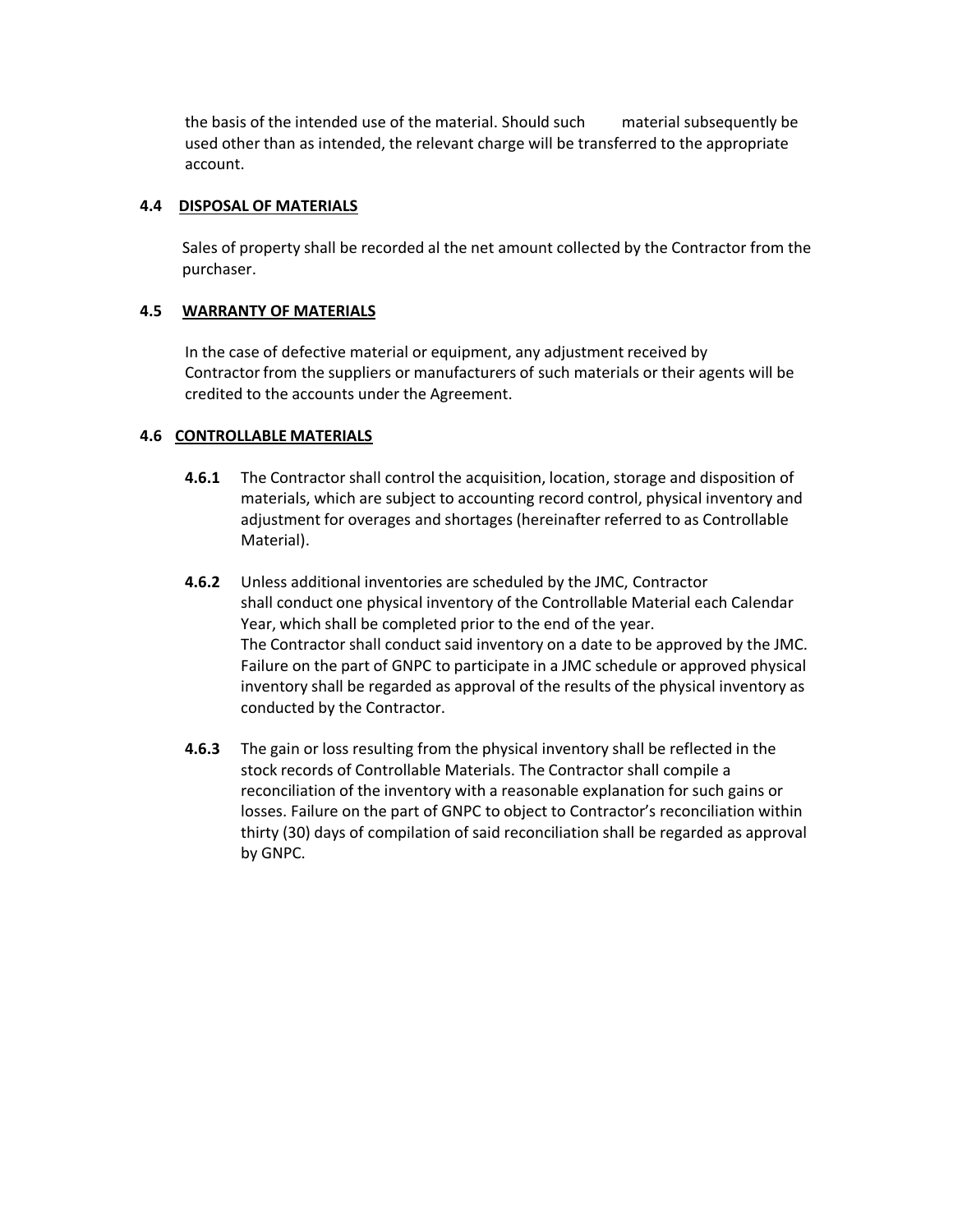# **SECTION 5**

# **CASH CALL STATMENT**

- **5.1** In respect of any Exploration costs to which GNPC is contributing or any Development and Production Area in which GNPC elects to take a participating Interest, and in any case where Contractor conducts Sole Risk Operations for GNPC's account, Contractor shall at least fifteen (15) days prior to the commencement of any Month submit a Cash Call Statement to GNPC. Such Cash Call Statement shall include the following information:
	- a) Due Date;
	- b) Payment instructions;
	- c) The balance prior to the Cash Call being issued;
	- d) Amount of US Dollars due; and
	- e) An estimation of the amounts of US Dollars required from GNPC for the following month.
- **5.2** Not later than the twenty-fifth day of each Month, Contractor will furnish GNPC a statement reflecting for the previous Month:
	- a) Payments;
	- b) The nature of such payments by appropriate classifications; and
	- c) The balance due to or from GNPC.
- **5.3** Contractor may in the case where a large unforeseen expenditure becomes necessary issue a special Cash Call Statement requiring GNPC to meet such Cash Call within ten (10) days of receipt of such Statement.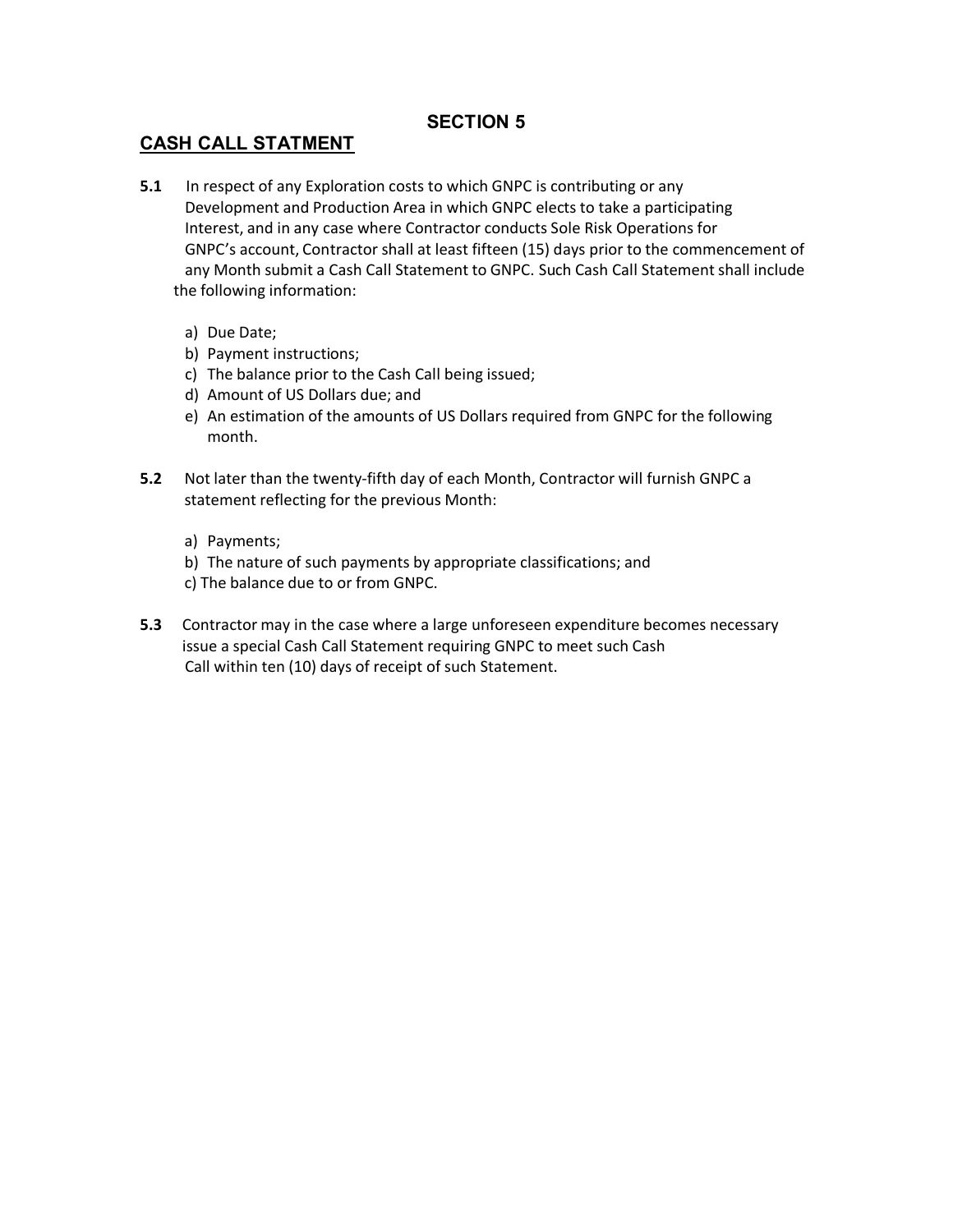## **SECTION 6**

## **PRODUCTION STATEMENT**

- 6.1 Subsequent to the Date of Commencement of Commercial Production from the Contract Area, Contractor shall submit a monthly Production Statement to GNPC showing the following information for each Development and Production Area as appropriate
	- a) the quantity of Crude Oil produced and saved;
	- b) the quantity of Natural Gas produced and saved;
	- c) the quantities of Petroleum used for the purpose of conducting drilling and Production Operations, pumping to field storage and reinjections;
	- d) the quantities of Natural Gas flared;
	- e) the size of Petroleum stocks held at the beginning of the Month;
	- f) the size of Petroleum stocks held at the end of the Month.
- **6.2** The Production Statement of each Calendar Month shall be submitted to GNPC not later than Len (10) days after the end of such Month.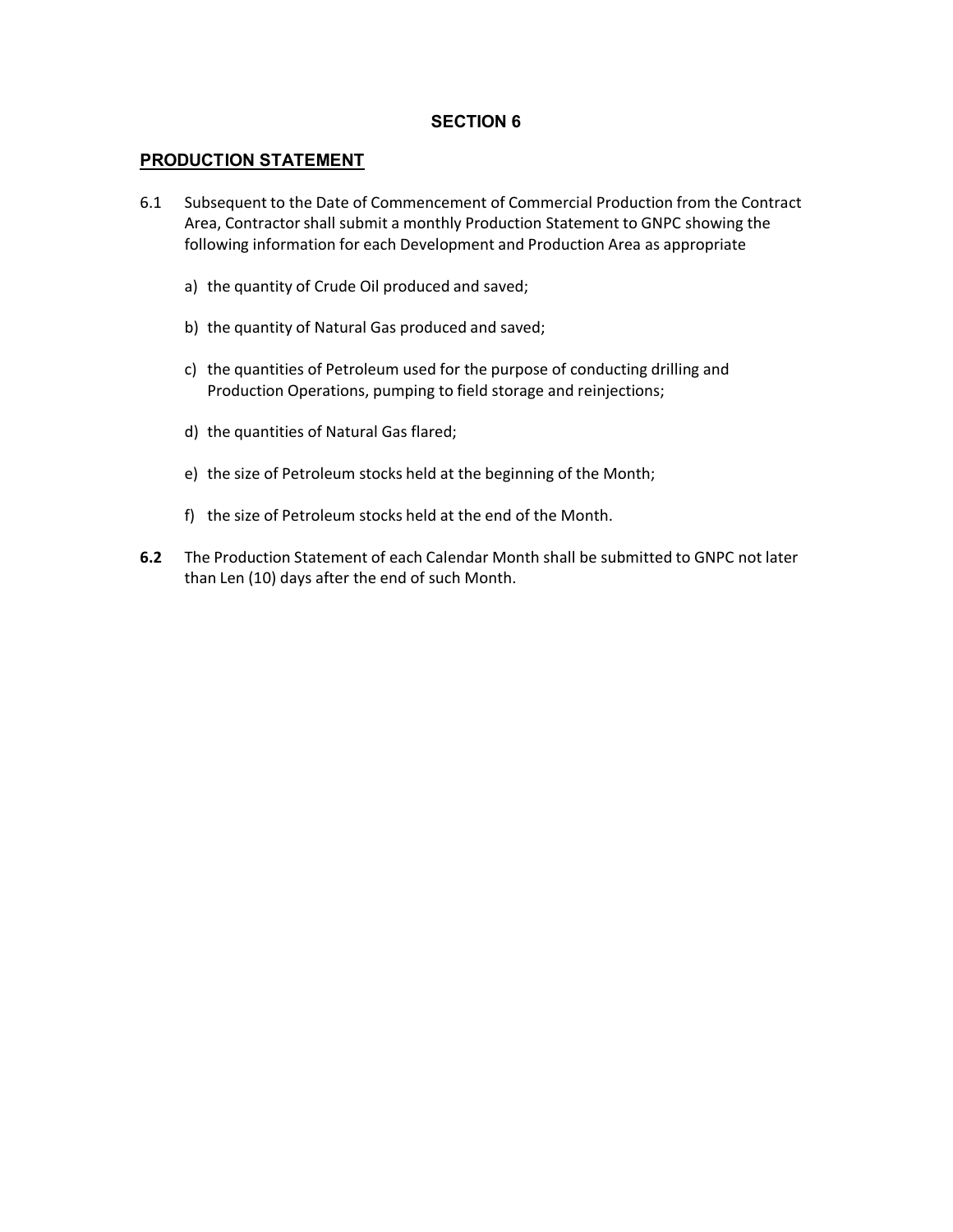# **VALUE OF PRODUCTION STATEMENT**

7. Contractor shall prepare a statement providing calculations of the value of Crude Oil produced and saved during each Quarter based on the Market Price established under Article 11 of the Agreement as well as the amounts of Crude Oil allocated to each of the Parties during that Quarter. Such Statement shall be submitted to the Minister and to GNPC not later than thirty (30) days following the determination, notification and acceptance of the World Market Price to GNPC according to Article 11 of the Agreement.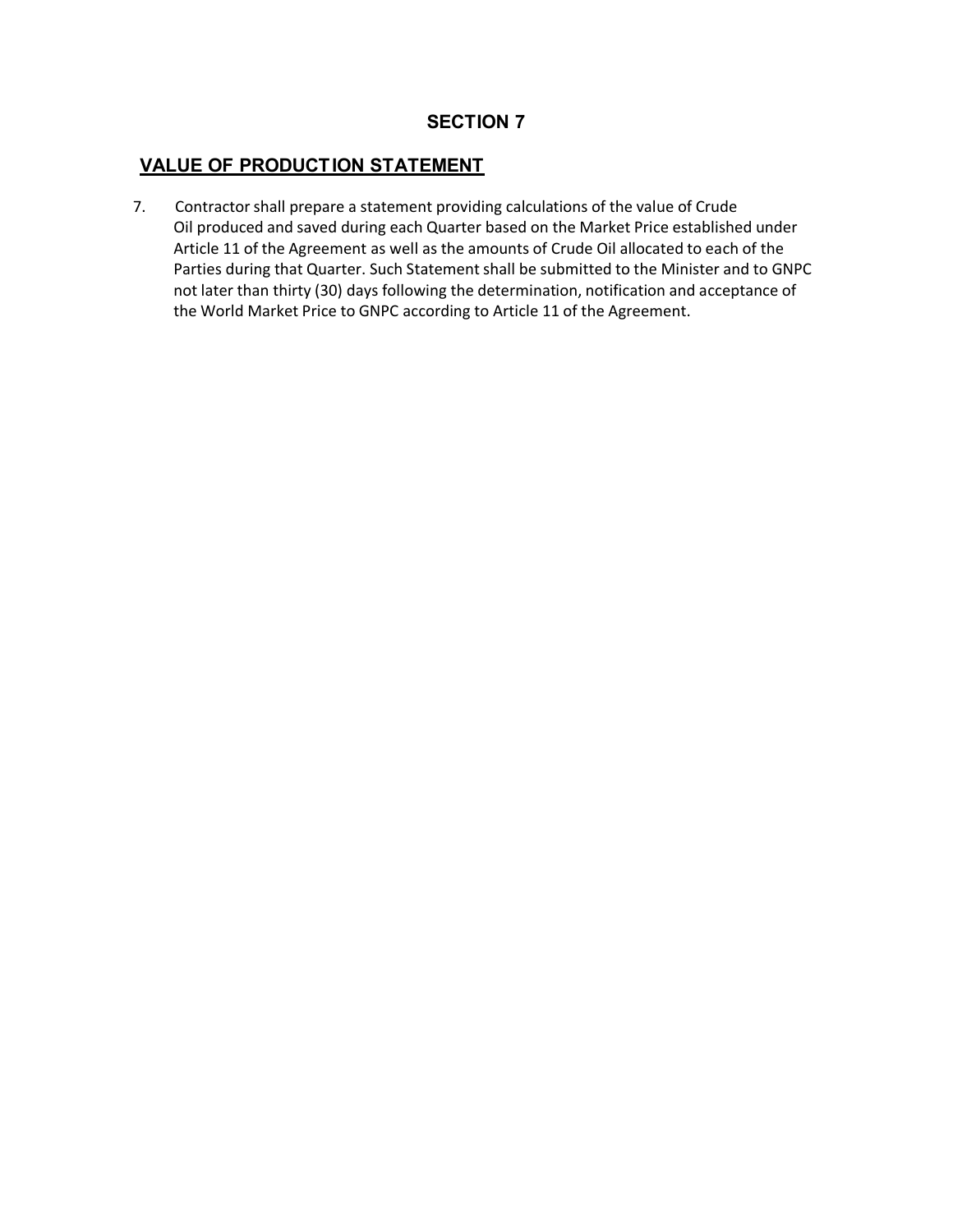### **COST STATEMENT**

- 8.1 Contractor shall prepare with respect to each Quarter. a Cost Statement containing the following information:
	- a) Total Petroleum Costs in previous Quarters, if any;
	- b) Petroleum Costs for the Quarter in question;
	- c) Total Petroleum Costs as of the end of the Quarter in question (subsection 8.1(a) plus subsection 8.1(b)
	- d) Petroleum Costs for Development Operations advanced in the Quarter in respect of GNPC's participating Interest pursuant to Article 2.8 of the Agreement;
	- e) Costs as specified in (d) above which have been recovered during the Quarter pursuant to Article 10.2 (e) of the Agreement and the balance, if any, of such costs unrecovered and carried forward for recovery in a later period.

Petroleum Costs for Exploration, Development and Production Operations as detailed above shall be separately identified for each Development and Production Area. Petroleum Costs for Exploration Operations not directly attributable to a specific Development Area shall be shown separately.

**8.2** The Cost Statement of each Quarter shall be submitted to GNPC no later than thirty (30) days after the end of such Quarter.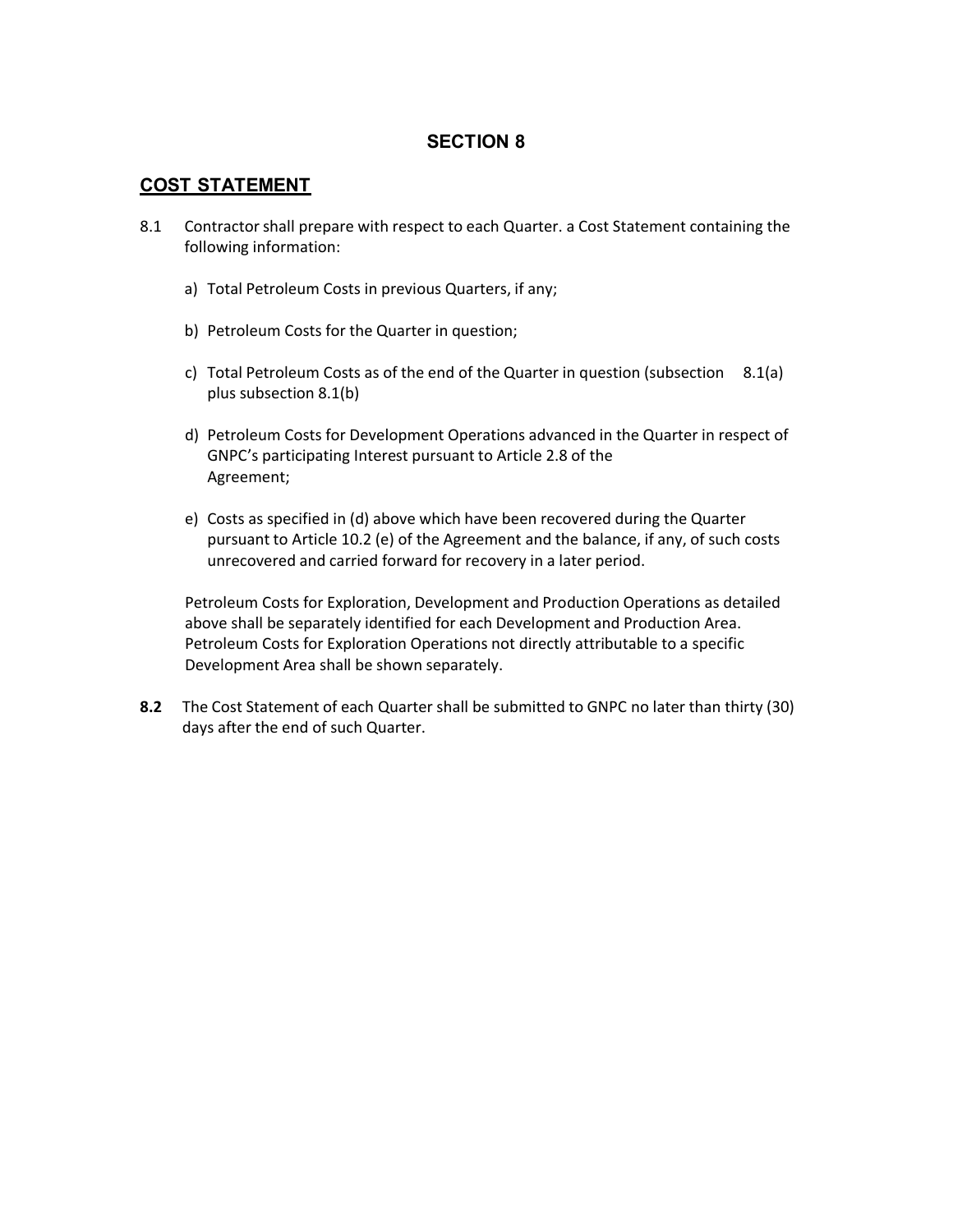## **STATEMENT OF EXPENDITURES AND RECEIPTS**

- 9.1 Subsequent to the Date of Commencement of Commercial Production from the Contract Area, Contractor shall prepare with respect to each Quarter a Statement of Expenditures and Receipts. The Statement will distinguish between Exploration Expenditure and Development Expenditure and Production Expenditure and will identify major items of expenditure within these categories. The statement will show the following:
	- a) actual expenditures and receipts for the Quarter in question;
	- b) cumulative expenditure and receipts for the budget year in question;
	- c) latest forecast of cumulative expenditures at the year end; and
	- d) variations between budget forecast and latest forecast and explanations there for.
- 9.2 The Statement of Expenditures and Receipts of each Calendar Quarter shall be submitted to GNPC not later than thirty (30) days after the end of such Quarter for provisional approval by GNPC.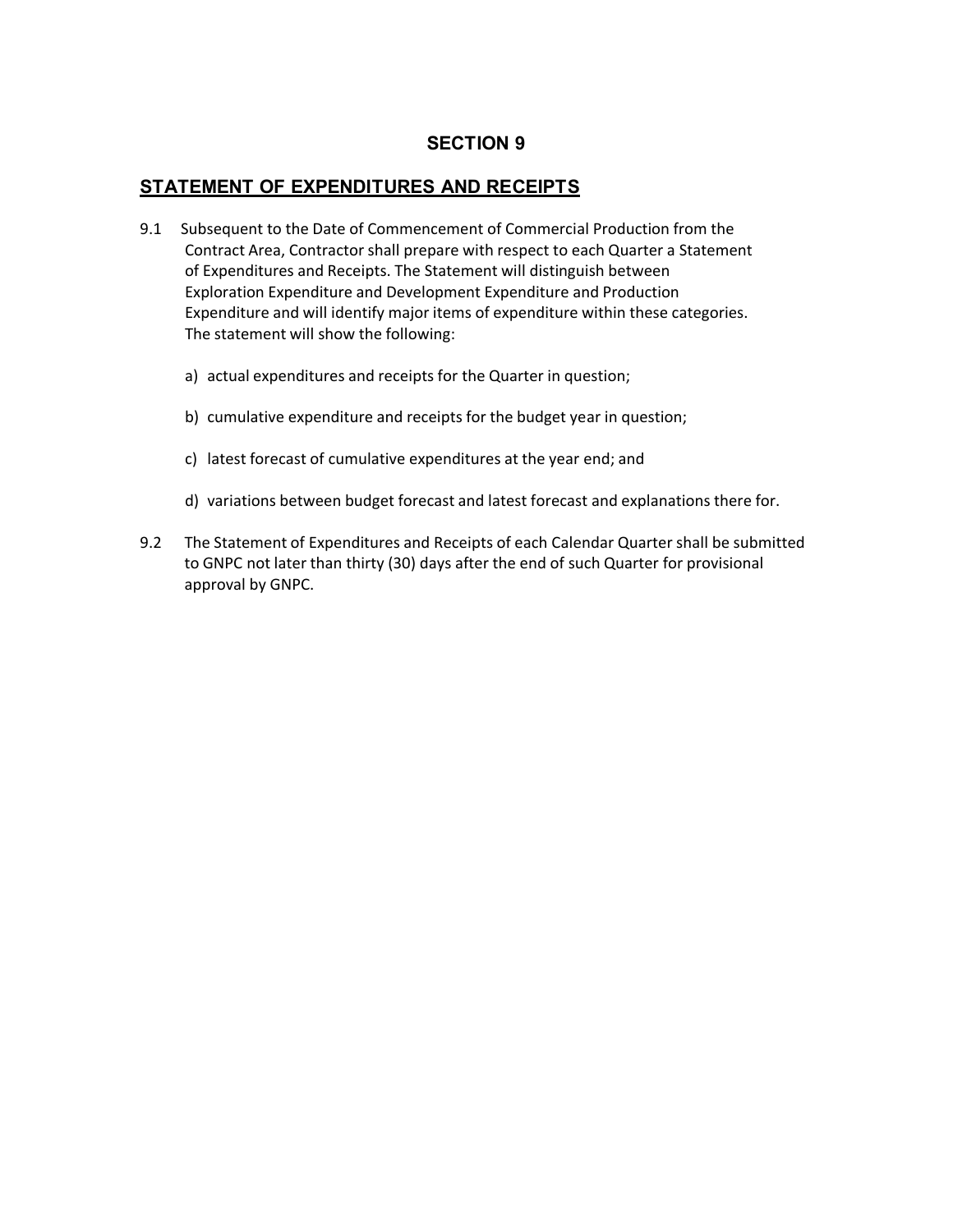# **FINAL END-OF-YEAR STATEMENT**

.

10. The Contractor will prepare a Final End-of-Year Statement. The Statement will contain information as provided in the Production Statement, Value of Production Statements, Cost Statement and Statements of Expenditures and Receipts, as appropriate. The Final End-of-year Statement of each Calendar Year shall be submitted to GNPC within ninety (90) days of the end of such Calendar Year. Any necessary subsequent adjustments shall be reported promptly to GNPC.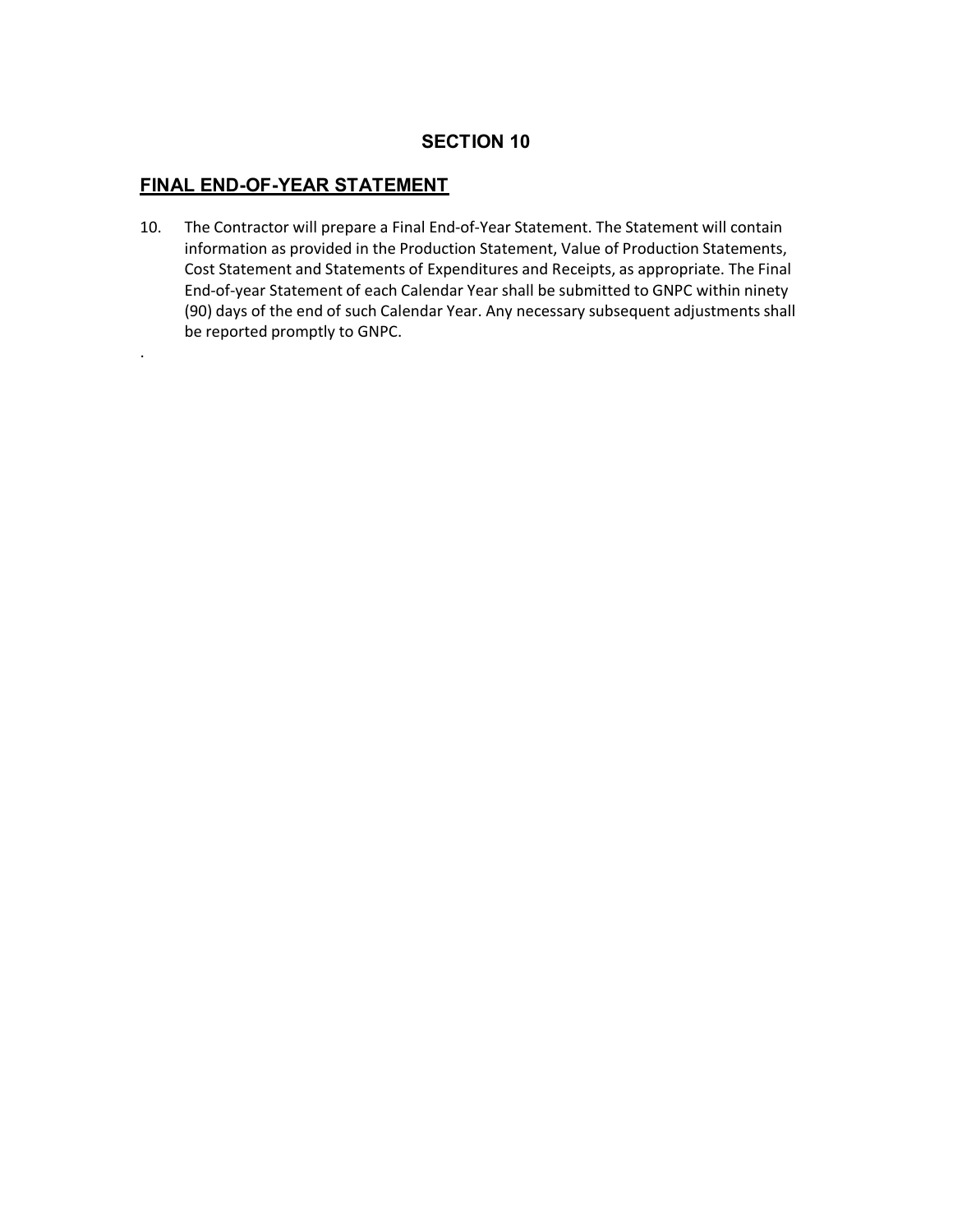#### **BUDGET STATEMENT**

- 11.1 The Contractor shall prepare an annual budget Statement. This will distinguish between Exploration Expenditure, Development Expenditure and Production Expenditure and will show the following;
	- a) FORECAST Expenditures and Receipts for the budget year under the Agreement;
	- b) cumulative Expenditures and Receipts to the end of said budget year; and
	- c) the most important individual items of Exploration, Development and Production Expenditures for said budget year.
	- 11 .1.1 The budget may include a budget line or lines for unforeseen expenditures, which, however, shall not exceed ten percent (10%) of the total budgetary expenditure.
- 11.2 The Budget Statement shall be submitted to GNPC and JMC with respect to each budget year no less than ninety (90) days before the start of such year except in the case of the first year of the Agreement when the Budget Statement shall be submitted within sixty (60) days of the Effective Date.
- 11.3 Where Contractor foresees that during the budget period expenditures have to be made in excess of the ten percent (10%) pursuant to Section 11.1.1 hereof Contractor shall submit a revision of the budget to GNPC.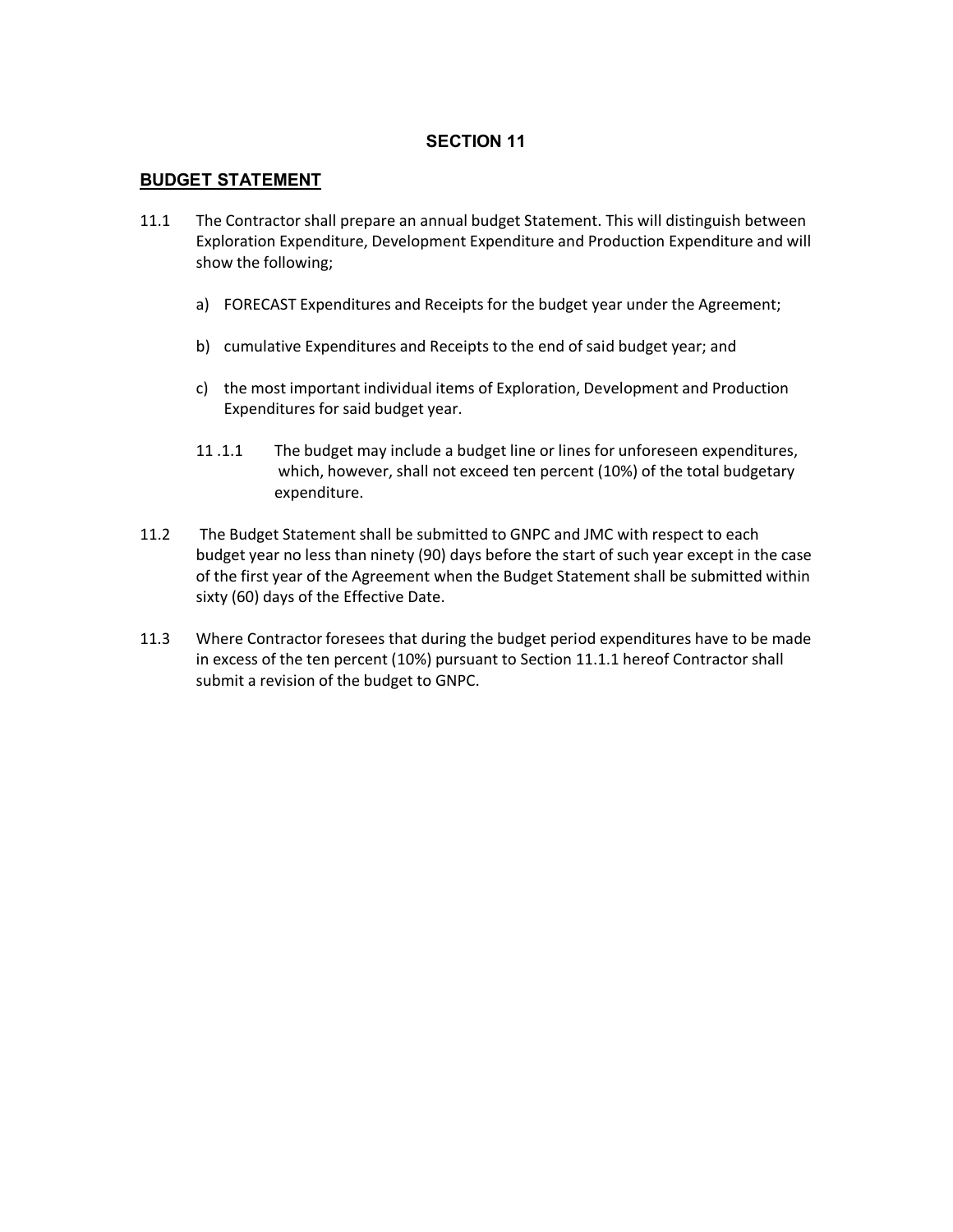### **LONG RANGE PLAN AND FORECAST**

- 12.1 Contractor shall prepare and submit to GNPC the following:
	- a) During Exploration Period, an Exploration Plan for each year commencing as of the Effective Date which shall contain the following information:
		- i) Estimated Exploration Costs showing outlays for each of the years or the number of years agreed and covered by the Plan:
		- ii) Details of seismic operations for each such year;
		- iii) Details of drilling activities planned for each such year;
		- iv) Details of infrastructure utilisation and requirements.

The Exploration Plan shall be revised on each anniversary of the Effective Date. Contractor shall prepare and submit to GNPC the first Exploration Plan for the Initial Exploration Period of two (2) years within sixty (60) days of the Effective Date and thereafter shall prepare and submit to GNPC no later than forty five (45) days before each anniversary of the Effective Date a revised Exploration Plan.

- b) In the event of a Development Plan being approved, the Contractor shall prepare a Development Forecast for each calendar year of the Development Period, which shall contain the following information:
	- i) forecast of capital expenditure portions of Development and Production expenditures for each Calendar Year of the Development Period;
	- ii) forecast of operating costs for each Calendar Year;
	- iii) forecast of Petroleum production for each Calendar year;
	- iv) forecast of number and types of personnel employed in the Petroleum Operations in the Republic of Ghana:
	- v) description of proposed Petroleum marketing arrangements;
	- vi) description of main technology employed; and
	- vii) description of the working relationship of Contractor to GNPC.
- c) The Development forecast shall be revised at the beginning of each Calendar Year commencing as of the second year of the first Development forecast Contractor